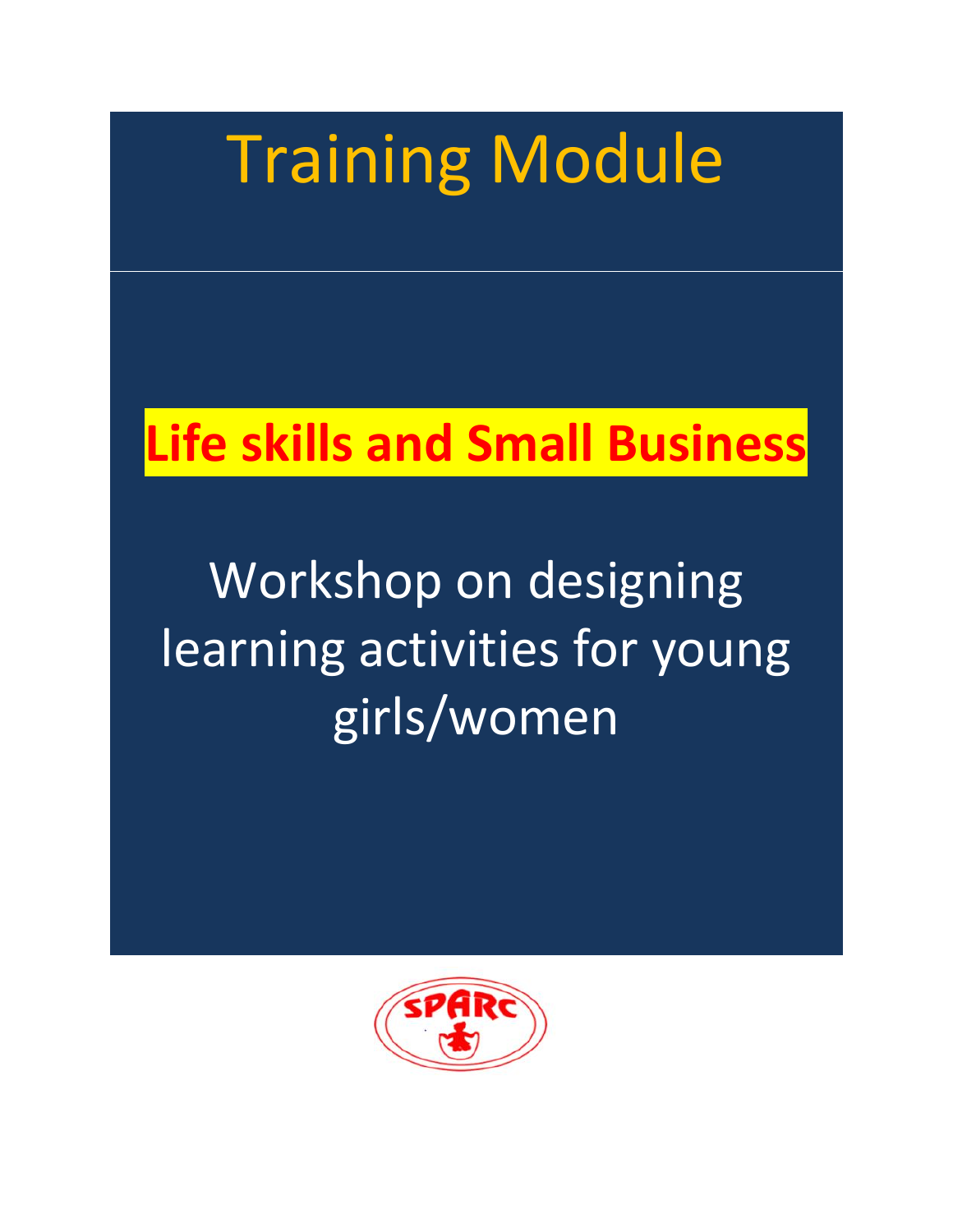#### Part- Enhancing Life Skills and Identifying ways of income generation

# **Topics**

- 1. Individual and group identity
- 2. Hopes and achievements
- 3. Lifestyle and management
- 4. Women; Rights and responsibilities
- 5. Gender and culture
- 6. Leadership and a common girl/woman
- 7. Mobilization and advocacy for social issues
- 8. Introduction to life skills
- 9. Effective listening
- 10. Communication and conflict resolution
- 11. Decision making
- 12. Envisioning, Analyzing and Strategizing to start an earning activity/task
- 13. Business and Entrepreneur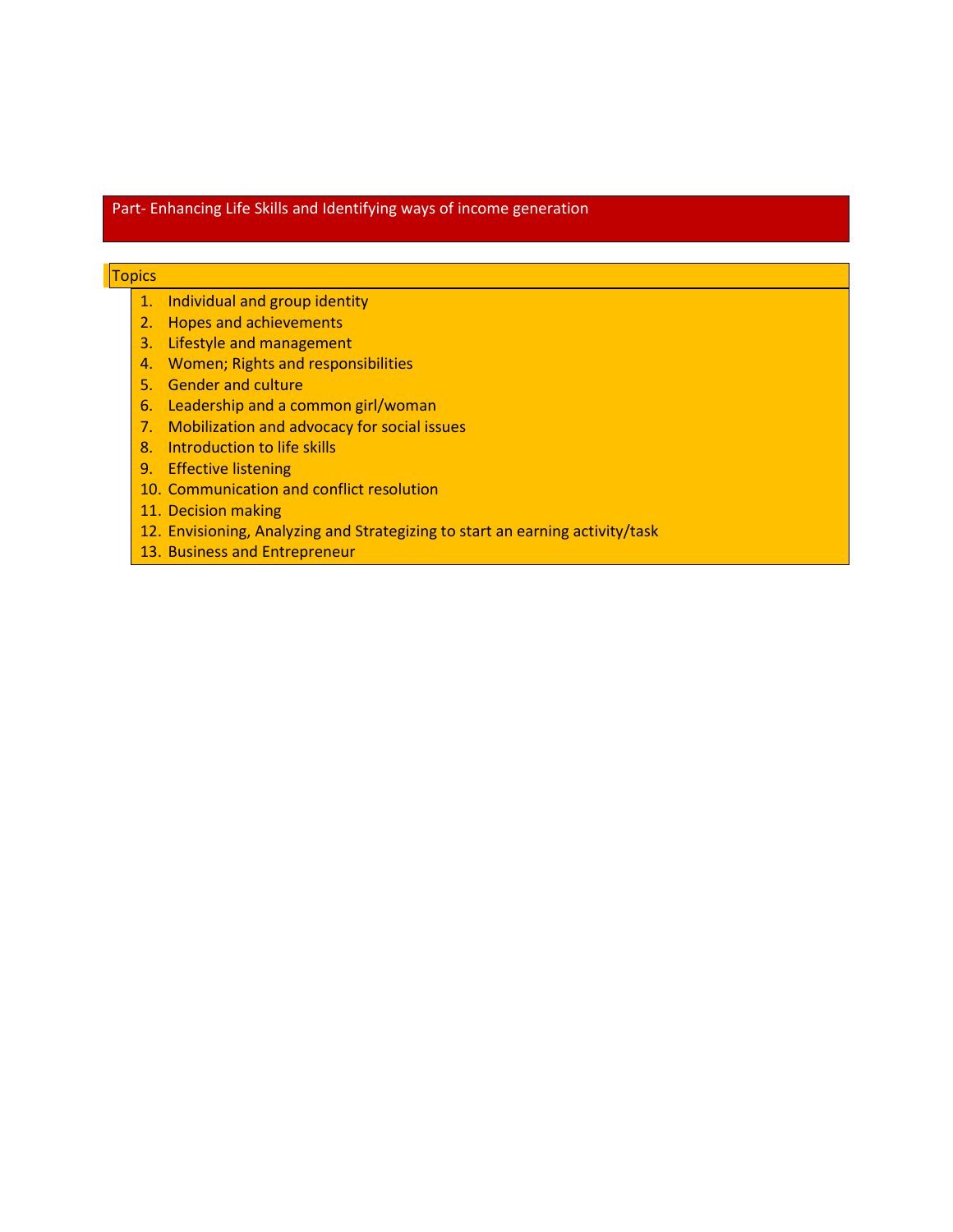#### **Session-1 General Orientation**

#### **Objectives**

#### **After the session participants will be able to**

- o Get acquainted with one another
- o Vale the individual identity of every person in the group
- o Set rules and responsibility for the good management
- $\circ$  Reflect on their own lives so they can better understand how they became the girl/women they are today
- o Discuss the importance of their life style, family and community , achievements and their hopes

#### **Materials:**

Flip chart, markers, Printed pictures of tree, papers, color pencils, eraser etc..

#### **Process:**

#### **Getting to know each other**

- After the facilitator welcomes the participants (and after an official opening ceremony, if such is foreseen), ask each participant to pair up with her neighbor. Explain that each woman/girl should ask her partner some interesting questions about who she is, and then use this information to introduce her neighbor to the group in the plenary session. The two facilitators should also interview and introduce each other.
- Offer the following questions (prepared/print beforehand) as suggestions, but stress the fact that the participants are also free to ask any other questions that they think might be interesting, and that their colleague is ready to answer:
	- o What is your name and where do you come from?
	- o What do you like doing most in your spare time?
	- o If you became President of Pakistan, what is the first thing you would change?
- The interviews should last for 8-10 minutes, after which each pair will introduce their colleague/neighbor in plenary. Offer the following as an example of how to do this: "Let me introduce to you Qurat ul ain. She comes from Khaur city. In her spare time, she likes stitching nice shirts. She likes helping street children because this gives a special meaning to her life. And if she was to become the next President of Pakistan, she would begin by organizing free literacy centers for street children." At the end of each presentation, ask the person who has just been introduced whether she felt that her neighbor understood and introduced her well, or if she wants to add or correct something. You as the facilitators should then introduce each other in the same way. If you feel that the participants are struggling with the exercise you could do your introductions first so that they can see what they are supposed to do.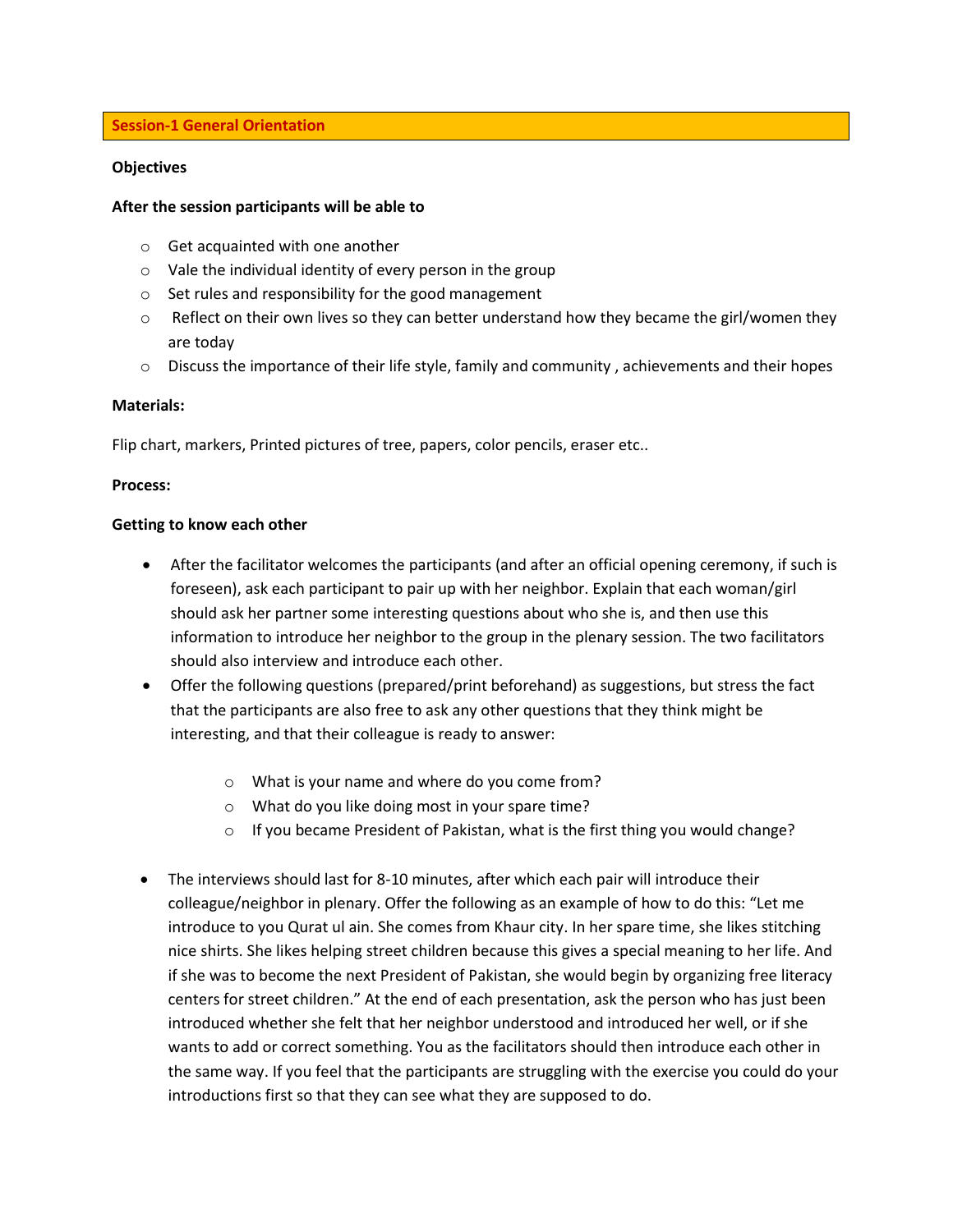#### **Remembering names**

- Explain to the participants that you are going to play a game to help them remember each other's names well. Each participant says the name by which she wants to be called  $-$  e.g. "I am Nasira" - and then makes a body movement to accompany her name (e.g. waving a hand, shaking shoulders, etc.). The whole group should then repeat "This is Nasira" and make the same movement that Nasira did. Then move on to the next participant who says her name and shows "her" movement. Stress in your instruction that the movement should be unique to each participant, so each person has to invent her OWN movement, and should not just repeat what other people have done.
- Once all the participants have given their names and movements and the group has repeated them, start again with the first person, who stays silent while the group tries to remember and repeat her name and body movement. If the group gets stuck, participants can help by repeating their name or movement. This exercise helps participants to remember names, relaxes the body, and is great fun!

#### **Setting up group rules and fixing tasks**

- Explain that the group needs to give itself a framework for the training by setting up rules that all participants will commit themselves to follow. Explain that this framework is important because they are going to share a lot of personal things and therefore everybody needs to feel comfortable in the group in order to learn well
- Present a flipchart with the following question at the top and read it aloud:
	- o What rules do we want to follow so that everybody feels comfortable in the group and learns well in the training? Let's re-think the rules we usually have and find out whether in our experience they really work, and if they are actually helpful to empower us as a learning group
- Ask the participants to brainstorm on the question and note down their suggestions. After every rule that is proposed, ask the group whether everybody agrees that this is an important rule. Any rule that is not accepted by the majority should be dropped. Hopefully someone will offer confidentiality as a rule, perhaps in their own words (e.g. "keeping secrets about personal stories"). If not, be sure to add it, but remember to ask if they agree that this should be a rule.
- Group the participants and assign various tasks. The responsibilities should be changed after every week

#### **Sharing the overall objectives and methodologies of training**

 Discuss with them the project objectives, its importance and the expected outcomes. Explain with the help of background information 1.1, the importance of their effective role in the implementation of the project goals

#### **Life tree**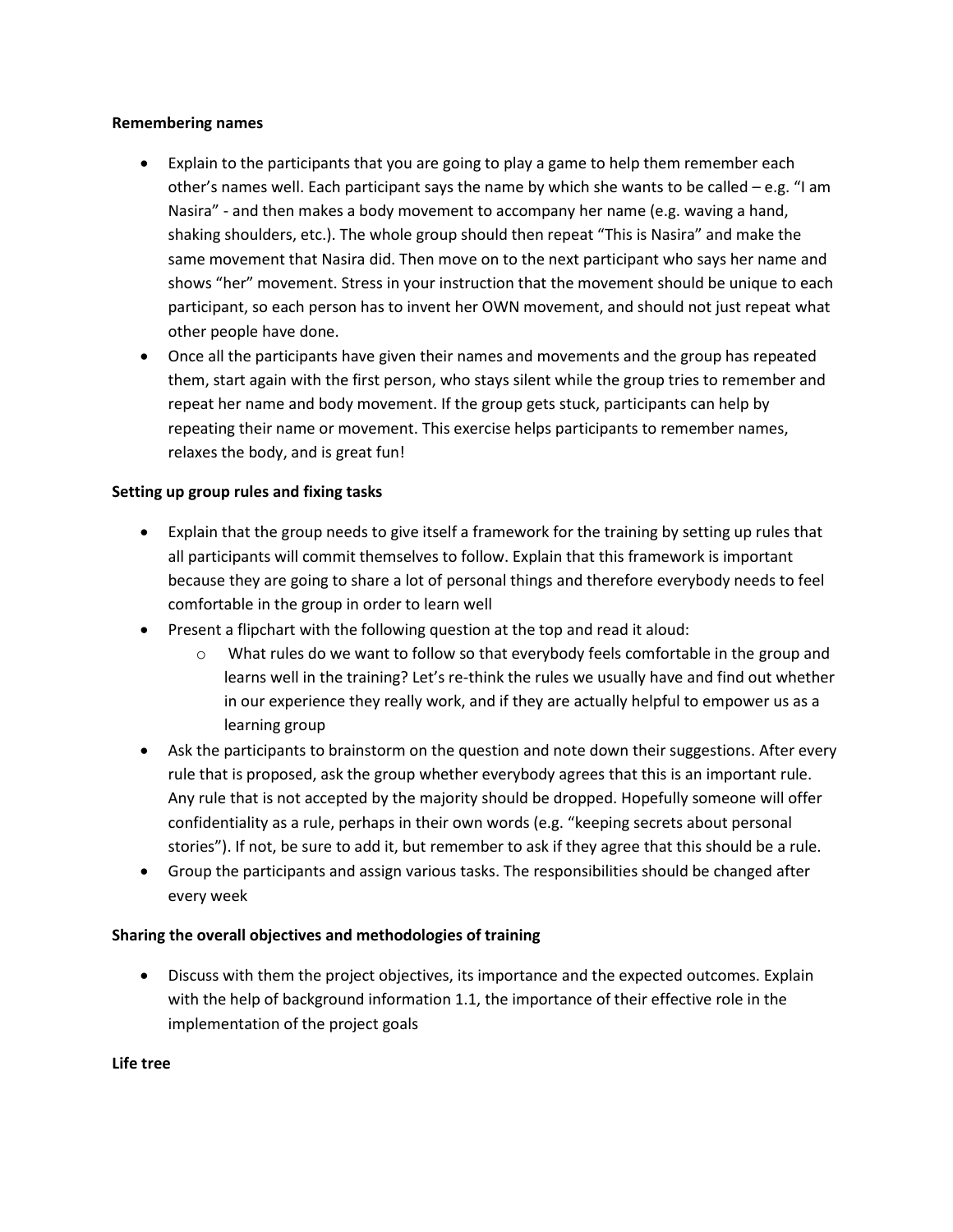- Explain that trees have a universal meaning in many cultures and represent "life". This exercise will use the image of a tree and is meant to help the participants to reflect on their own lives so they can better understand how they became the girl/women they are today
- Give each participant a photocopy of the drawing of the tree with roots, a trunk, fruits and buds on A4 paper. Use one photocopy yourself to illustrate the instructions. Then present a flipchart with the following instructions (see below) on how to "name" the different parts of their personal tree of life. Read through each bullet point, and then repeat it in your own words
	- $\circ$  The ROOTS represent the family and community you come from and other people or things that influenced you when you were young (both good influences and bad influences)
	- $\circ$  The TRUNK represents everything about your life today: what you do, who you live with: your work, your family, your community.
	- o The FRUITS represent all your achievements: the things you were able to achieve through your efforts (whether small, every-day achievements or big achievements)
	- o The BUDS represent your hopes for the future (small or big hopes)
- Explain that when you say "naming", you would like the participants to either write words or draw little things or symbols next to their respective roots, trunk, fruits or buds (e.g. for the roots, they might want to draw the house where they grew up as children or the face of a particular school teacher who supported them, etc.). For the section on "achievements" ("fruits"), stress that they do not have to look for big things, but for things that they feel they have done well in their life, e.g. bringing up their children. Take enough time to make sure that all the participants understand the instructions. Explain after every section is done
- When they have finished, ask the participants to split up into groups of 3 or 4 and to share their drawings with each other
- Bring the participants back to the plenary, and calmly read the following sets of questions (prepared on flipchart beforehand) one at a time. Allow some time to discuss each set of questions before you move on to the next, and read through them one more time at the end
	- $\circ$  How was this exercise? What was easy? What was hard? How did you feel when you shared your experience? What was easy? What was hard? How did you feel when you were listening to someone else's tree of life? What was easy? What was hard?
- Invite every participant to say something about how she felt to get an idea about the level of openness that has been created so far in the group, or how much it still needs to be nurtured
- Emphasize that you only want them to talk about how they felt while they were sharing their trees; above all, they should not repeat any parts of the stories that their colleagues told them
- Ask the participants if, while they were discussing their trees, they noticed that they had had similar experiences in their lives. They might respond by giving shared experiences of being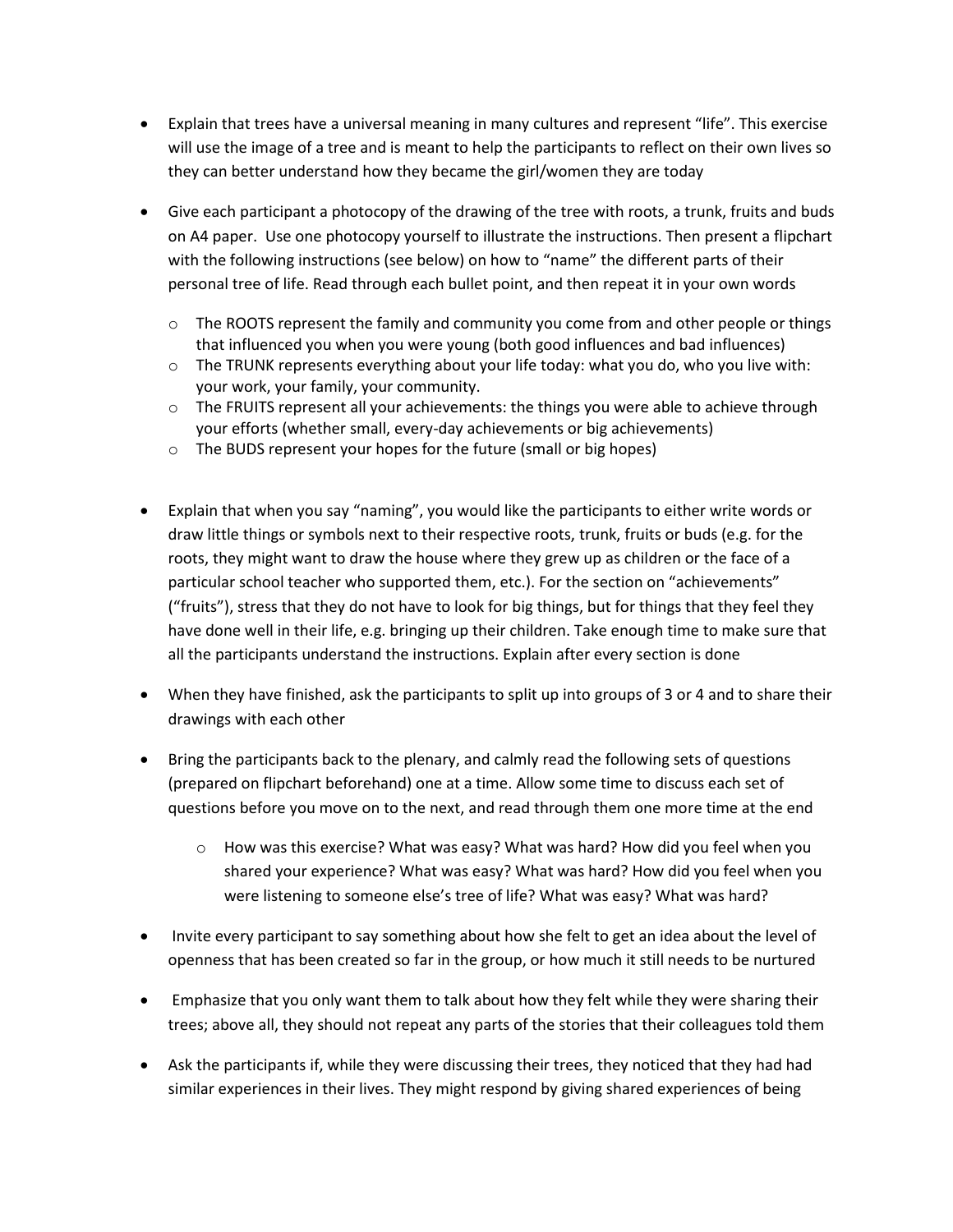disadvantaged because of being a girl / woman, e.g. their parents choosing to educate a male child rather than them; being left alone to care for their children because their husbands had to work outside; etc. Summarize by saying that such common experiences of women not having the same rights, power and opportunities as the men in their families, communities and society can be called the "oppression of women": It is not only an individual problem faced by some women, but is part and parcel of the rules and structures of most societies.

• The training will help them to understand not only how they can strengthen their competencies as a useful part of community, but also how they can contribute to change in their communities so that the problems of women can one day be addressed at their very roots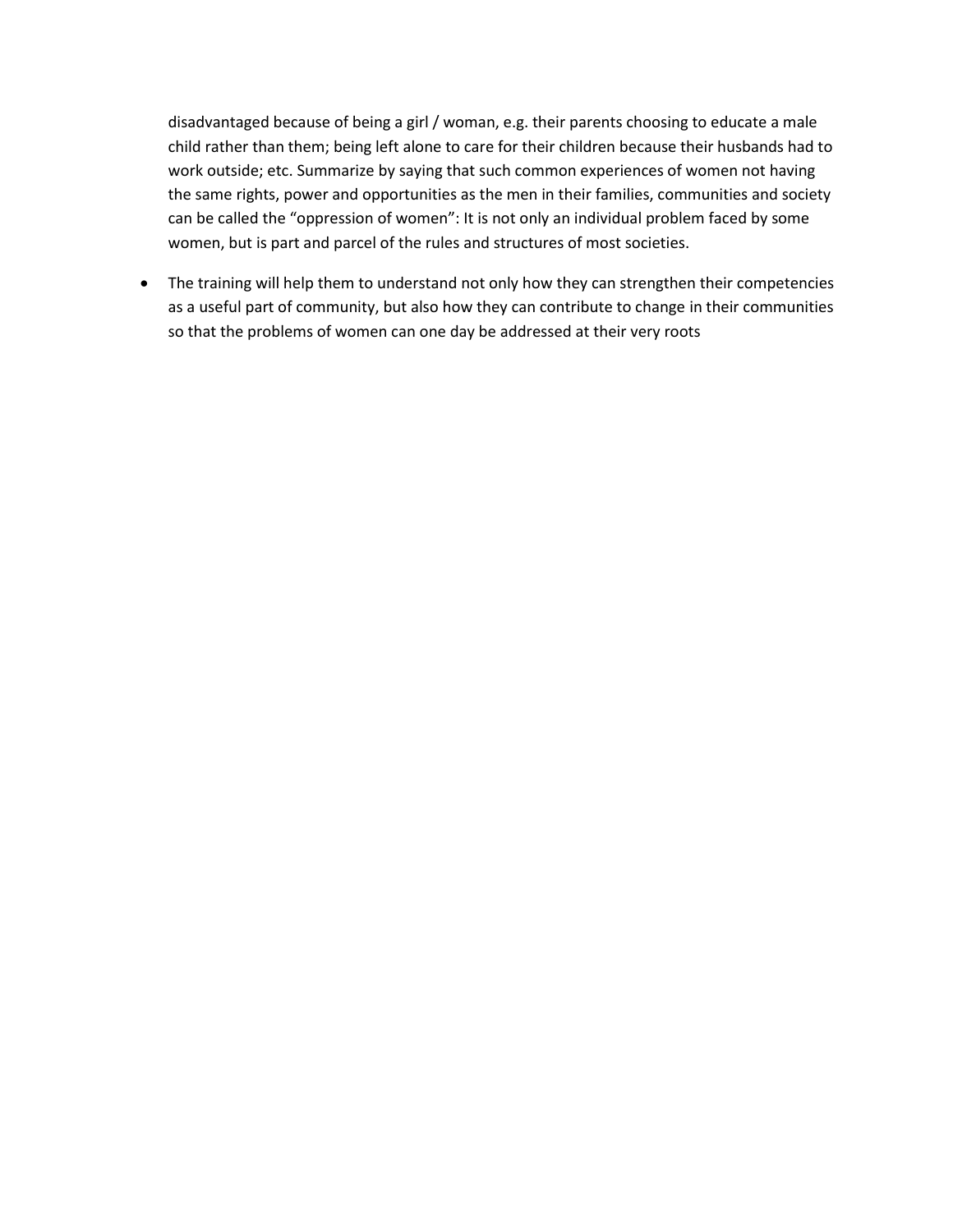# **Reaching the Unreached through vocational training**

Vision is to enable the Young girls and women to contribute in decision making process and to enhance the family income. It can only be done if we all promote and protect the rights of girls and to empower them through service delivery and capacity building

Overall Objective: To improve sustainable livelihoods for disadvantaged young women and girls in underprivileged communities of Punjab, Sindh and KPK

#### Specific Objectives

- 1. To promote employment oriented skills for the adolescent girls and young women of the marginalized community.
- 2. To use women groups as a platform for generating awareness on social issues
- 3. To certify and to liaison with the training institutes in order to strengthen training placement opportunities for the trained girls
- 4. To connect trained girls with small/micro financing schemes for sustainable economic empowerment

Empowerment of marginalized girls/ segments of the society through advocacy and service delivery is a part of SPARC's mandate from the very beginning. The project started from March 1, 2016 and shall conclude on December 31, 2016.

The project strategy is formulated on the basis of discussions with project teams and overall objective; the experience of previous years and keeping good practices in mind. The strategy will revolve around effective skill trainings and community mobilization to attract more young girls and women, motivate and equip them with skills to meet their economic needs and pave way in family decision making.

Community mobilization: In this regard, girl-to-girl approach will be promoted where young girls and women will be encouraged to refer their fellows to the skill training centers. The Social Mobilizers (male and female) would make door to door visits to inform the community of the added components under the skill trainings at the centers.

Training courses, programs and resources on key issues will be designed and implemented. Training department will further provide

- Technical assistance: content development, design, implementation, documentation and participatory methodologies to develop courses and training resources
- Gender focused skill development trainings through pool of facilitators and training experts
- Quarterly needs assessment on learning and training
- Learning facilities to conduct face-to-face training
- Custom-made training upon request
- Training courses available on a continuous and/or scheduled basis on www.sparcpk.org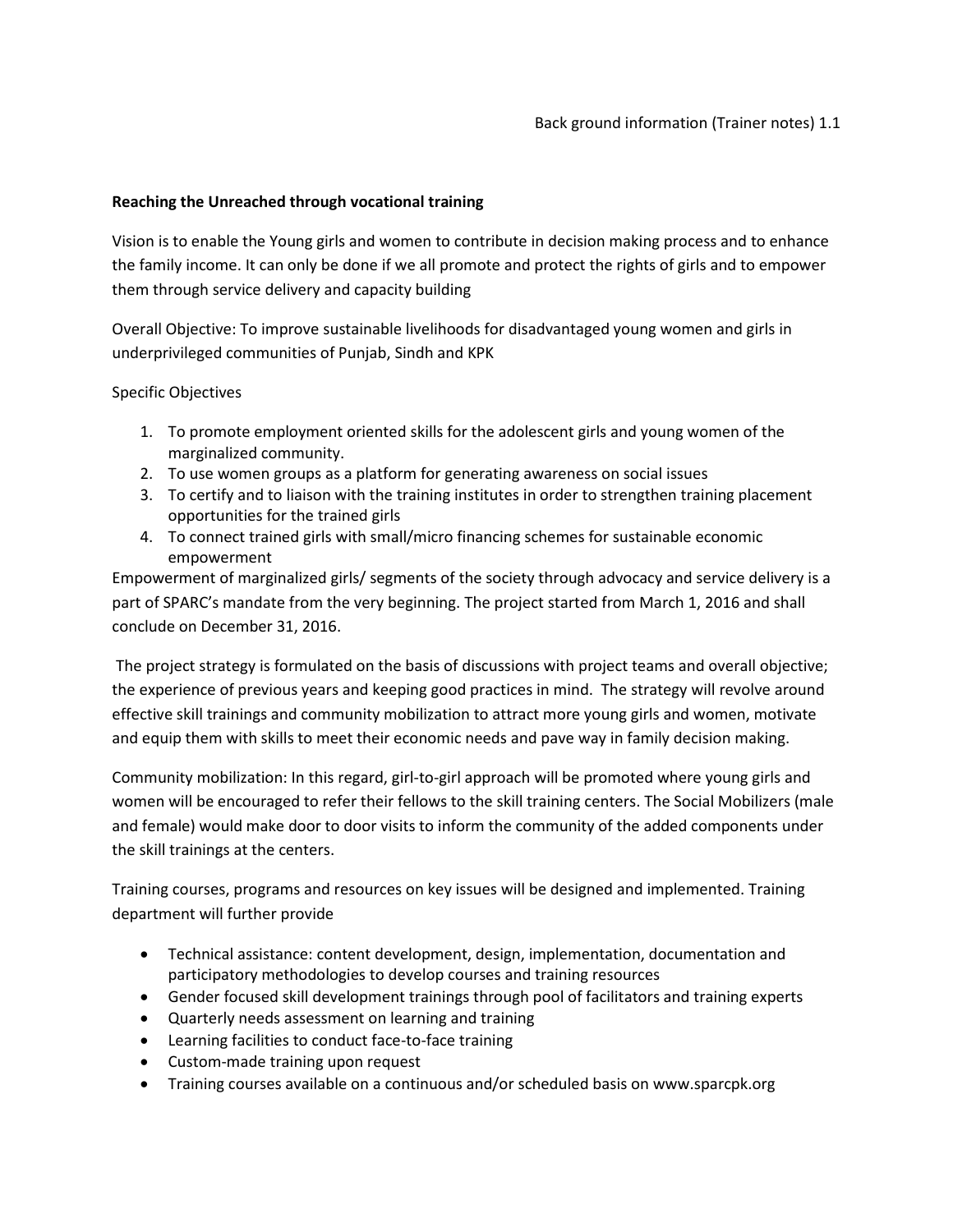In addition, SPARC would work with secondary stakeholders including TEVTA and financial institutions who support entrepreneurship and women empowerment.

Project output indicators

- 5,000 girls to be trained on skills and LSBE
- 6,000 of community members to be reached and sensitized in women empowerment
- 15 staff members to be trained in dealing with effective management of centers
- Need based curriculum available in at least three skills areas in Urdu, including life skills and financial literacy
- Atleast five different skills imparted to the targeted beneficiaries
- Improved entrepreneur and negotiation skills of the trained girls/women
- Minimum five certified skills are provided to girls/women
- Access to financial support schemes established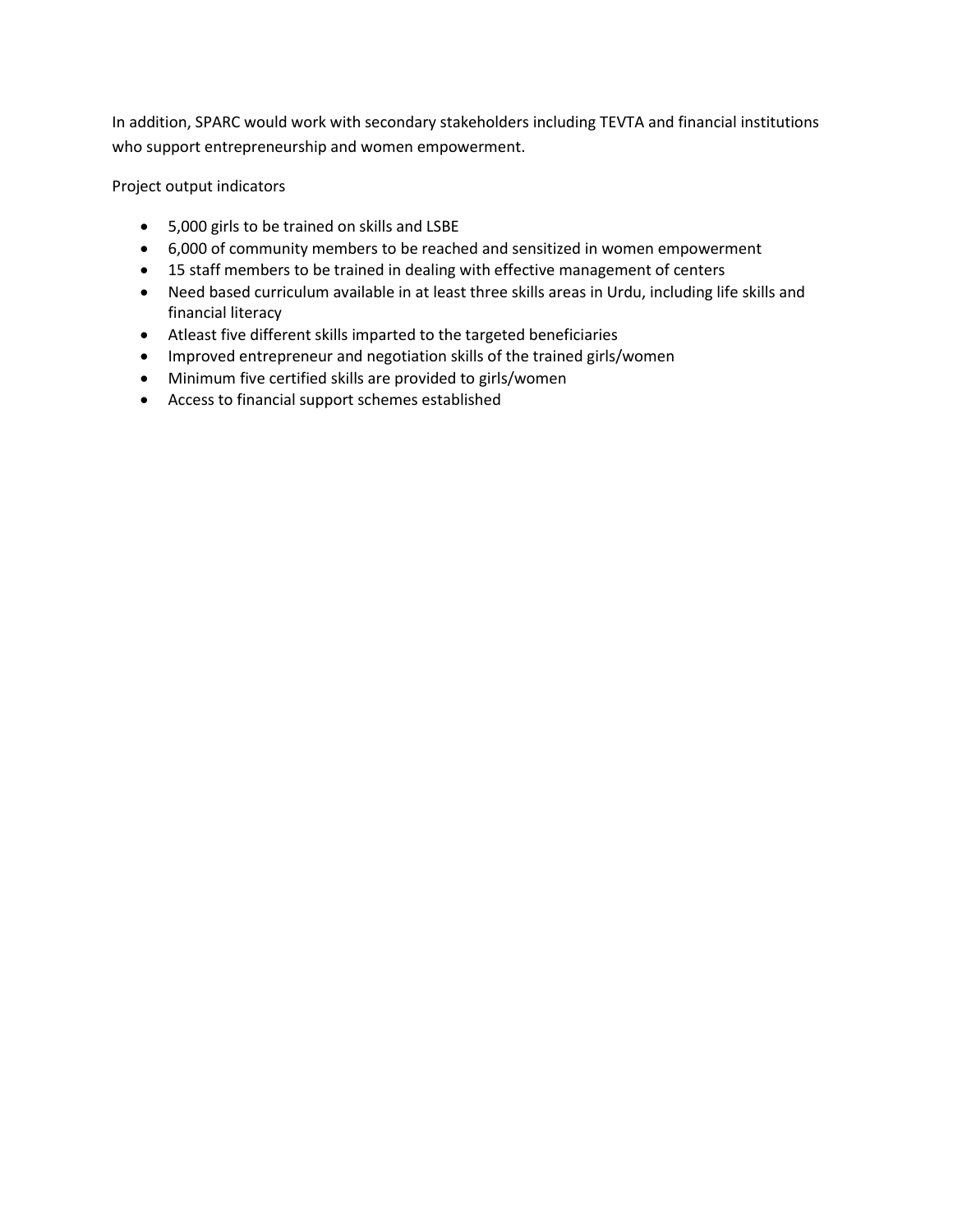**Session-2 Rights and Responsibilities** 

#### **Objectives**

After the session participants will be able to

- o Identify their basic rights as human
- o Differentiate a right from a responsibility
- $\circ$  Identify the people responsible in providing and protecting the rights of girls/women
- $\circ$  Discuss the different rights of girls/women and the responsibilities that corresponds to each right
- o Explain the importance of knowing their rights as well as their responsibilities

#### **Materials**

Activity sheets, flip chart, marking pens, labeled cards, masking tape, transparent tape, pair of scissors, pocket chart

#### **Procedure**

- 1. Distribute 10 pieces of labeled cards randomly to the participants. Give them 1 minute to read what's written on the card they received. Call them one by one to read the information written on the card out loud and ask them to identify whether it is a RIGHT or a RESPONSIBILITY. Then let them put each card on the pocket chart.(you can either use the illustration if the audience is illiterate and they can be asked to express what they have seen in the illustration)
- 2. Use the activity as a springboard in discussing the difference between a right and a responsibility.
- 3. Distribute Activity Sheet 1 (My Responsibilities as Girl/Women) to all participants. Give them at least 5 minutes to work on it. See the Background Information 2.1. Discuss the correct answers with the participants. Find out how many participants matched the rights with responsibilities correctly and how many had problems matching them. Go through the mistakes and discuss further if needed.
- 4. Group the participants into 3. Give each group a copy of Activity Sheet 2, marked A, B, and C (divided into 2). Let the groups discuss the set of RIGHTS listed/drawn/illustrated in their Activity Sheet and think of the RESPONSIBILITIES that come with those RIGHTS. Let them discuss their answers within the group. Give them 10-15 minutes for group discussion activity. Let the group representatives present their outputs to the big group. Each group must have a literate person to translate the concerns. Ask for feedback and comments after every presentation.
- 5. Ask the participants how they spend every hour of a day. Show them Table (written on poster paper). Let them mention on the spaces provided for, the work they perform in specified hour in a day, e.g cooking, praying, washing, etc.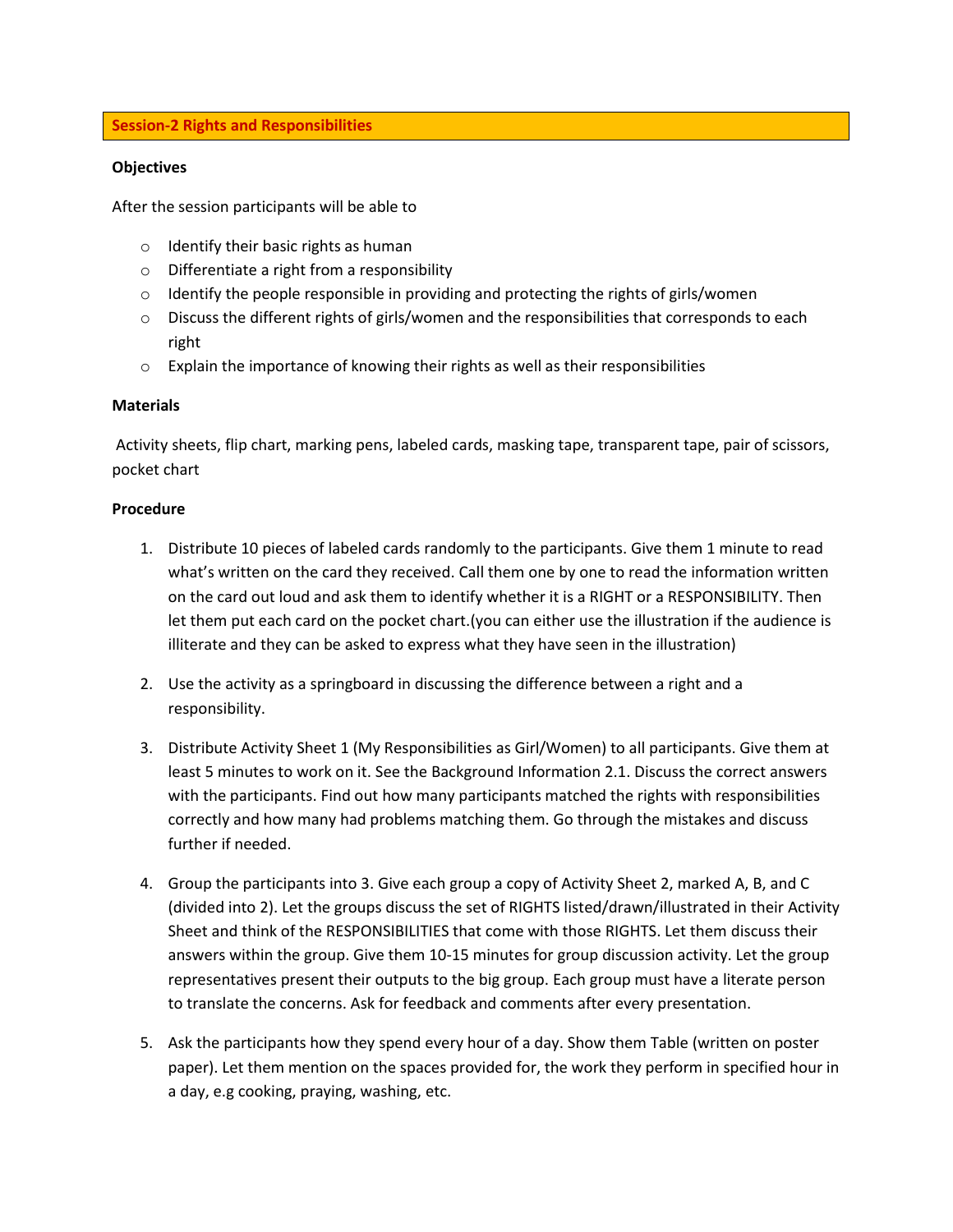- 6. Let them reflect on what is useful and what they think is the waste of time.
- 7. At the end of the discussions, let the participants summarize the different learning points.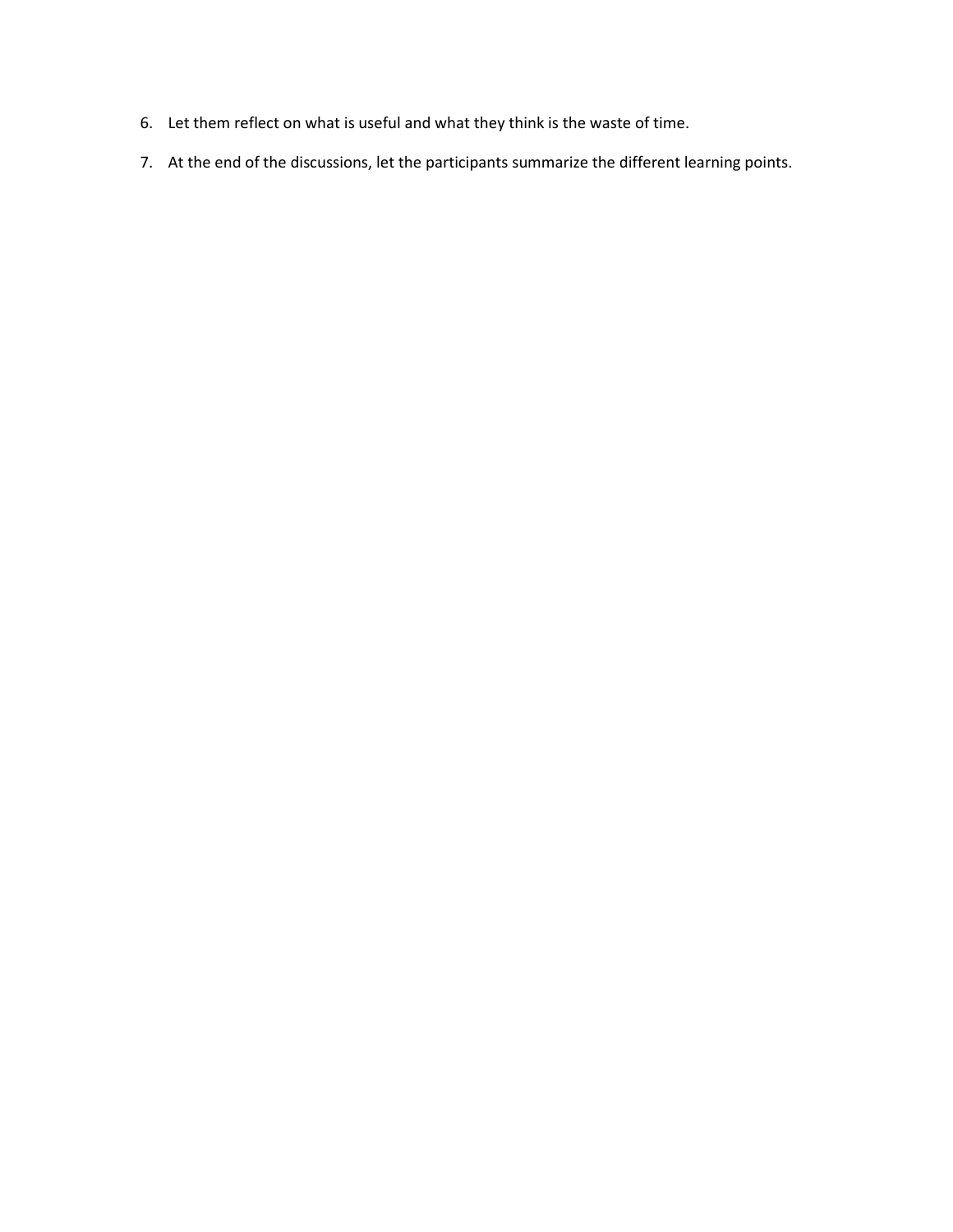# Background information 2.1

(Go through the rights listed in first column of the given table. Then check out the responsibilities listed on the next column. Match each right with a responsibility by drawing lines to connect them)

| <b>Women/Girls Rights</b>          | Responsibilities                          |  |  |
|------------------------------------|-------------------------------------------|--|--|
| The right to obtain education      | Responsibility to enhance the capacities  |  |  |
|                                    | to work effectively and to follow the     |  |  |
|                                    | ethics                                    |  |  |
| The right to have their own        | Responsibility to respect other's opinion |  |  |
| independent property               | and beliefs                               |  |  |
| The right to work to earn money if | Responsibility to get education in any    |  |  |
| they need it or want it            | formal and informal ways                  |  |  |
| The right to express their opinion | Responsible to take care of the property  |  |  |
| and be heard                       | and to make effective use of that         |  |  |
| The right to provisions from the   | Responsibility to enhance social as well  |  |  |
| husband for all her needs and more | as life skills to make better decisions   |  |  |
| The right to negotiate marriage    | Responsibility to built capacity to make  |  |  |
| terms of her choice                | effective use of money                    |  |  |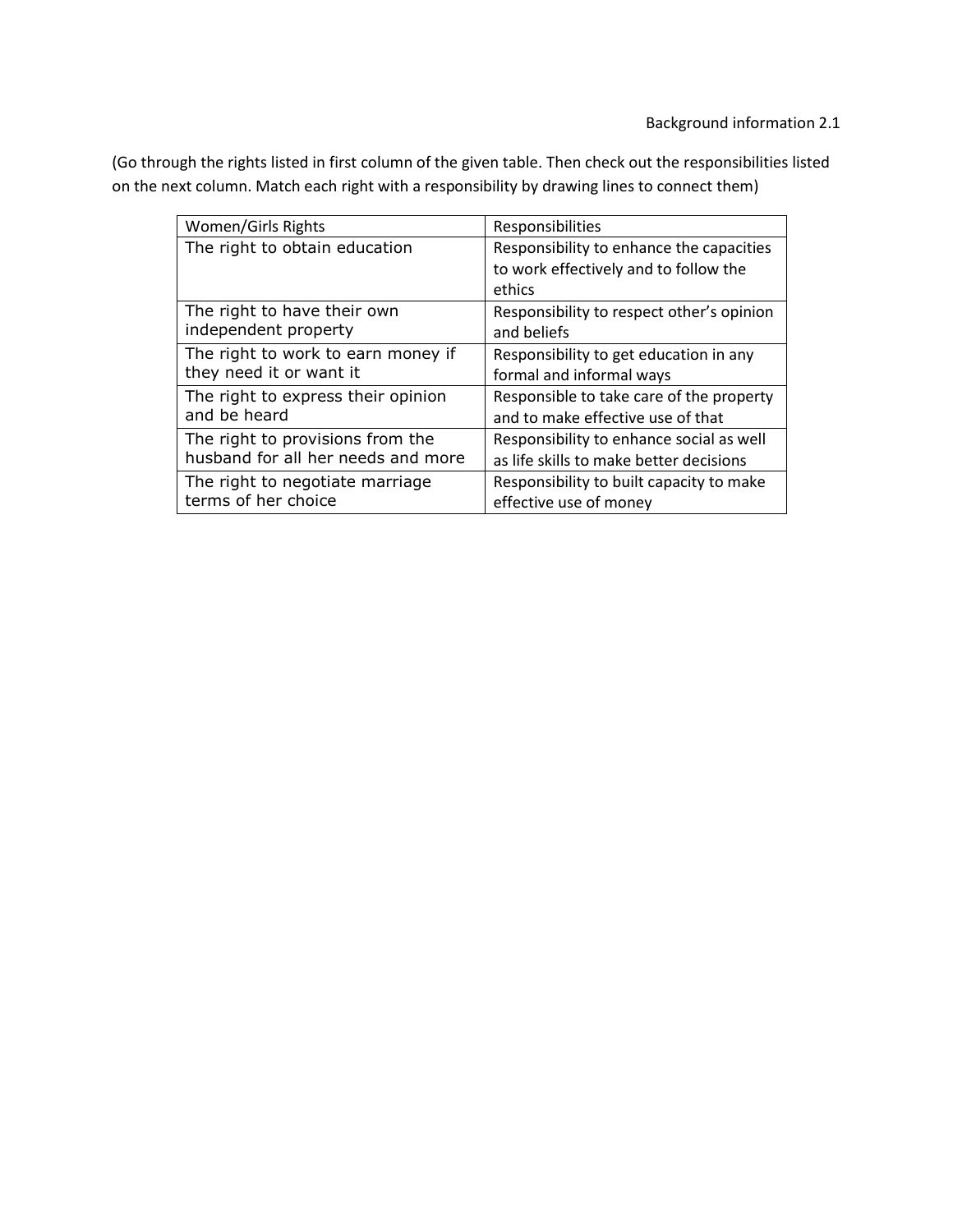# Background information (work sheets) 2.2

Worksheet-A

| Rights                                                                                                                                                                                                                                                                                                                                                                                                                                                                                                                                                                   | Responsibilities |
|--------------------------------------------------------------------------------------------------------------------------------------------------------------------------------------------------------------------------------------------------------------------------------------------------------------------------------------------------------------------------------------------------------------------------------------------------------------------------------------------------------------------------------------------------------------------------|------------------|
| <b>Equality and freedom</b>                                                                                                                                                                                                                                                                                                                                                                                                                                                                                                                                              |                  |
| All women/girls are born free and equal<br>in dignity and rights. They are endowed<br>with reason and conscience and should<br>act towards one another in a spirit of<br>sisterhood                                                                                                                                                                                                                                                                                                                                                                                      |                  |
| <b>No distinction</b>                                                                                                                                                                                                                                                                                                                                                                                                                                                                                                                                                    |                  |
| Everyone is entitled to all the rights and<br>freedoms set forth in this Declaration,<br>without distinction of any kind, such as<br>race, colour, sex, language, religion,<br>political or other opinion, national or<br>social origin, property, birth or other<br>status. Furthermore, no distinction shall<br>be made on the basis of the political,<br>jurisdictional or international status of<br>the country or territory to which a person<br>belongs, whether it be independent,<br>trust, non-self-governing or under any<br>other limitation of sovereignty. |                  |
| Life and liberty                                                                                                                                                                                                                                                                                                                                                                                                                                                                                                                                                         |                  |
| Everyone has the right to life, liberty and<br>security of person.                                                                                                                                                                                                                                                                                                                                                                                                                                                                                                       |                  |
| No torture                                                                                                                                                                                                                                                                                                                                                                                                                                                                                                                                                               |                  |
| No one shall be subjected to torture or to<br>cruel, inhuman or degrading treatment or<br>punishment.                                                                                                                                                                                                                                                                                                                                                                                                                                                                    |                  |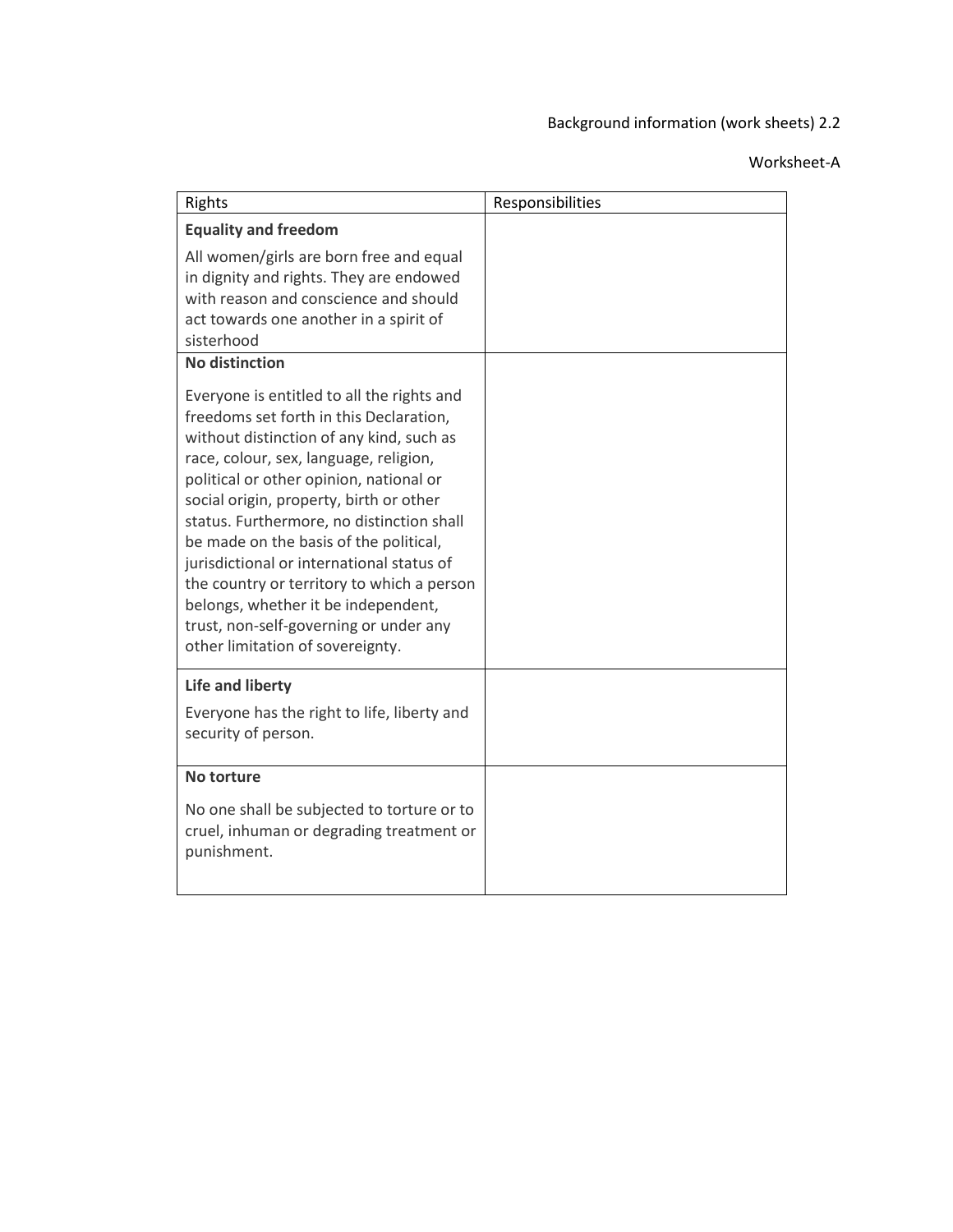| Rights                                                                                                                                                                                                                                                                         | Responsibilities |
|--------------------------------------------------------------------------------------------------------------------------------------------------------------------------------------------------------------------------------------------------------------------------------|------------------|
| All are equal before the law                                                                                                                                                                                                                                                   |                  |
| All are equal before the law and are<br>entitled without any discrimination to<br>equal protection of the law. All are<br>entitled to equal protection against any<br>discrimination in violation of this<br>Declaration and against any incitement to<br>such discrimination. |                  |
| <b>Keeping privacy</b>                                                                                                                                                                                                                                                         |                  |
| No one shall be subjected to arbitrary<br>interference with his privacy, family,<br>home or correspondence, nor to attacks<br>upon his honour and reputation.<br>Everyone has the right to the protection<br>of the law against such interference or<br>attacks                |                  |
| <b>Nationality</b>                                                                                                                                                                                                                                                             |                  |
| Everyone has the right to a nationality                                                                                                                                                                                                                                        |                  |
| <b>Owning property</b><br>Everyone has the right to own property<br>alone as well as in association with others<br>No one shall be arbitrarily deprived of his<br>property                                                                                                     |                  |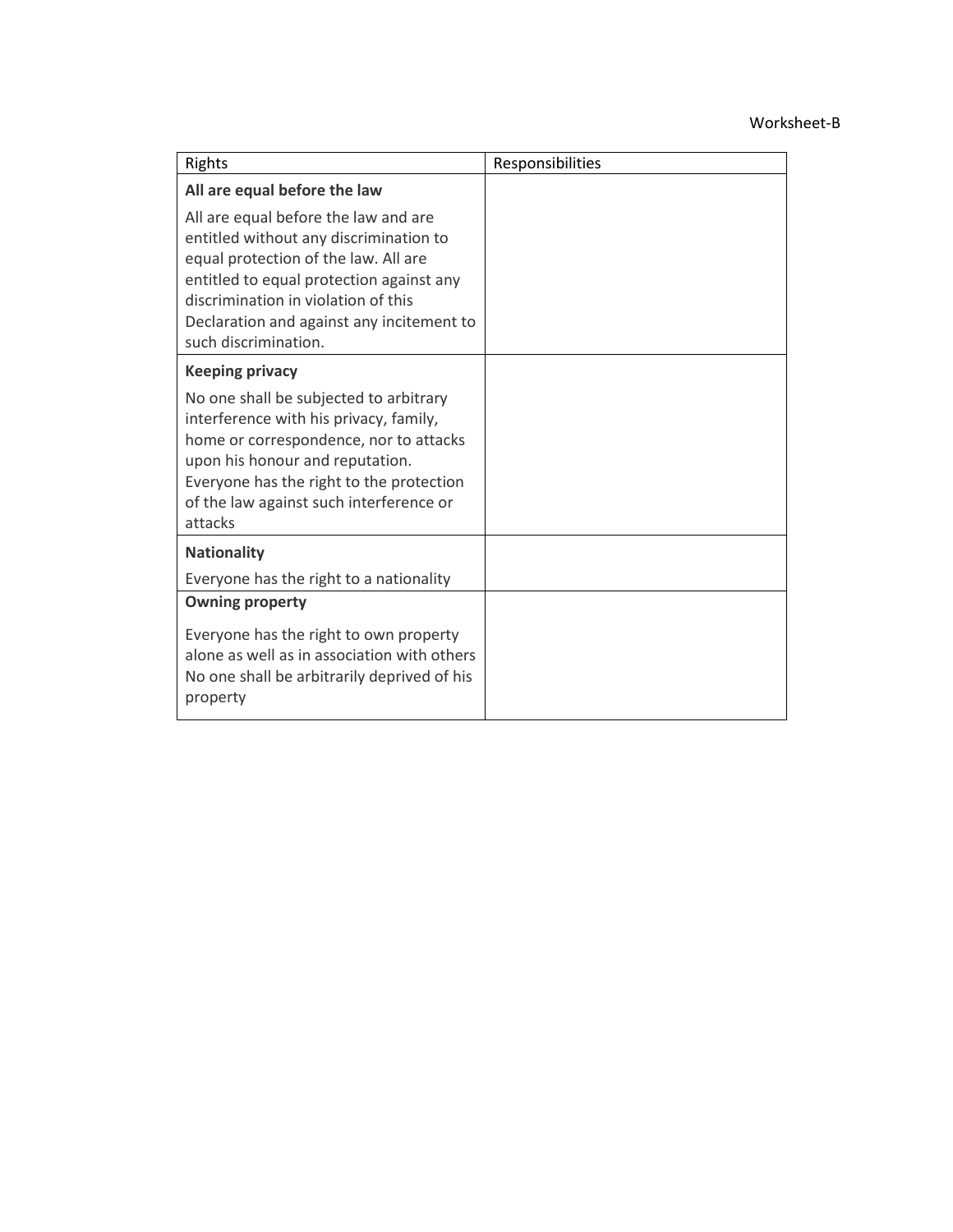| Rights                                                                                                                                                                                                                                                                                                                                                                       | Responsibilities |
|------------------------------------------------------------------------------------------------------------------------------------------------------------------------------------------------------------------------------------------------------------------------------------------------------------------------------------------------------------------------------|------------------|
| <b>Freedom of thought</b>                                                                                                                                                                                                                                                                                                                                                    |                  |
| Everyone has the right to freedom of<br>thought, conscience and religion; this<br>right includes freedom to change his<br>religion or belief, and freedom, either<br>alone or in community with others and in<br>public or private, to manifest his religion<br>or belief in teaching, practice, worship<br>and observance                                                   |                  |
| <b>Freedom of opinion</b>                                                                                                                                                                                                                                                                                                                                                    |                  |
| Everyone has the right to freedom of<br>opinion and expression; this right<br>includes freedom to hold opinions<br>without interference and to seek, receive<br>and impart information and ideas<br>through any media and regardless of<br>frontiers.                                                                                                                        |                  |
| <b>Social security</b>                                                                                                                                                                                                                                                                                                                                                       |                  |
| Everyone, as a member of society, has<br>the right to social security and is entitled<br>to realization, through national effort and<br>international co-operation and in<br>accordance with the organization and<br>resources of each State, of the economic,<br>social and cultural rights indispensable<br>for his dignity and the free development<br>of his personality |                  |
| <b>Work and employment</b>                                                                                                                                                                                                                                                                                                                                                   |                  |
| Everyone has the right to work, to free<br>choice of employment, to just and<br>favourable conditions of work and to<br>protection against unemployment.<br>Everyone, without any discrimination,<br>has the right to equal pay for equal work                                                                                                                               |                  |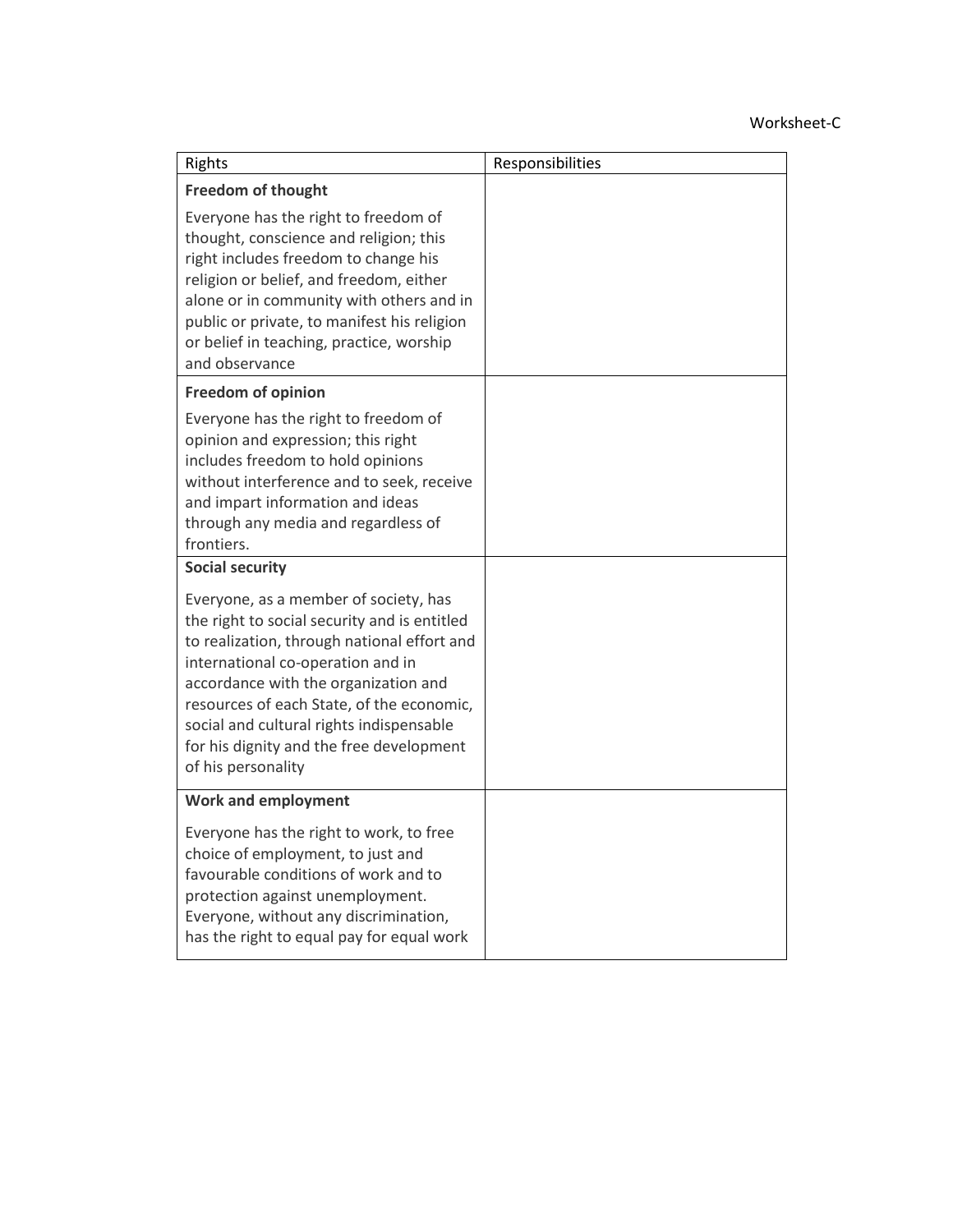# Background information 2.3

# Activity sheet

# 12 hours analysis

| Time               | What you do? | What else can possibly be |
|--------------------|--------------|---------------------------|
|                    |              | done? Anything beneficial |
| 5:00am             |              |                           |
| 6:00am             |              |                           |
| 7:00am             |              |                           |
| 8:00am             |              |                           |
| 9:00am             |              |                           |
| 10:00am            |              |                           |
| 11:00am            |              |                           |
| 12:00pm            |              |                           |
| 1:00 <sub>pm</sub> |              |                           |
| 2:00pm             |              |                           |
| 3:00pm             |              |                           |
| 4:00pm             |              |                           |
| 5:00pm             |              |                           |
| 6:00pm             |              |                           |
| 7:00pm             |              |                           |
| 8:00pm             |              |                           |
| 9:00pm             |              |                           |
| 10:00pm            |              |                           |
| 11:00pm            |              |                           |
| 12:00am            |              |                           |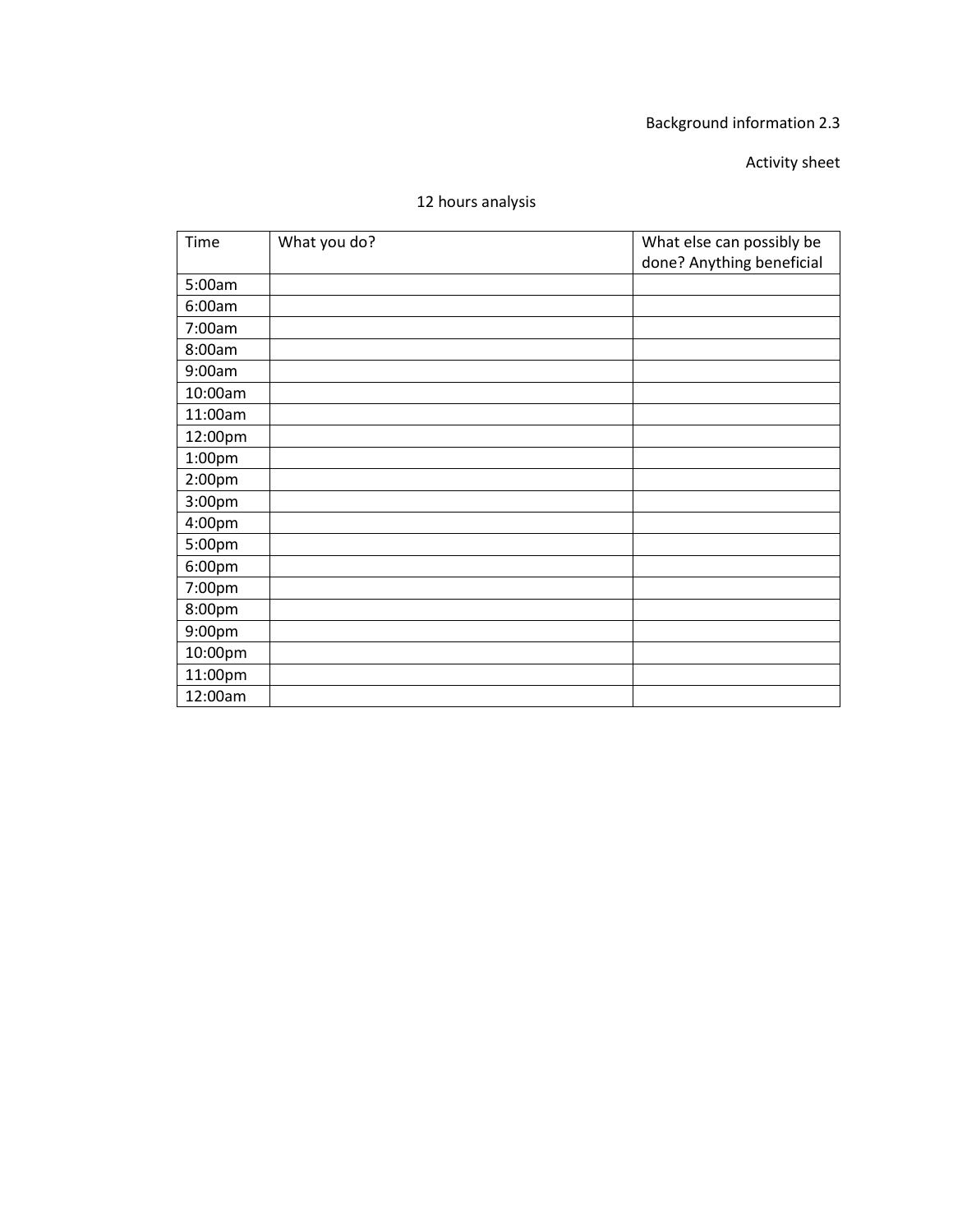#### **Session-3 Gender and Culture**

#### **Objectives:**

After the session participants will be able to

- Reflect on their views, beliefs and attitudes towards being a woman or man
- Discuss the societal structures social, religion, political and economic systems that support and preserve the traditional attitudes towards being a woman or a man
- Analyze how the traditional views about women and men have, in general, affected the relations of women in the households, workplaces and organizations

#### **Materials**

Handout: My personal gender history, Brown paper Sheets, markers, pictures, newspapers, glue, flash cards and masking tapes, board

#### **Process:**

#### **Activity 1: Reflection on Own Gender Socialization Process**

- Group the participants in to four and give each group a list of guiding points. (See background information 3.1). Ask each group to make a collage using brown sheet; related pictures given materials in the light of guiding points
- Let the group display their collages in the training room.
- Ask the following questions one by one and collect the responses and note down on a flipchart
	- $\circ$  What did our parents teach us about being girls or boys, and about being women or men?
	- o What did we learn from our peers, schools (books), mosques/religion, communities, media about being girls or boys, and being women or men?
	- o In building a family, what did the society say about the roles of a woman and a man, and their relations?
	- $\circ$  What traits, capacities and involvements do we have now, as women and men
	- $\circ$  Which can be traced to the influences of these significant people, groups and institutions in our social environment?
- After all groups have presented, synthesize the presentations. Then, proceed to the next exercise.

#### **Activity 2: Gender Myths Exercise**

- Read carefully the background information 3.2 first before you conduct the following activity
- Choose most typical statements from the flipchart made earlier and help them pick the statements, that can be called as gender myths

Examples of gender myths include: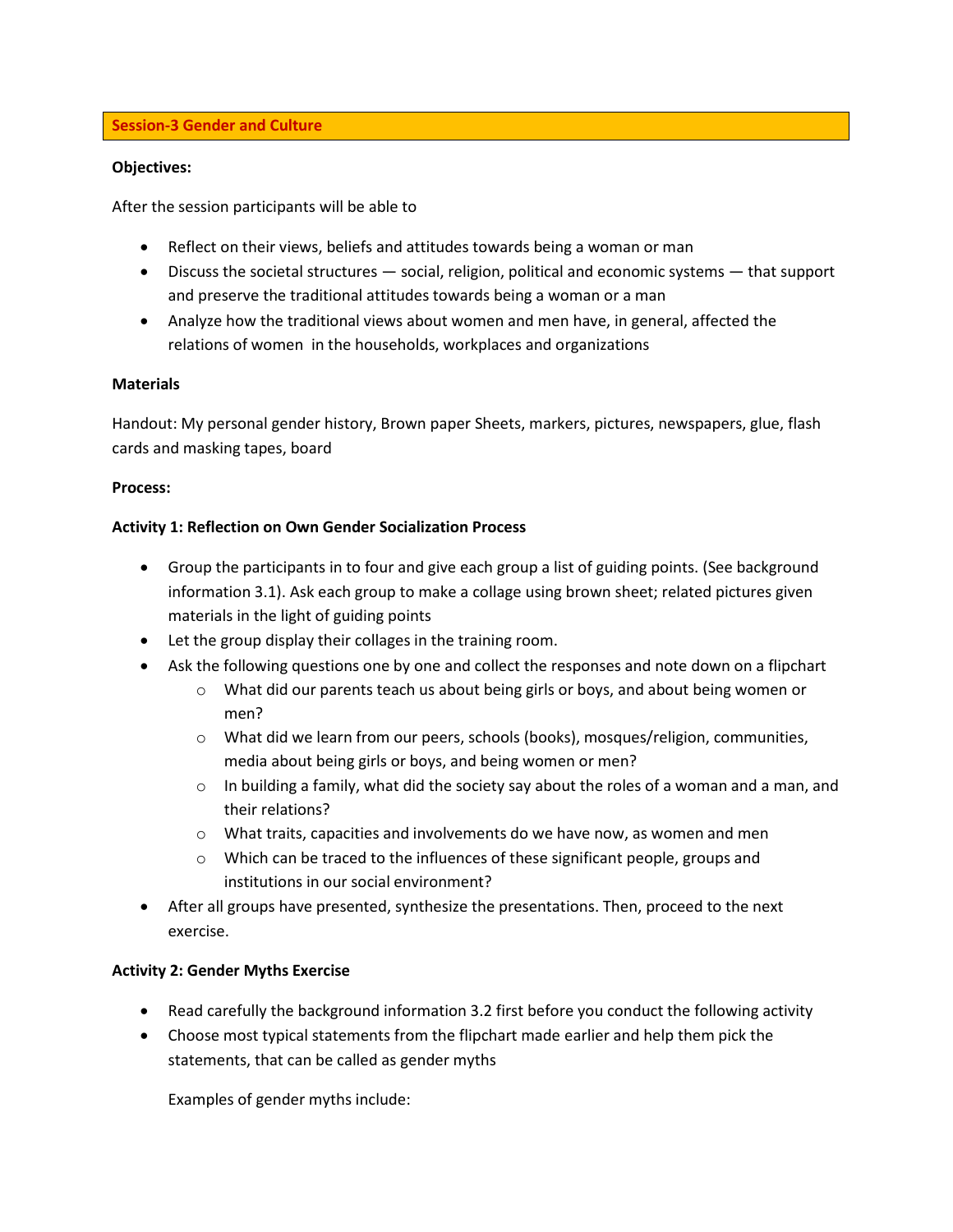- o Women as child bearers must stay at home and take care of the children
- $\circ$  A man is the head of the family, and a woman must at all times submit to the decisions of her man
- o Managers are men, and secretaries are women
- $\circ$  At the end of the day, men, because of their work outside of the house, are more tired than women. Hence, women must let men rest after their work, and must serve them for their needs
- o Women are emotional, and men are logical and rational
- $\circ$  Paid work, done generally by men outside of the house, is more important than the unpaid work of women at home
- o Women should not act aggressively especially in the presence of men
- o Children suffer when their mothers work outside the home
- o Man is responsible to run the house
- Present the selected gender myths to the participants. Ask the participants if they have more myths
- When list of myths has been finalized, ask the participants to go back to their small groups to do the following tasks:
	- $\circ$  Sharing on whether each one believes or not in each of the gender myths in the list. The output will be the number of group members agreeing or not to each statement
	- $\circ$  Analysis of the implications of these myths to the division of tasks and roles, of women and men, and their decision-making processes at home, workplaces and organizations
	- o Listing of social institutions that perpetuate these gender myths.

Summarize the important points through an interactive lecture. Discuss the positive and negative effects of gender myths on life of men and women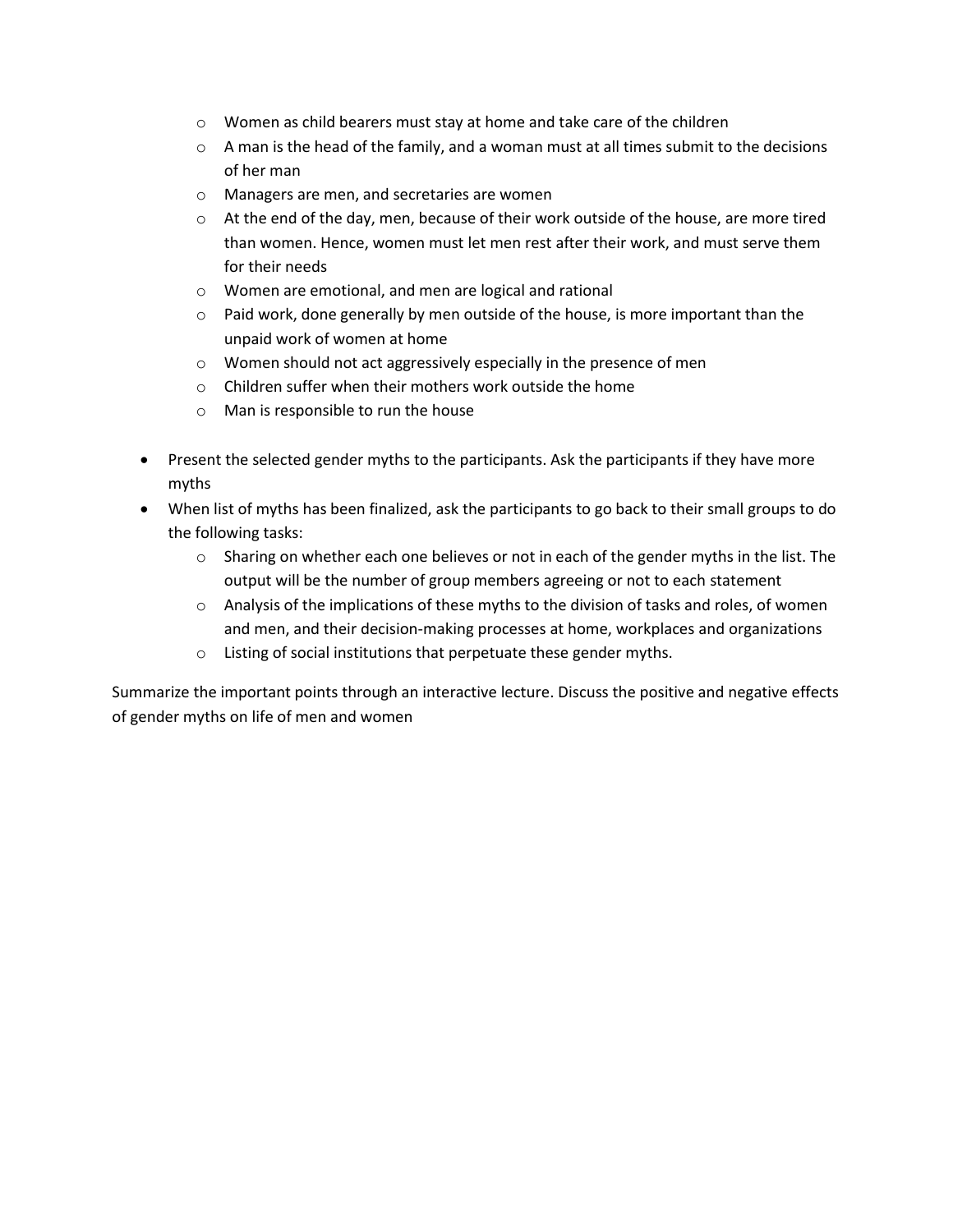#### Background information 3.1

# Activity sheet

#### **Chilhood Stage (Group-1)**

#### **When I was a child, my parents/ caregivers taught me that:**

- Little girls should behave this way
- Toys/games for girls are:
- Little boys should behave this way:
- Toys/games for boys are

# **Adolescent Stage (Group-2)**

#### **When I was a teen-ager, my family, teachers, religion taught me that:**

- As a young woman, I should behave this way
- Hobbies/interests of a young woman should be
- A young man should behave this way:
- Hobbies/interests of a young man should be

### **Early Adulthood (Career/Workdays) (Group-3)**

- Careers/ work associated with women are:
- At work, the capacities and attitudes expected of women are:
- Careers/ work associated with men are:
- At work, the capacities and attitudes expected of men are:

#### **Stages of Building a Family (Grpoup-4)**

- Women should take the following roles:
- In making decisions women should be
- Men should take the following roles:
- In making decisions men should be: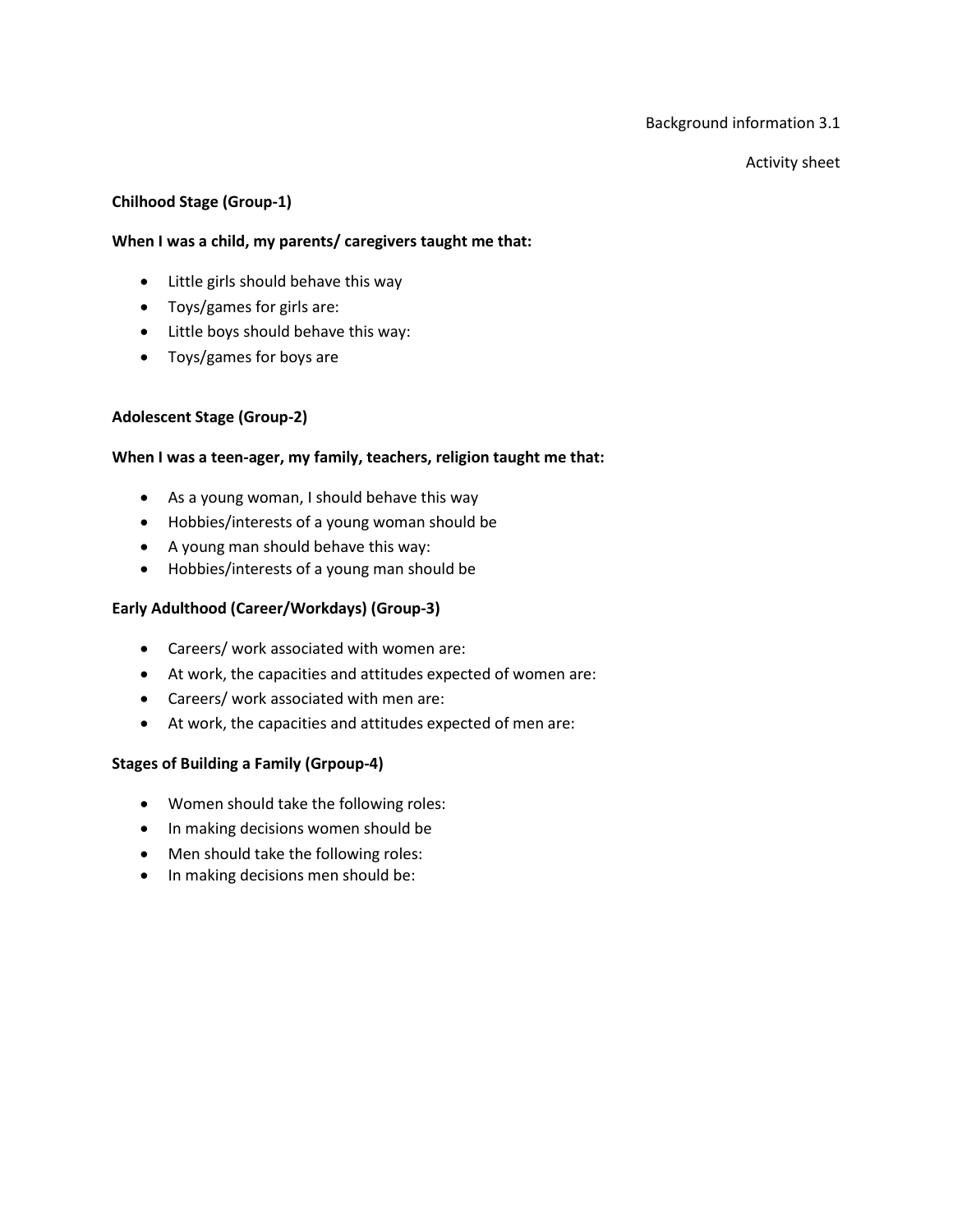The following are concepts which help explain how women and men are socialized into the patriarchal culture, and thereby imbibe its values, norms and social practices.

#### **Interaction between the socio-cultural environment and human individuals:**

The socio-cultural environment affects human individuals. Many researches have shown that cultural traditions and social practices regulate, express and transform the human person. It will then be difficult to understand a human individual if the process of understanding does not include any attempt to understand his/her socio-cultural and physical environment, as well as his/her specific situational contexts. (Shweder, 1991)The socio-cultural environment becomes an integral part of the human person, and the person an integral part of the socio-cultural environment through socialization.

# **Socialization**

Socialization is the "process by which persons acquire the knowledge, skills and dispositions that make them more or less able members of their society. The function of socialization, from the perspective of the society, is to transmit its culture and encourage new members to participate in its established social relationships. The society has a patterned consistency so that one can predict, within limits, how people will behave, think, and feel. This patterned consistency is reflected in the following:

- Societal norms and values.
- Status and roles in society
- Social institutions (e.g. families, schools, mosques, etc)
- Cultural and group subdivisions within the larger society.

In order to function in this society, a person must have at least a minimum knowledge about the society into which s/he will socialize, and a minimum knowledge of its culture which defines the appropriate thoughts, feelings and behavior a member should have in different situations. S/he must know what to expect from people of given statuses, how s/he himself fits in with the various groupings, what is considered proper and improper in given situations, and the range of acceptable behavior in those segments of social life which are rapidly changing

Childhood socialization is characterized by the acquisition of fundamental values, such as how a boy and a girl should think, behave and feel. One example is the common script in rearing up boys: "boys don't cry." Another example of a script in rearing children is: "Stay in one place, (name of girl). Girls should not play aggressively as boys."

In contrast, adult socialization emphasizes various role-related behaviors. During adulthood, a person's adaptation to various roles, such as being a mother, or a father, or a wife or a husband, has been emphasized as a central feature of socialization. Again to emphasize, role expectations, performance, evaluation and sanctioning are determined by culture.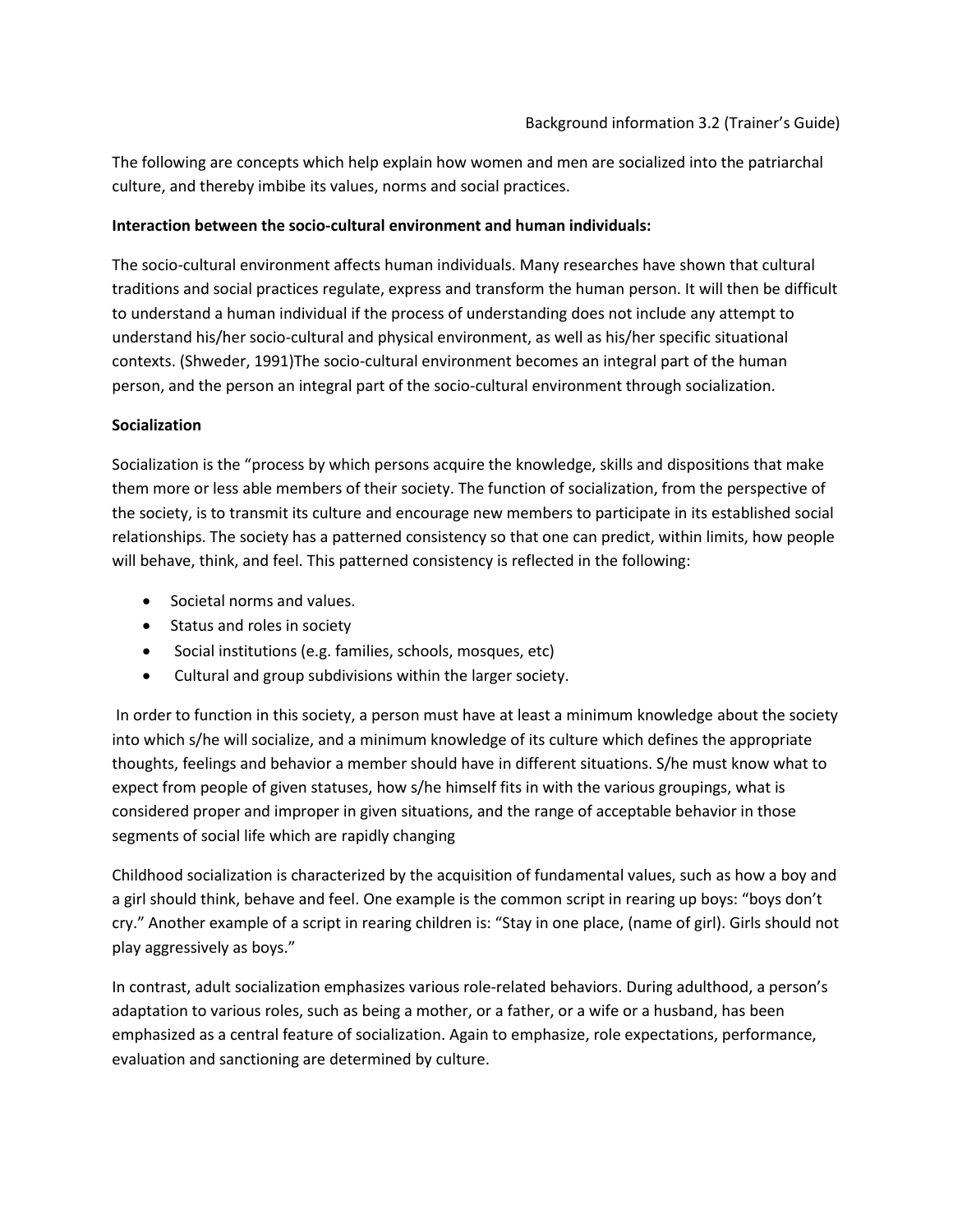The dominant Pakistani culture is the patriarchal culture. It is into this type of society where individuals are socialized. As a result of socialization, people acquire the norms, values and practices of the patriarchal culture, and unwittingly integrate this into their cognitive, affective and behavioral systems.

As having imbibed the norms, values and practices of a culture through socialization, a person inevitably brings this culture to all of his/her social interactions, including his/her organizations or work place

# **Gender Socialization**

Gender refers to socially constructed or culturally determined characteristics of women and men, and to the kind of relations that women and men, according to societal norms, should have. Gender socialization is the process whereby women and men learn the "proper" ways a woman or a man should think, feel and behave, based on their assumption of their gender roles

Gender roles are the activities ascribed to women and men on the basis of perceived differences. Division of labor is a term used in gender literature to mean the roles and tasks assigned to women and men by the society on the basis of perceived gender characteristics and attributes, instead of abilities and skills

# **Effects of the Patriarchal Culture on Women**

A dilemma confronted by women is their being encouraged to achieve provided their level of achievement did not conflict with parental and male-peer expectations about their adult roles as spouse and parent. These expectations were revealed in various ways, such as advising women to conceal their intellectual competence in the company of male peers or parental encouragement to pursue goals such as marriage. The intellectually competent woman was regarded with some hostility or at least ambivalence, especially in contexts involving open competition and comparison with men.

Because women are confined to their homes and to types of work that are associated with their traditional roles in their houses, the capacities honed in them become very limited. On the other hand, women who have transcended this situation and have proven themselves to be skilled in the works associated with men as well are generally ridiculed, and not recognized.

#### **Cultures can change**

With the introduction of new social practices, culture can change. The society into which a person is born is not static; there are conflicting pressures, a diffusion of materials and ideas, and general trends. For example, one can trace over a period of time the movement of families to the suburbs, the increasing emancipation of women; changing patters of child rearing, etc. With the growing awareness of the worth and capacity of women and the increasing clamor for gender equity and equality, even the major religious of the world are being reinterpreted, and hence, rediscovered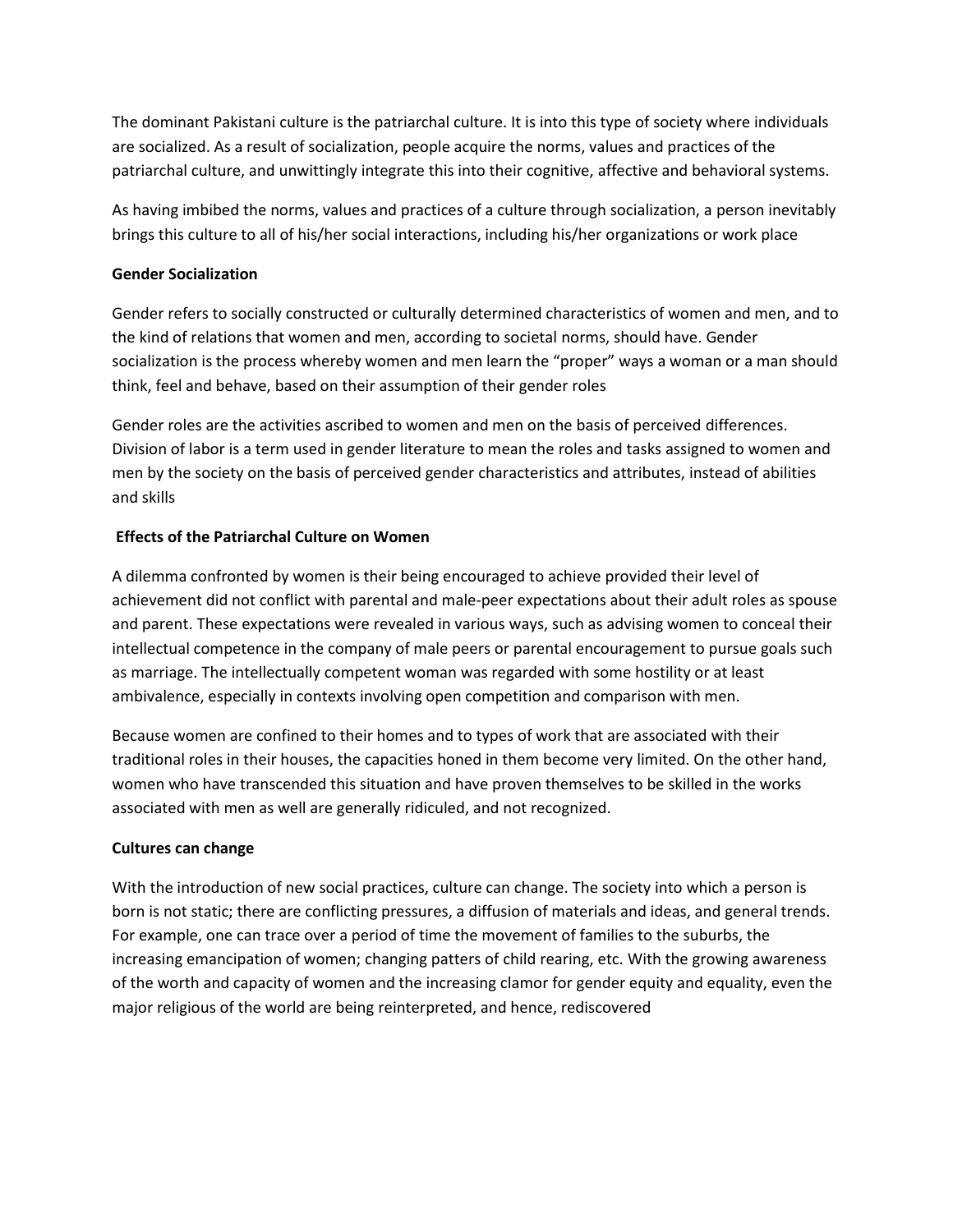**Session-4 Leadership** 

#### **Objectives**

After the session participants will be able to;

- explore definitions of leadership and the characteristics of good leaders
- broaden the participants' perspectives about who is and who can be a leader

#### **Materials**

Board, markers, charts, story

#### **Process**

- Read aloud the following story (see background information 4.1). Discuss the definition of a leader and leadership characteristics. The questions that follow may help guide the group discussion. One literate person—the facilitator or a volunteer—may wish to write down key points on a board or flip chart
- Questions
	- o How does the Lady define leadership?
	- o What qualities and skills does she have that make her a leader?
	- o How does she become a leader?
	- o Does her leadership derive from personal characteristics?
	- o From the situations she is confronting? Both? Are there other contributing factors?
	- o What motivates the mother to visit her office?
	- o What role did this woman play in her life?
	- o Is she the only leader in this account? Why or why not?
	- o Can a leader also be a follower? In what way?
	- o Who In your opinion is the best leader and why?
- Ask them to think about any of women they consider as their leader. Each group of participant should share their story about the leader they admire. The leaders may be conventional leaders such as political officials or women in their everyday life—family, friends, or colleagues. Focus on the challenges that this leader confronted as well as on the qualities and skills that she demonstrated in addressing problems. Keeping the stories short will allow enough time for the discussion questions (You can even ask them to draw on the flashcards the sketch of their leader).
- Display the cards and ask the participants to verbalize various qualities of those persons. (Ask any of the facilitator to write them and paste them along with the sketches)
- Trainer must note the points regarding the qualities and skills exhibited by the leaders, and the types of support networks (e.g., family, friends, neighbors, colleagues) that may have influenced or assisted the leaders to carry out their objectives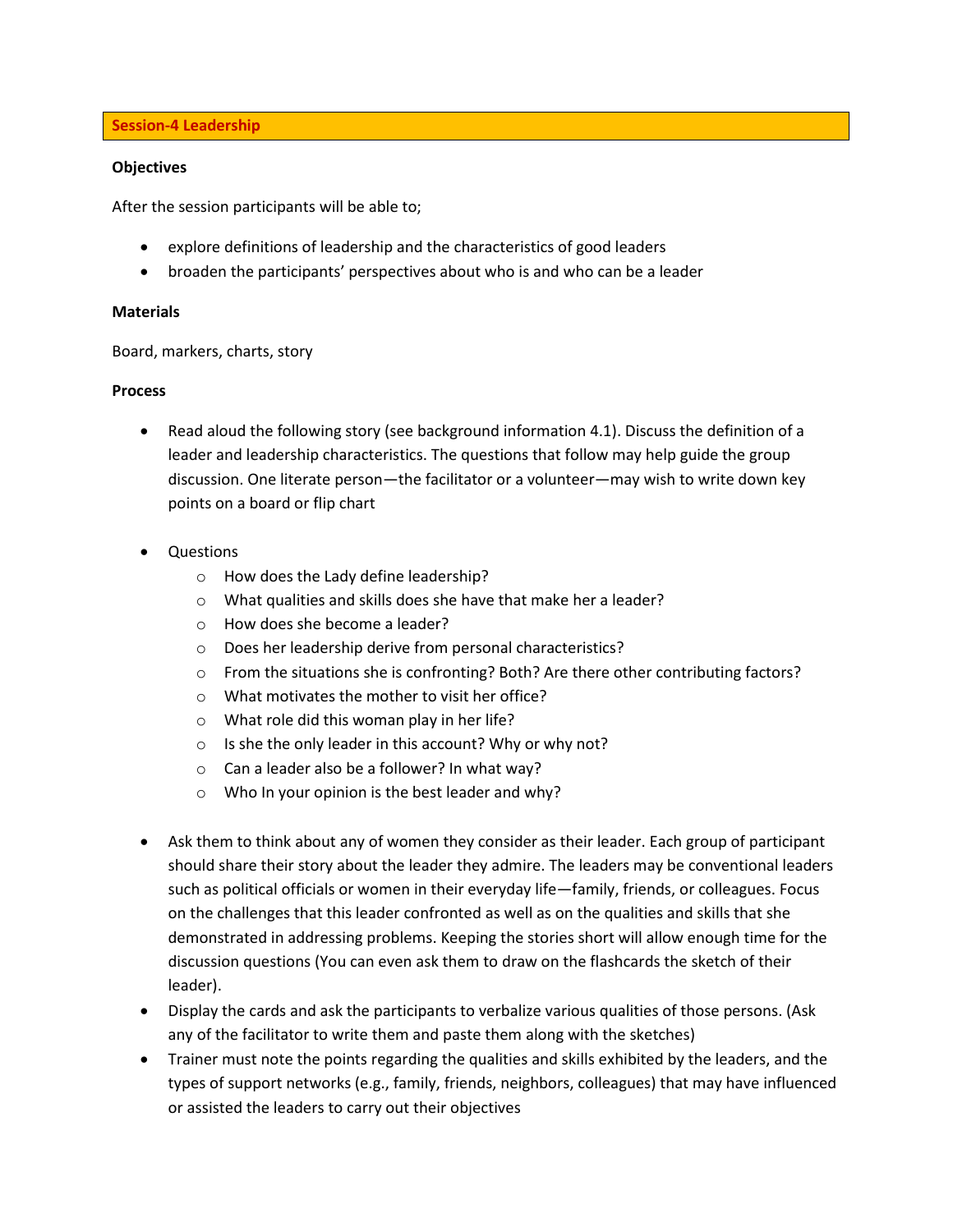Express the definition of leadership with the help of background information 4.2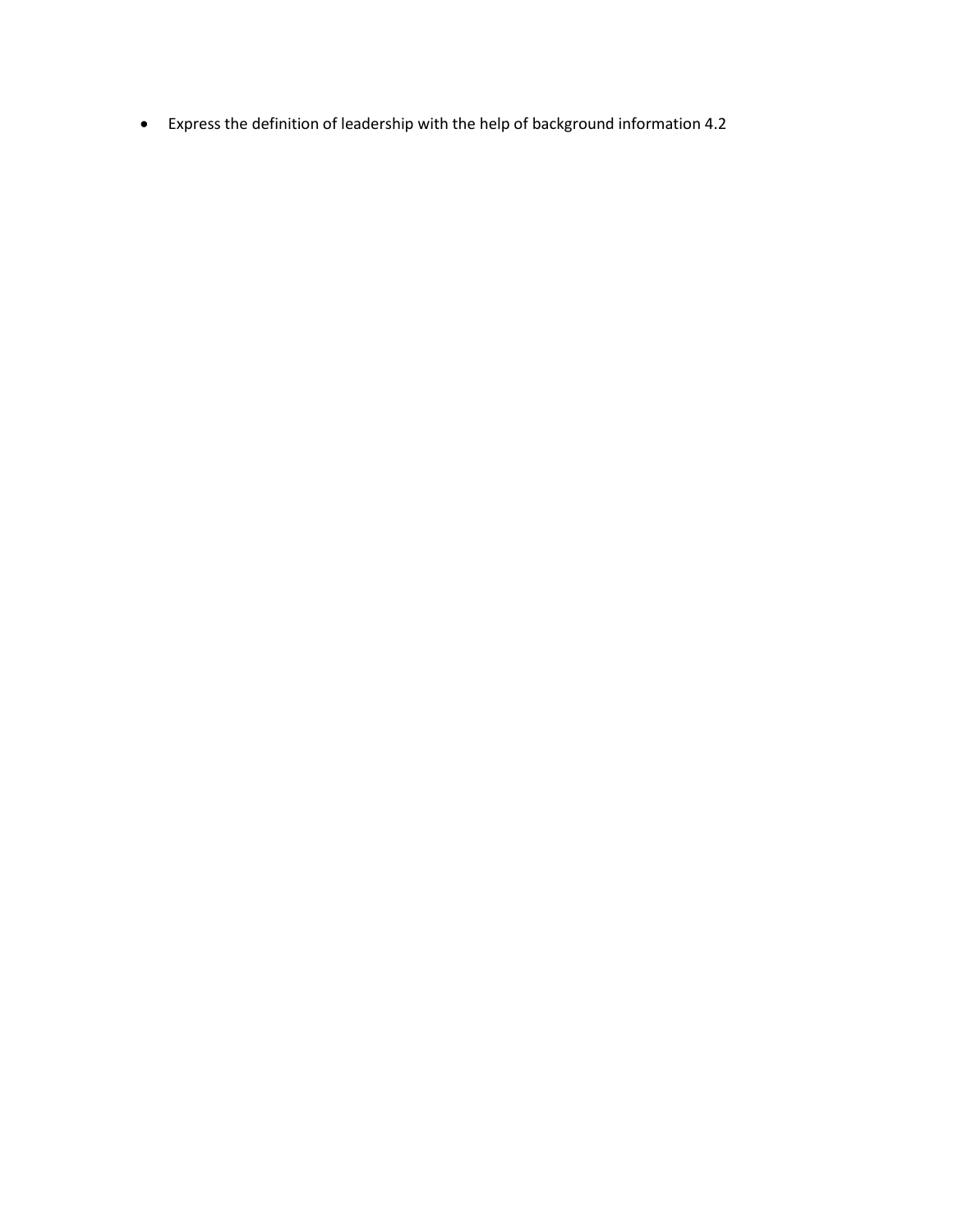A Story from the Diary of A Lawyer Who Contributed In The

Establishment Laws for Women/Girls Protection

*"I am not sure whether I am a leader, but I know that becoming one means that you perceive the urgent need to address a problem—that you feel the need to fill a space by initiating activities, campaigns, and programs to focus on specific issues. If people in your community truly believe that you are fulfilling a need, then they will support you, bestowing upon you the position of leadership. When people trust you, they will look to you to help them reach their own goals.*

*About twenty years ago, a frightened and grief-stricken young widow came to my office requesting my help. She recounted how close relative had murdered their fifteen-year old daughter who was pregnant as the result of a rape. He was sentenced to only six months in jail, claiming that he killed the girl to vindicate the family's honor. Yet this woman, determined to honor her daughter's memory, revealed the truth to me—that the relative was in fact the rapist, and that she suspected him of murdering their daughter because the pregnancy had begun to show. The court readily believed her and did not bother to investigate the crime.*

*Although this woman came to my office only once and then disappeared, thanks to her, I learned a great deal about how women and girls suffer due to specific laws. I realized that I could not be an effective lawyer if I did not do my best to change laws that cover up and even sanction crimes against women. This woman challenged me to address a problem that I could not ignore—crimes of honor.*

*And so it happened that I became one of the leaders in the campaign to eradicate honor crimes. Yet I think that this woman who trusted me, who was brave enough to visit my office and inform me about this reality, she was the leader. She overcame her own fears to expose her relative's crime and seek my assistance. People like her challenge us to examine issues that we had not previously considered. We must follow such people and try to serve."*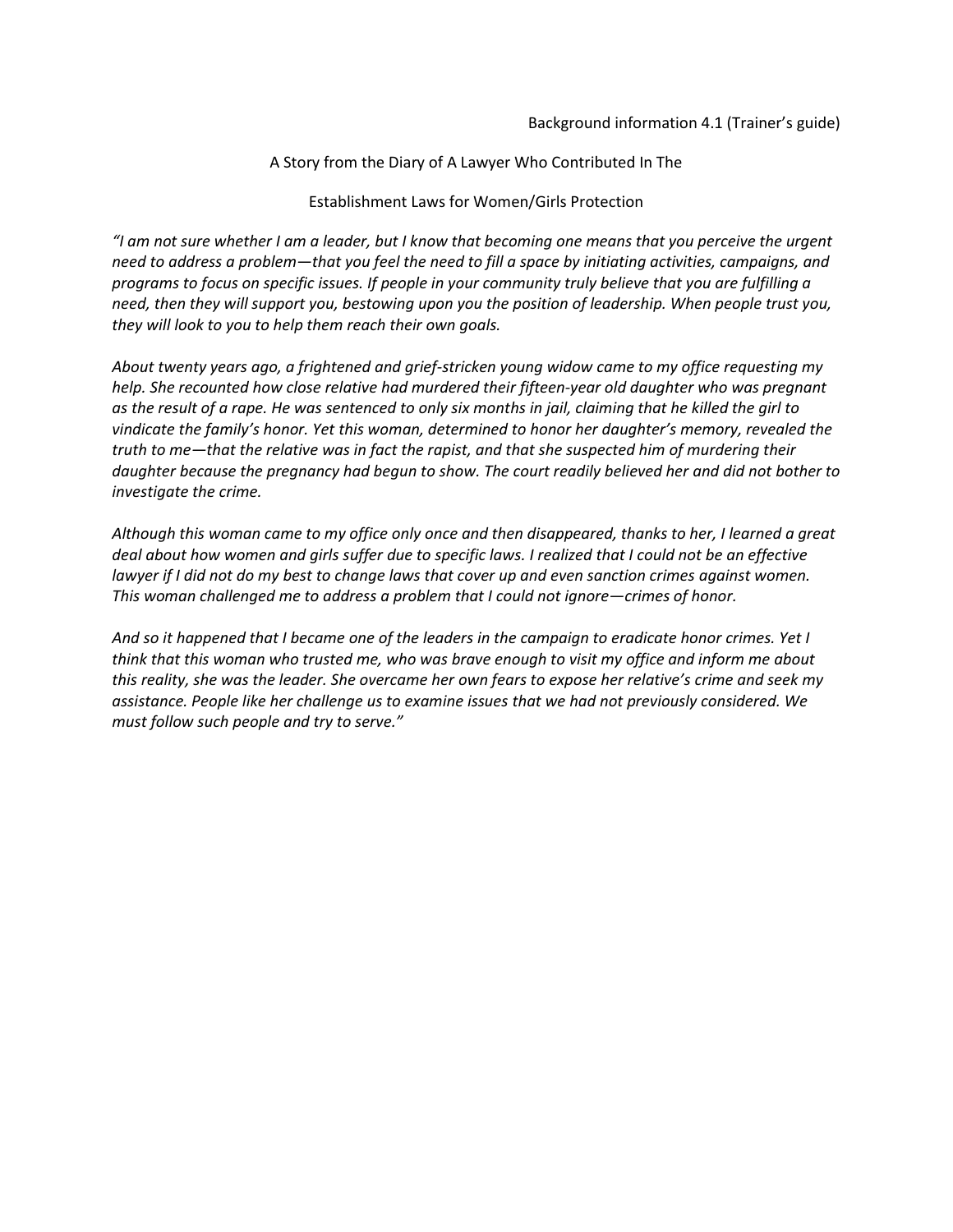### **What is Leadership?**

### **Leadership is:**

**Gender-Inclusive:** Ideally, men and women become partners in defining, working for, and achieving goals that benefit all

**Communicative:** Everyone has something to contribute and every instance of contribution becomes an instance of leadership

**Purposeful:** To define and elaborate a purpose is to engage in a learning process. At the same time, it is engaging in exercising power

**Democratic and Egalitarian:** In a communicative, participatory society, participants respect and value each other as whole human beings

**Means-Sensitive:** "The ends do not justify the means" is a well-known principle of ethical behavior across the world. This principle means that ethical people do not use unethical means to achieve goals regardless of their importance or immediacy.

Most of us live in societies that are hierarchically organized and command-oriented. The locus of command may be home, community, the political arena, or the economy. The structure of command nurtures and is nurtured by a culture of obedience that at once sustains and camouflages a pecking order by producing a system of authority. The role of authority is to legitimize command relations by creating consent. In the absence of authority, everyone in the command relationship becomes a potential bully or wimp. This cannot be the ideal relationship we seek. Rather, we look to a different kind of society where men and women turn to one another not as objects in social functions, where one commands and the other obeys, but as genuine communicating beings. We look at leadership in a learning society as a means of nurturing genuine beings who look to one another for community and meaning. Yet in order to move toward learning societies, we need to start from where we are. For most of us the term leadership evokes energy, determination, and power used to achieve some worthy goal. One is a leader if one convinces others to do one's bidding. In this interpretation of the term individuals in authority are in a better position to lead. However, this is not always the case. We know from experience that many individuals who are in positions of authority—fathers, bosses, landowners, and professionals, for example—are not leaders. On the other hand, many of us have come across individuals who are not in any observable position of authority though we feel they are leaders because they influence their environment. Is leadership then a personal quality? Is it a trait that some people possess while others do not?

A leader is one who has the ability to inspire or influence others towards the **set** goal. A woman can be a leader if she has the better life skills to create an impact. Communication, empathy and emotional intelligence are the key elements of leadership. We sometime confuse the concepts of gender equality and women leadership with the Rights and powers. The leadership means to lead others and to achieve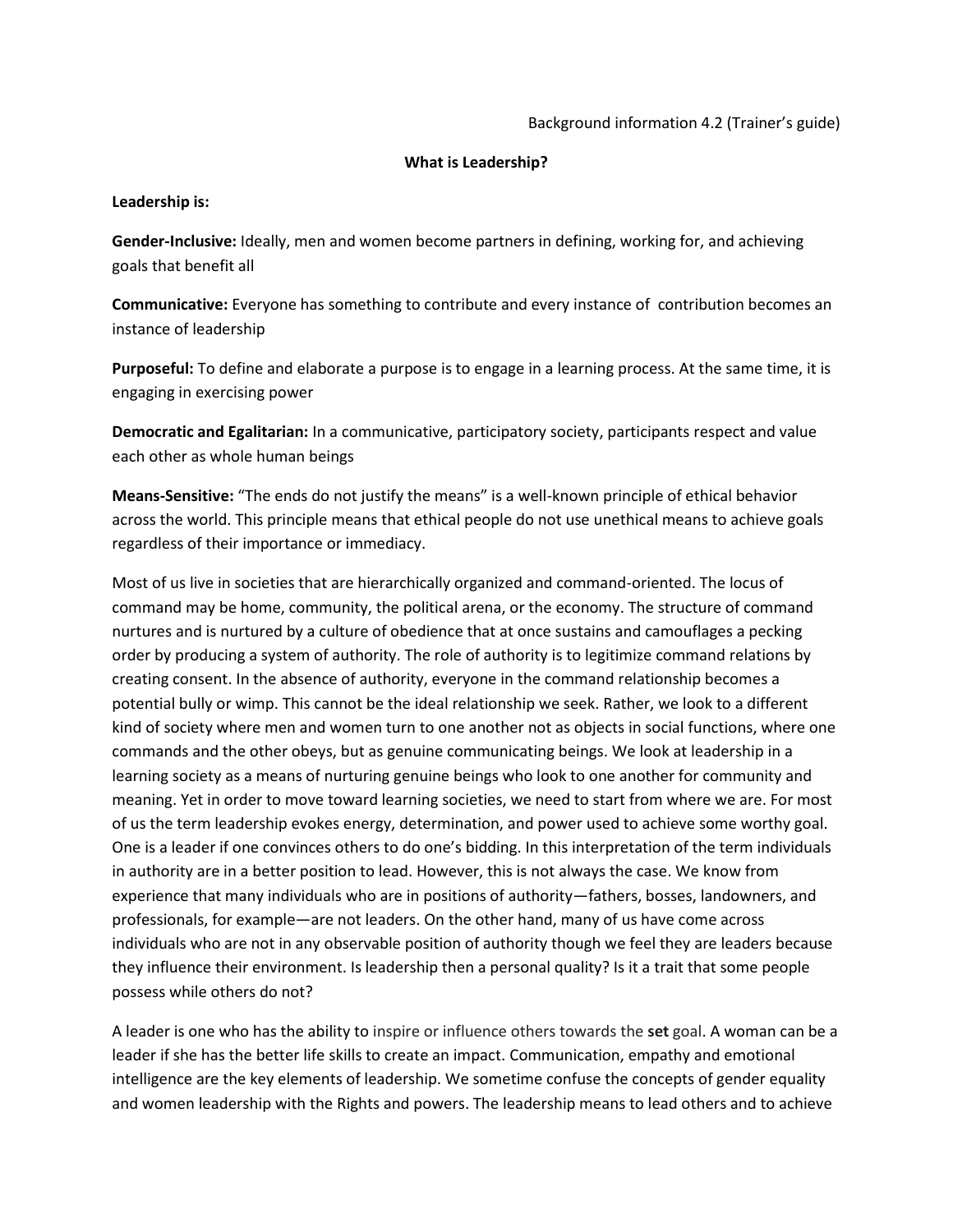some set goals. It doesn't matter what the sex that person has. It is a very wrong concept that A Pakistani woman managing a full house being a housewife cannot be a leader. She in fact is a leader inspiring her family, using the resources effectively and administering the whole family system. The important thing is how effective her role is?

Women today is recommended to get education, develop her skills, and enhance her competencies towards the achieving of her desired goals.

One way to begin a discussion of leadership is to state what it is not. Let us begin with the obvious. Most of us would agree that leadership is not the same as the capacity to employ force or coercion. It is possible to force people to do what we want them to do by threatening them with some kind of deprivation or punishment. A Mother or a father threatens to punish his child because the child has failed in one of his classes or neglected his chores around the house. We may feel that these types of actions are negative reactions to circumstances that need not have occurred if leadership had been exercised. The mother/father, for example, might not have needed to punish the child if effective communication had been used to reach a better understanding.

We know from our everyday experience that certain individuals have a kind of personality that commands respect and compliance. They influence others by their charisma. Charisma, however, is also not the same as leadership. Charisma is an innate quality, possessed by few, denied to most. Leadership, on the other hand, is a property of communication, potentially available to everyone. Many individuals who are not charismatic, nevertheless, prove to be great leaders. Leadership, then, is neither force nor traditional, legal, or charismatic authority, though each of these concepts may be present in the leadership process. Individuals in command positions may or may not be leaders. Leadership situations, therefore, should be conceptually differentiated from command situations or command structures.

Women are an important integral part of every human society. The progress of any nation and society depends greatly upon women participation in all fields of life. Generally, in the developing countries they are considered dependent. Women are encircled by the age old customs low literacy level, under paid labour and an unbroken cycle of child birth in urban and mostly in rural areas women are considered economically unproductive individual and their role in rural as well as urban areas is not recognized. Therefore, women need to make more concerted efforts to get their role recognized (Kharal, 2000). Pakistan's total population is 150 million; females are 49% and the house wives being 29.33%. Women who constitute about half population of the country, their cooperation or participation in different fields of life is every important. Education is a favorable factor in determining change in the role of female. The education level and socioeconomic characteristics are more affected in decision making process in family maters (Economic Survey, 2004- 05). Women have different roles such as mother, wife, daughter and sister which she performs at different stages of her life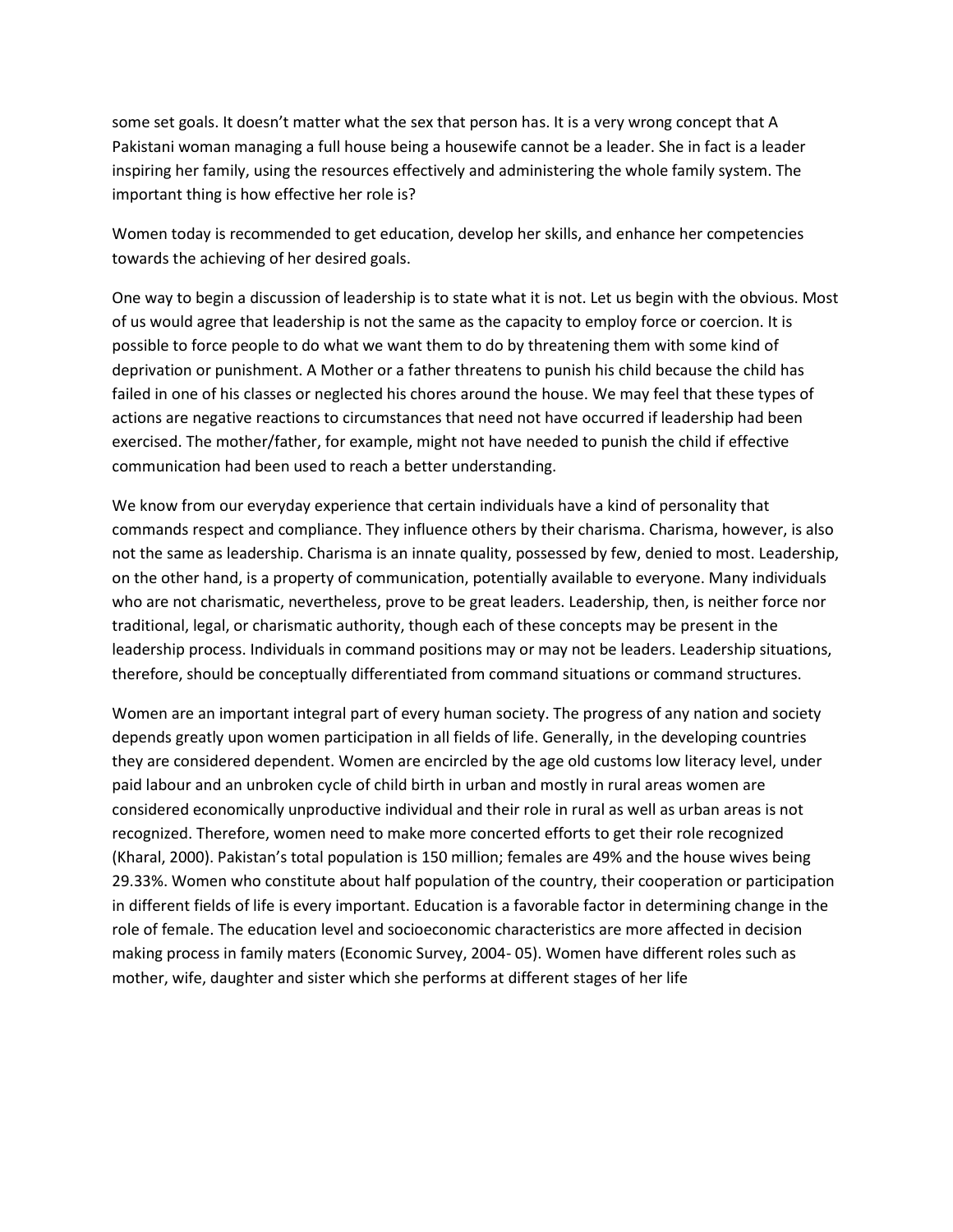#### **Session-5 Social Mobilization and Effective Advocacy**

#### **Objectives**

At the end of this session, the participants will be able to:

- Explain the processes involved in social mobilization for social issues
- Identify various strategies that can be used to convince people, family members, decision makers, leaders etc
- Discuss ways of how they can easily convince donors to support their small business

**Materials:** white board, Flipcharts, Brown paper sheets, Markers

#### **Process**

- Group the participants and ask them to discuss the following questions *(Ask the questions in local language so that the participants can easily understand what you do you want them to express)*
	- o How would you define Social Mobilization?
	- o What are the elements/ characteristics of Social mobilization?
	- o How does one recognize these? And how does Social Mobilization take place?
- Each group will then prepare a presentation using their answers as the theme then be prepared to report back to the plenary in maximum of 5 minutes their group's output. Discuss with the group the features of Social Mobilization(see background information 5.1)
- Assign the groups task to prepare a Forum Theatre. First the groups will role play on the current information activities regarding social issues like health and hygiene in the community, girls access to education etc... (The group members will exchange experiences among its members based on the following questions:
	- $\circ$  What information activities is your concerned community currently doing on the above initiative?
	- o Who are the key channels of information?
	- $\circ$  Are these issues of special concern to the people- if so, how are these being addressed?)
- A plenary discussion on current information activities will follow. Discuss through an interactive lecture the concepts and principles of advocacy work (see background information 5.2)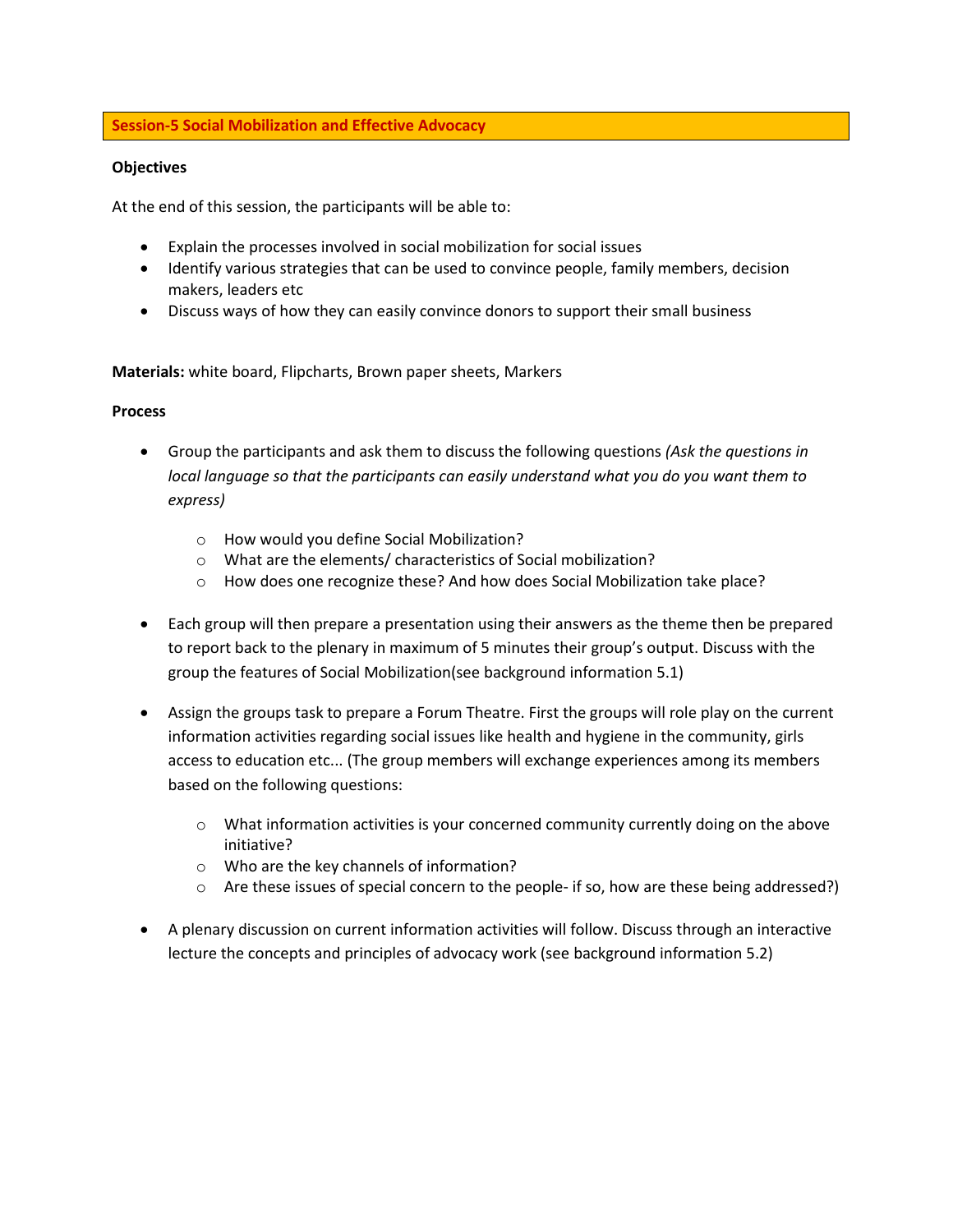#### **SOCIAL MOBILIZATION**

#### **Defining Social Mobilization**

- A process of eliciting and sustaining the coordinated support and active involvement of individuals, groups, organizations, communities and sectors in society that can facilitate the achievement of a social objective (here the objective is to improve the life style of adolescent girls/women)
- Aims to elicit the support and participation of individuals, groups, organizations, families and communities in meeting the needs of the disadvantaged sectors
- Acts as a catalyst in facilitating the implementation of programs for disadvantaged sectors by pooling or making available all the needed means and resources, improving the delivery of basic services, and scaling up of projects for wider implementation from both government and non government organizations
- Creates knowledge and elicits support, among the concerned families and communities, for programs for the disadvantaged sectors and increase their demand for needed services
- Combines a concern with bottom up programming with strategies for reaching decision makers and other organizations with social influence

#### **Framework of Social Mobilization**

Social mobilization begins with an identification of factors that influence the situation that the disadvantaged sectors are in and their problems and needs. These factors may be found in their socioeconomic-political environment, local culture, and access to program services, technologies and resources and home environment.

Interventions to improve their situation are in the hands of decision makers, family members, media, traditional leaders and religious leaders, local leaders, service providers, program planners, and program administrators. To generate commitment and action from among individuals, group and organizations strategies that could be adopted are: advocacy, appropriate information, education and communication, training, community organizing and networking/ alliance building.

The women/girls getting vocational and the life skill education are expected to be the one to advocate for the social needs of their and other families.

#### **Components of Social Mobilization**

The social mobilization process involves a deliberately planned strategy that uses various channels to elicit needed action among those who can contribute to the solution of the problem.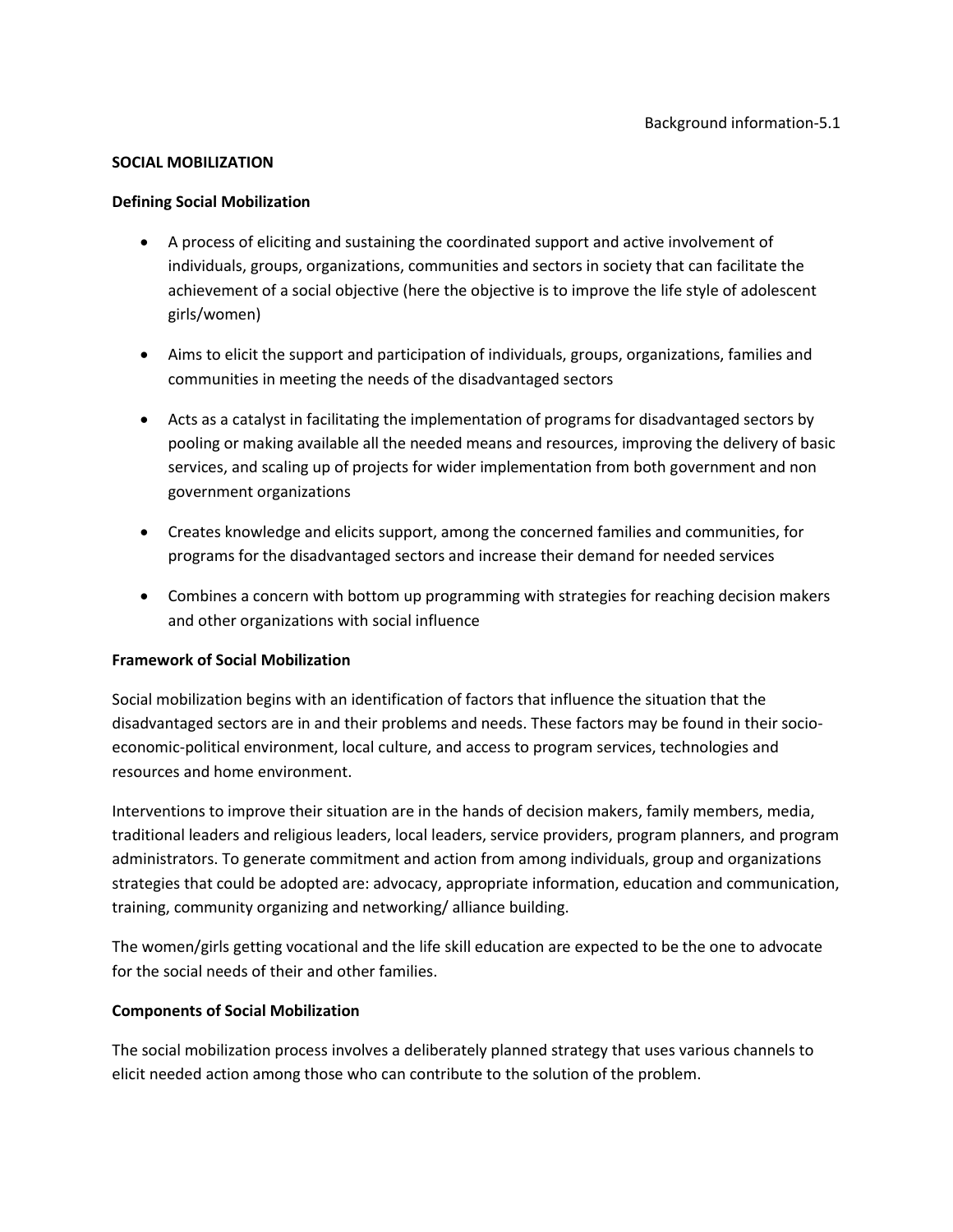Advocacy is a major component of social mobilization along with IEC, community organizing, training, networking/ alliance building and monitoring and evaluation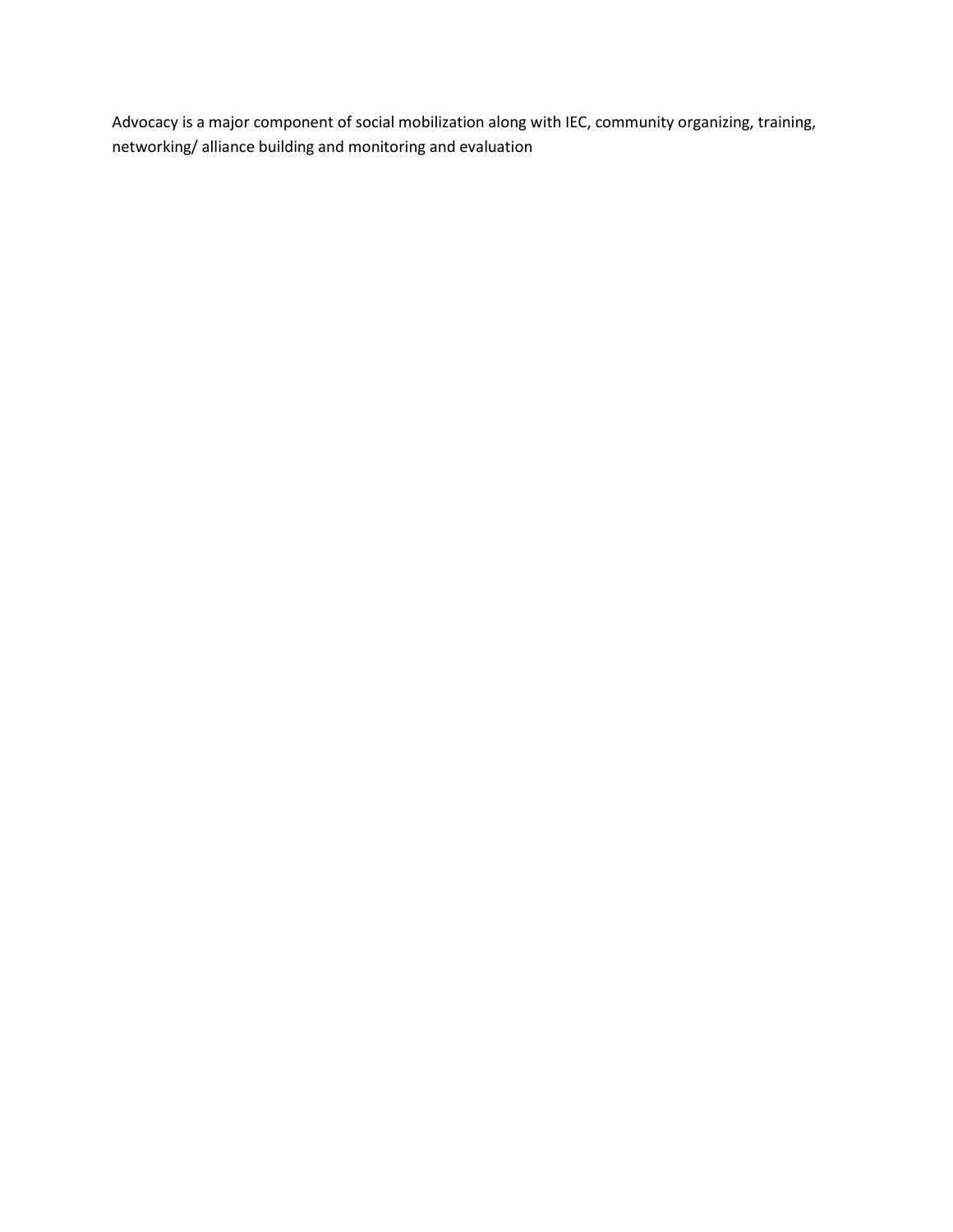#### **Concepts and principles of advocacy work**

Advocacy is defined as the organization of information into argument used to persuade an audience towards some attitude or predisposition to action. To advocate, therefore, is to plead for, defend, recommend or support a person, policy or idea.

The focus of advocacy might differ from village to village, UC to UC, Tehsil to Tehsil, district to district, region to region and country to country. The advocacy issues and concerns would depend on the identified priority problems, the level of economic and social development and feasibility of intervention. The strategies will also vary depending on the subject to be advocated, the prevailing environment and available resources.

Knowing why others are interested in your ideas can make a difference in improving your advocacy activities. Following are some of the reasons why others accept your advocacy:

- o **Advocacy by example-** They are seldom willing to take risks. People want to succeed and therefore they seek assurance that ideas have worked in areas similar to theirs. They often need to see the idea at work with their own eyes. It is important therefore to have ready examples of what works and be prepared to let people visit successful sites personally (Let them see some of the quality products you made and the quality place where you work so that they can be convinced to get your product)
- o **Advocacy by pride-** People want to prove their worth. They therefore are constantly looking for examples of their success. Often they are unaware of success stories in their jurisdiction. Politicians are usually adept at making molehills into mountains, and occasionally we can help by providing the molehills. Dressing small positive accomplishments as major successes is one way of ensuring that leaders will invest their personal prestige in a project. E.g you have establish a small vocational centre and you want any donor to give you some funds, then you must convince the donor that how your centre can benefit the reputation of donor
- o **Advocacy by competition-** People usually enjoy being number one. Competition forces them to keep a program moving
- o **Advocacy by fear-** People fear failure. E.g people does not like the way you pack your materials, your product does not suits any religious/cultural needs etc.
- o **Advocacy by ethics-** Unlike the more basic motivation listed above, religion, morality, and ethics may also be important to people. Our ideas can therefore be put in the form of human values, religious tenets, etc.
- o **Advocacy by alarm-** By presenting alarming example, by taking people to field to look at the situation.
- o **Advocacy by personal experience-** e.g. by taking officials to the field to look at the situation (let them visit some of the places where there is need to improve the infrastructure, to provide basic facilities or where you want to start your business)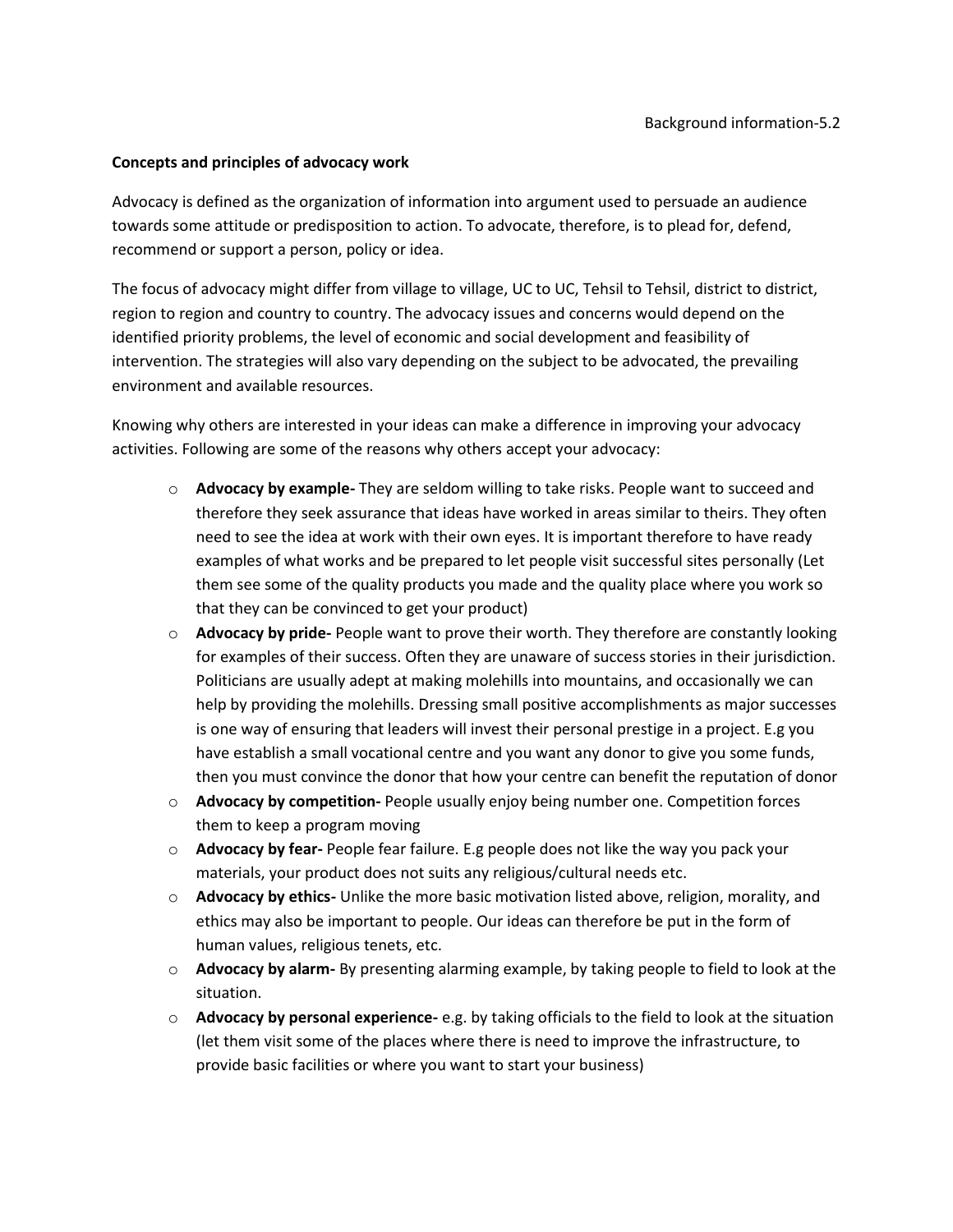o **Advocacy through intermediate achievements-** By calling attention to the fact that a program is well on the way to success

To summarize, advocacy like any other components of Social Mobilization is deliberate. We deliberately recommend, plead, or argue to support our programs that should lead towards community empowerment. Various strategies can be used to convince policy makers, program administrators, and other leaders to support a cause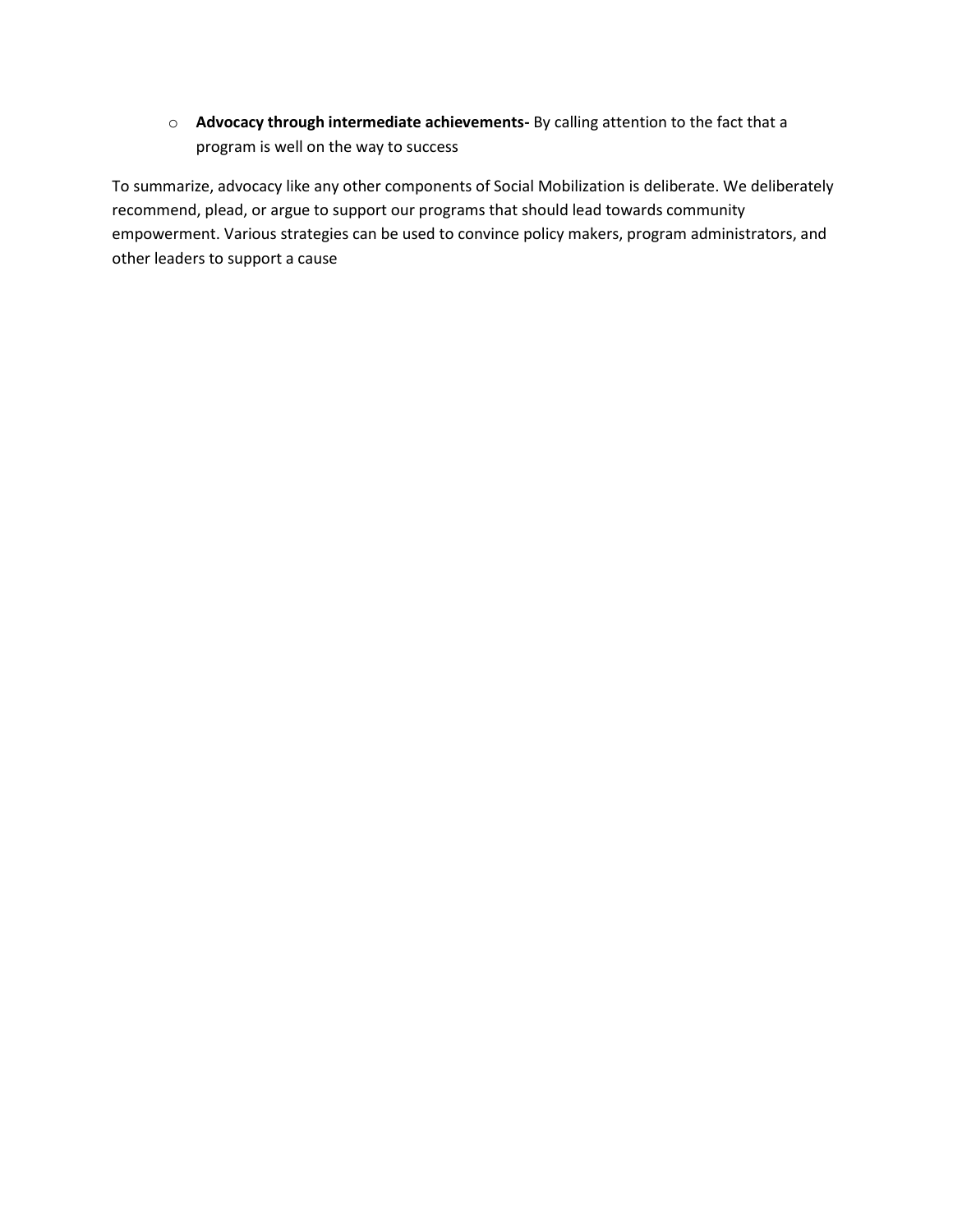#### **Session-6 Introduction to life skills**

#### **Objectives**

After the session participants will be able to;

- Brainstorm on the definition of life skills and also identify some examples of life skills
- Identify various life skills important to themselves, and linked with other people

#### Material

Marker, charts, flash cards

#### Process

- Start the session by drawing two circles on the floor, representing house and outside community.
- Ask them to identify the positive and negative factors characteristics/features of staying inside the house or working in the community. Participants shall be asked to write their views on the flash cards (use green cards for positive and pink cards for writing negative factors). Put the card in respective circles. Read one by one the features they have identified. Trainer can write their said points on the cards if the participants are illiterate
- Use this activity as a springboard in discussing the confident role of women/girls in the overall development of house and community. Discuss interactively the following questions.
	- $\circ$  What are the features that make a workplace more attractive for women/girls? Why people want their girls/women to stay at home instead of doing their own jobs/businesses?
	- o What are the possible ways to deal with the above?
- Explain the definition of life skills through brain storming techniques and mention some important life skills that the women /girls must have to build in their personalities. Discuss that how they can perform more effectively if they process the mentioned skills (see background information 6.1)
- Group the participants in to three and ask them to make posters on given themes. Facilitators can guide and help the participants in making posters (Group-1 having good relationship with yourself, Group-2 Having good relationship with others, Group-3 Making good decisions)
- Explain in the light of background information 6.2 the importance of various life skills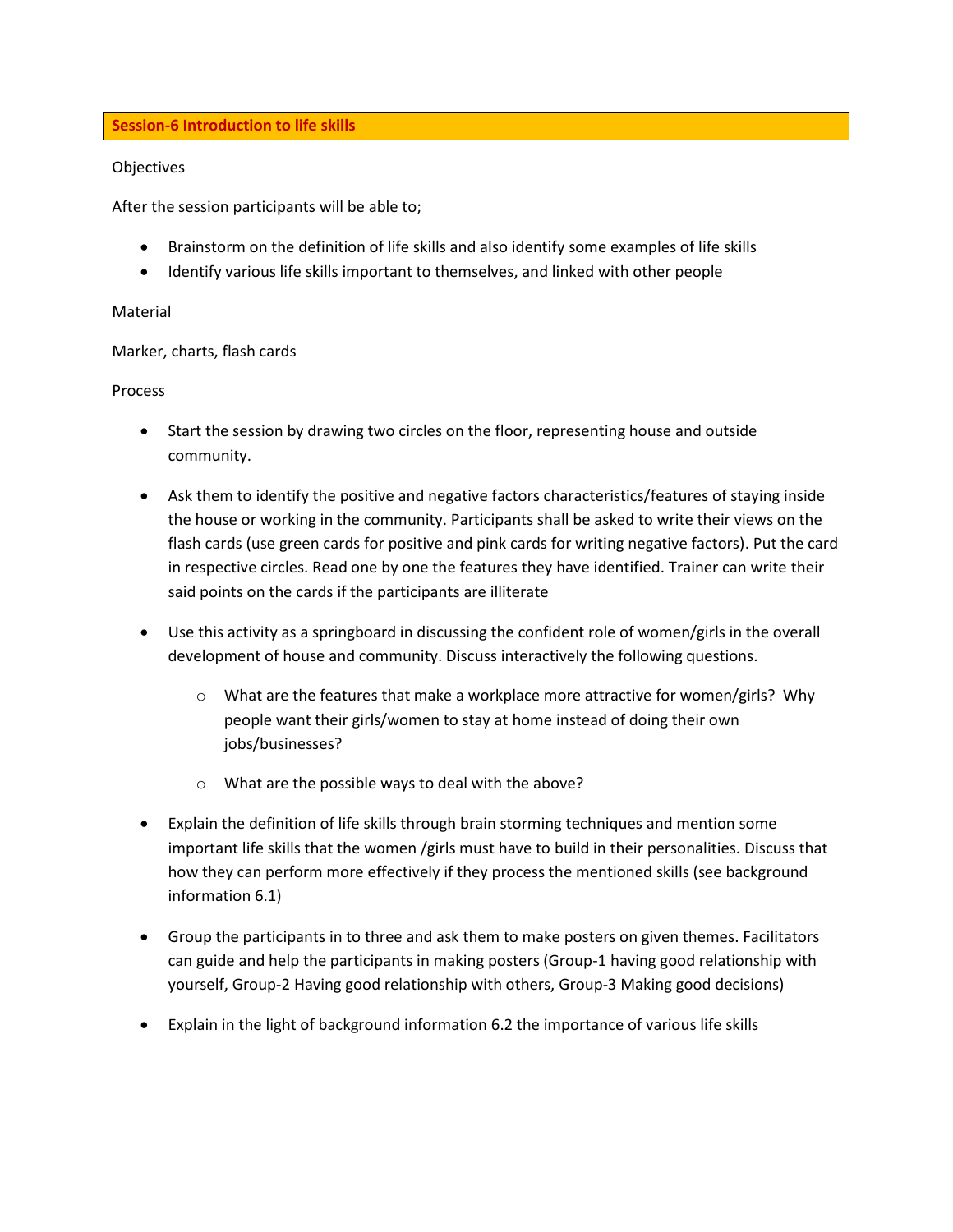#### **What are Life Skills?**

These are "the abilities for adaptive and positive behavior that enable individuals to deal effectively with the demands and challenges of everyday life". Life Skills can be taught or learned. They enable us deal with the daily challenges of life:

#### **Why are life skills important?**

- o They help us to focus and pay attention
- o They can help us have a better awareness of ourselves,
- o They help us develop a stable self-image and appreciate ourselves better
- o They teach us self-control and self-regulation
- o Help us learn how to take care of our bodies/health
- o Help us learn how to recognize and express our emotions
- o They teach us empathy, being able to take on the perspectives of others
- o They help us learn to communicate effectively
- $\circ$  Teach us how to make informed decisions and how to plan our lives (jobs, business, career, life, future)
- o They help us learn to accept praise and criticism as well as overcome failure
- $\circ$  They are also helpful in modeling rational (nonviolent) behavior in conflict situations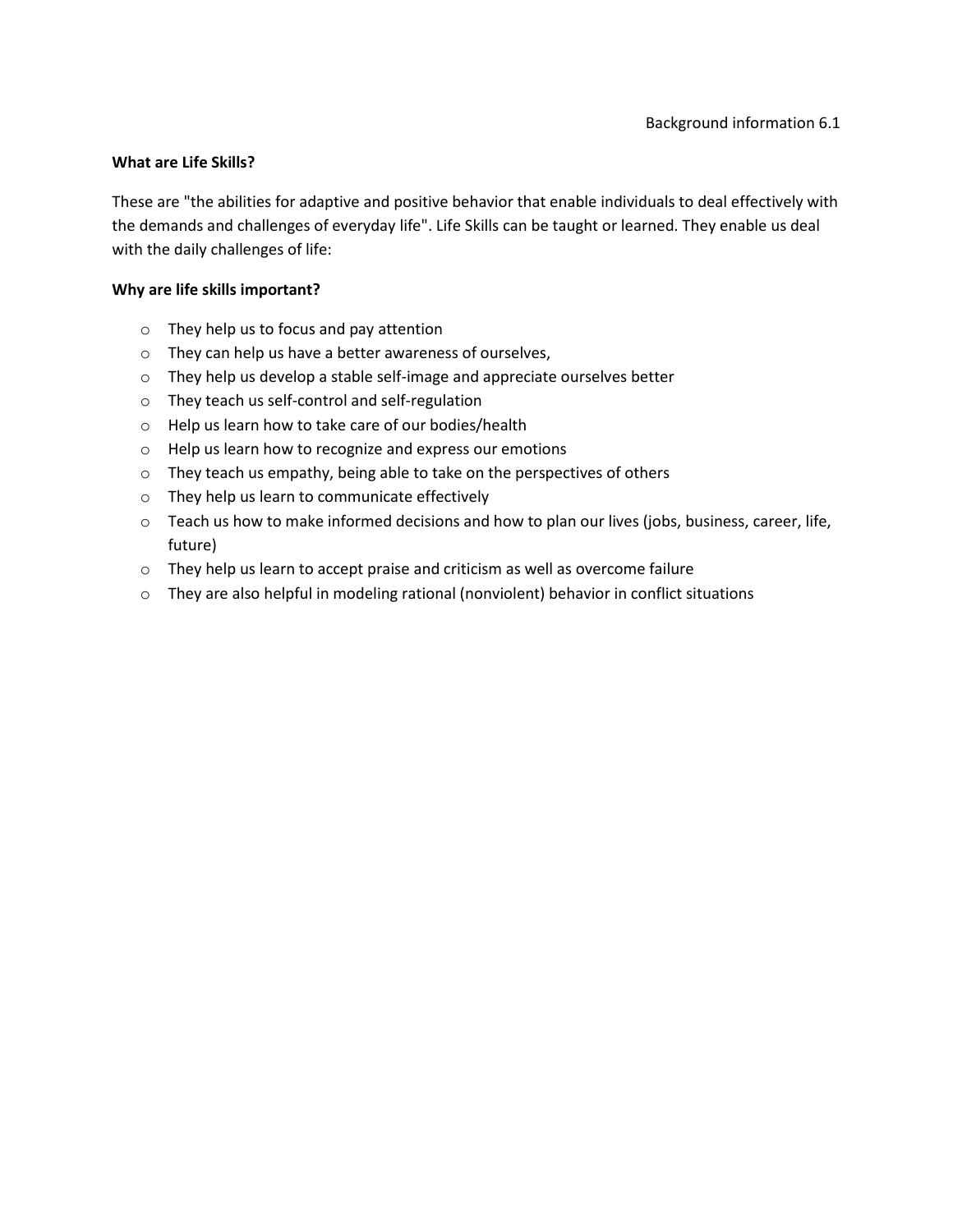#### **Examples of life skills**

#### **Skills necessary to have a good relationship with yourself:**

#### o **The ability to cope with emotions**

Emotions, such as anger and fear are usually reactions to a situation and may cause regrets if they are acted upon impulsively. It is a useful and constructive skill to be able to contain these emotions and to think before taking action. This will help people to act with thought and purpose in their lives. Instead of simply reacting to events or circumstances that they may find themselves facing

#### o **Self-esteem**

Often people lose self-esteem because of their situation. They may be intimidated easily or develop inferiority complexes. They need their self-esteem boosted in order to know that they are important and highly valued

#### o **Assertiveness (boldness)**

Assertiveness involves knowing what you want and why you want it, and being able to take necessary action. People especially women/girls need this skill to learn how to express their feelings in a positive way. Assertiveness also entails them being able to say what they do not want or don't like, and can help to reduce the exploitation

#### o **Self-awareness**

Women/girls need to be aware of their individual abilities and talents: and to develop them, knowing that each individual is unique, created in God's image.

#### **Skills necessary to have a good relationship with others:**

#### o **Good social manners**

Women/girls often have to deal with different types of people, their family members/neighbors, relatives and adults. In such situation, knowing how to behave, communicate, respond to stressful situations, deal with different people from different backgrounds

#### o **Friendship formation**

This is an important skill as it helps young people find peers or other people with whom they can relate and share experiences

#### o **Others resistance skills**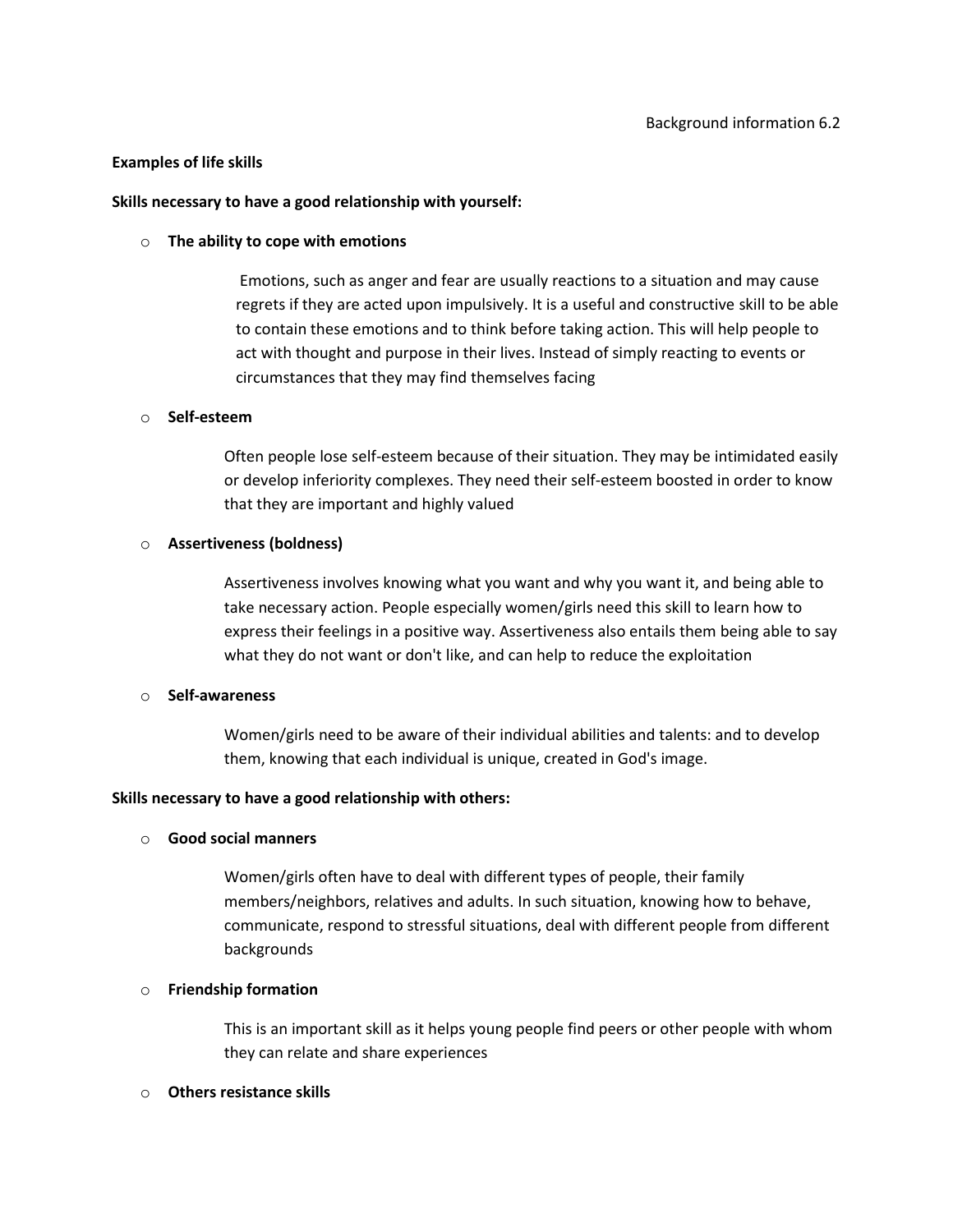Linked to assertiveness, this is an important skills for women/girls, especially those who are constantly in the company other people. The ability to resist others pressure therefore becomes an important skill.

#### o **Effective communication**

They need to be able to express themselves comfortably since communication is critical for any relationships

#### o **Negotiation**

Involves the ability of seeing both sides of a specific issue and agreeing without being confrontational and without compromising ones principles

#### **Skills necessary for making good decisions:**

#### o **Critical thinking**

They are faced with many contradictory messages, expectations and demands from different people including parents, in-laws, neighbors, friends, colleagues, and TV plays. They therefore need to be able to analyze their choices and decide on what's best for them

#### o **Creative thinking**

This involves coming up with new and different ideas of approaching situations. It is about having more than one solution to try out

#### o **Decision making**

They may be confronted with serious demand which require them to make appropriate decisions. They must be able to make a complete analysis looking at the pros and cons of each aspect and even going further to challenge their values and beliefs before they make safe and informed decisions

#### o **Problem solving**

This involves the ability to identify, cope with and find solutions to the difficult and challenging situations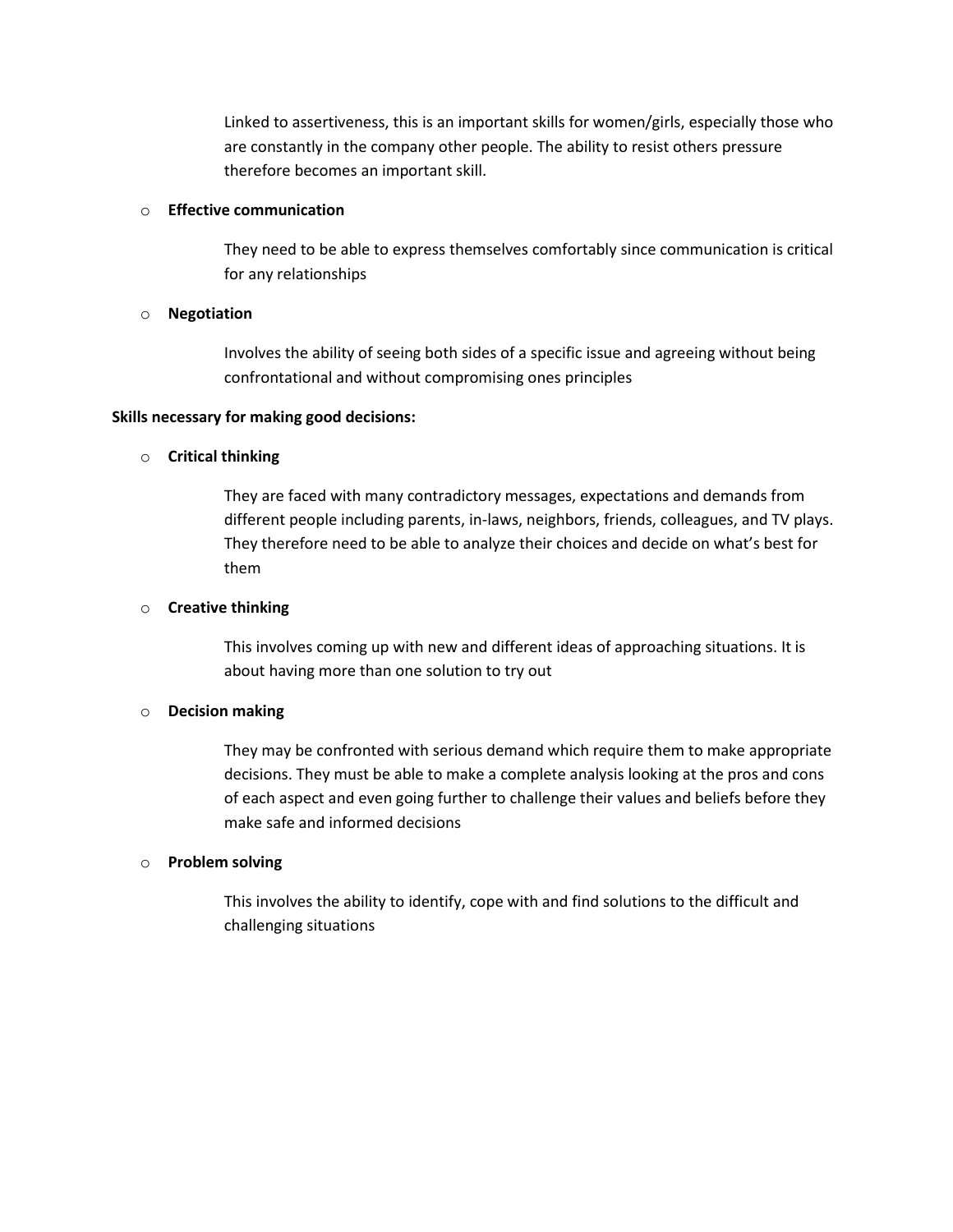#### **Session-7 Effective Listening**

#### **Objectives**

After the session participants will be able to;

 Identify at least three verbal and three nonverbal communication behaviors that demonstrate effective listening and are culturally appropriate.

#### **Materials**

White board and markers, balls

#### Process

- Welcome people to the session and invite them to participate in an activity.
	- Say:"I'm really excited you've all come today because we are going to learn about some important ways both listeners and speakers can reduce misunderstandings by improving the quality of their communication."
- Ask them to form a circle. They can be either sitting or standing but standing is usually easier. Give following instructions
	- Say: "We are going to toss a ball to each person in the circle and I'd like to make sure everyone receives the ball and tosses it along to someone else. Everyone please raise your hand. When you get the ball, find someone across the circle with her or his hand up and toss it to her/him. When you've received the ball, put your hand down so we know that you've had a turn. Remember who tossed it to you, and to whom you tossed it"
- Hand a ball to someone to begin. When everyone has received the ball
	- Say: "Now that everyone has had a turn, I'd like you to send the ball around again in the same pattern. You don't have to know the whole pattern. You only have to remember who tossed the ball to you and then who you passed it along to. Let's try it!"
- Participants will quickly remember the pattern after another time through. If they are uncertain, offer to let them practice it one more time.
	- Then say: You are all becoming quite good at this. I am impressed with your skill so I'm going to give you more of a challenge. This time, let's see how quickly you can toss the ball through the pattern without dropping it, AND, once the ball starts out, I'm going to add a second and a third ball."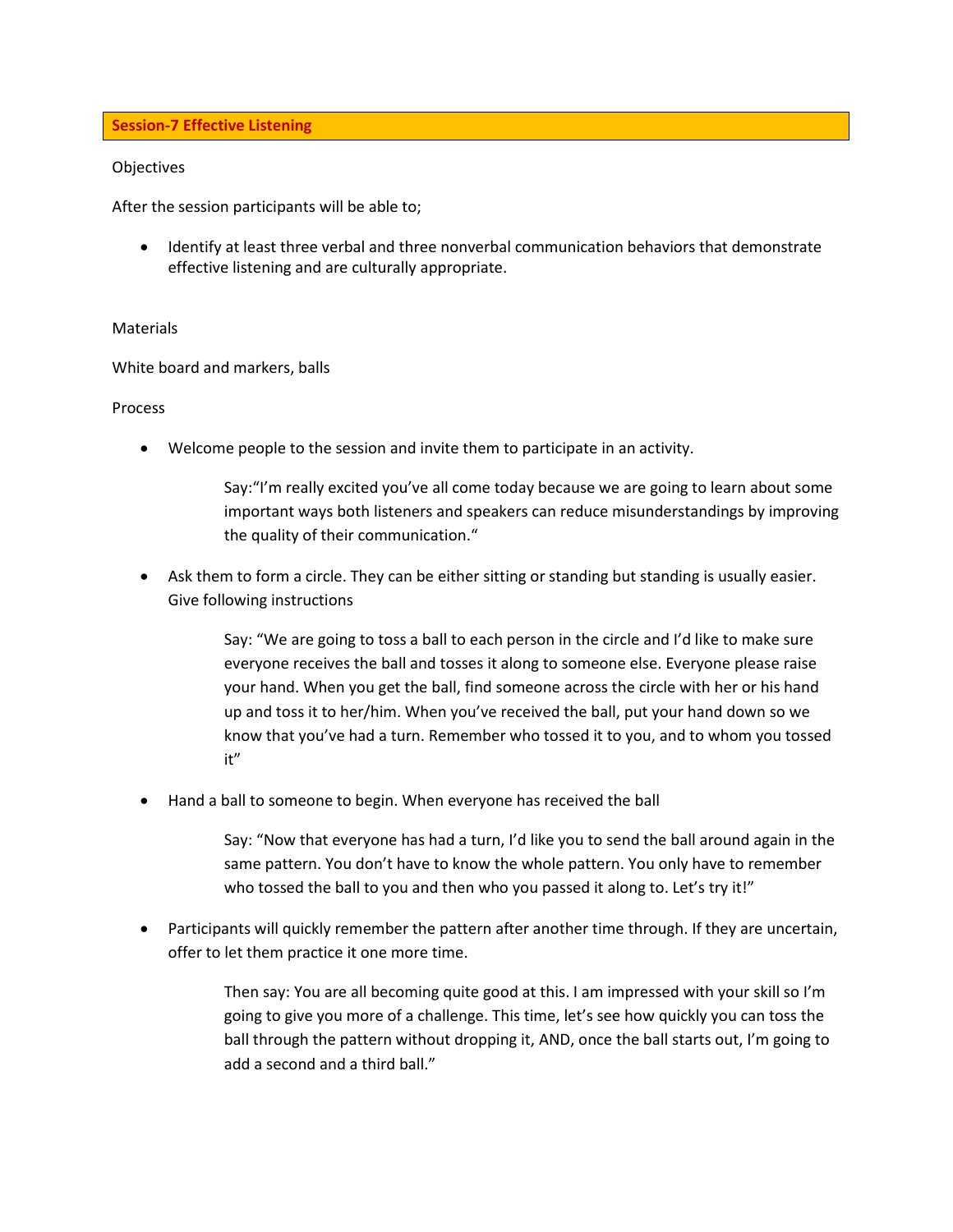Begin with one ball and after it has been tossed to the third person, start another ball. Wait a moment, then start a third ball. When the cycle has been completed,

> Ask: "What difficulties or challenges did you have?" (Possible answers: The person wasn't watching for me to toss the ball to them. I wasn't ready to catch the ball. The person tossed the ball too hard or too far.) "What could we do to make sure the ball doesn't get dropped?" (Possible answers: We could stand closer. We could call the person's name if she or he isn't watching and ready to catch the ball. We could focus just on the person throwing to us and ignore all the other confusion.)

 Challenge the group to do it once more with more balls in play. Have them begin again but use between four and six balls. When the cycle has finished, congratulate them (no matter what the results)

> And say: "We have been tossing a ball around and you have identified some ways to help each other be more successful. Now I would like you to think differently about what we have been doing. What if we thought about this activity as being like communication – the way we talk to and listen to each other. If we think of the balls being tossed around our group as being like a message spoken from one person to another, how would you describe some of the things you saw going on?" (Possible responses: Sometimes a message gets "dropped" because someone wasn't paying attention. Sometimes you have to get someone's attention before you send your message to them. It's hard to concentrate on a message when there is a lot of other action going on. Even with plans in place, the message can still be dropped or misinterpreted.)

Explain with the help of background information 7.1, what to consider for active listening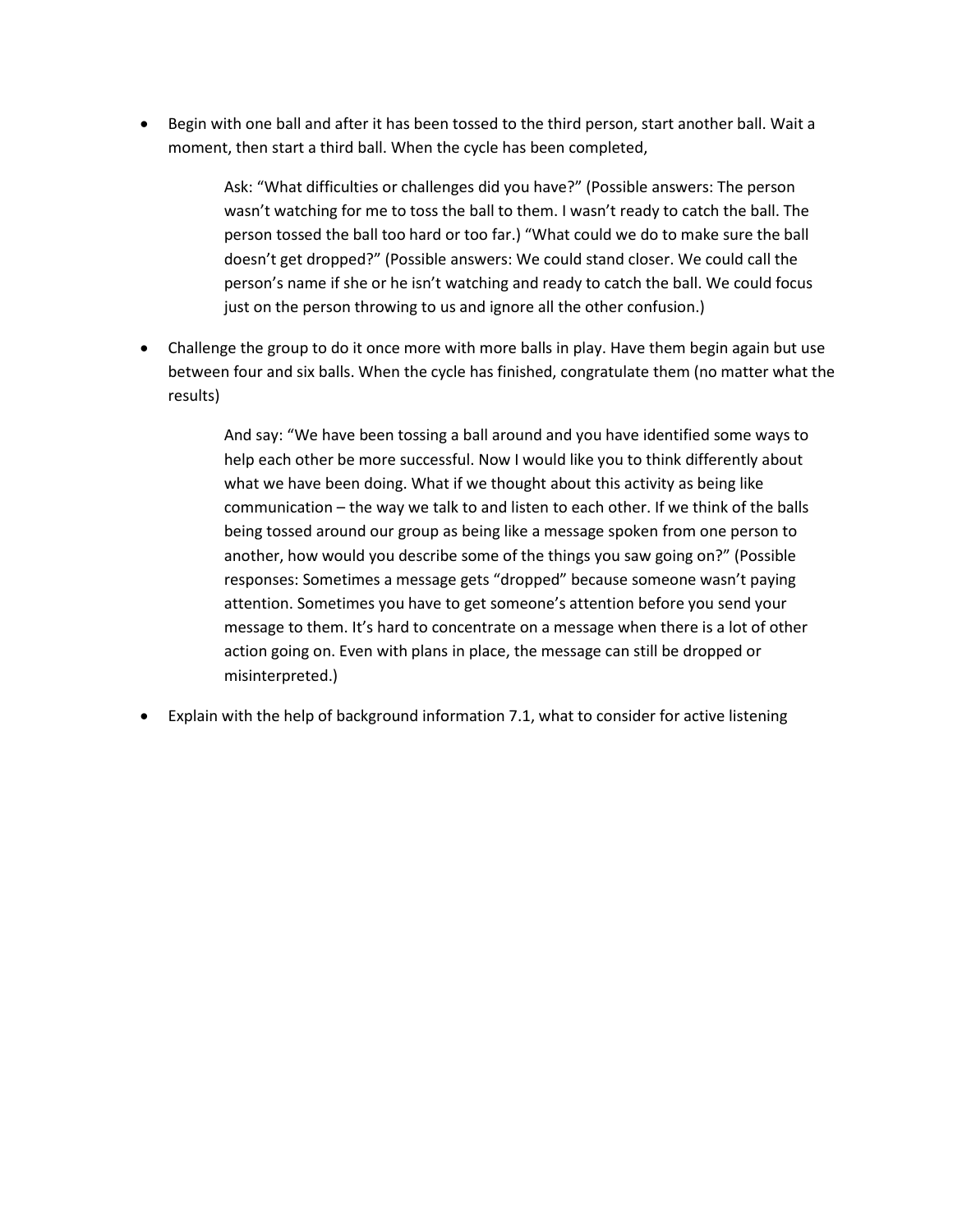#### Background information 7.1

#### Consideration while listen others

**Body**: How does the listener sit or stand and how close?

**Eyes**: Where does the listener look?

**Movement**: Does the listener use hand gestures or facial expressions?

**Focus**: How does the listener deal with interruptions?

**Emotions**: How does the listener react to your feelings?

What words or sounds does the listener make?

#### **Show that you are listening**

Encourage: Be friendly, warm, and patient with the person. Remember, when you have something important to say, you really want to be heard! For example, you might say, "I'm really glad you came to talk to me."

Feelings: Describe the feelings you are hearing and ask the person to confirm whether you have heard them right. For example, you might say, "Sounds like you're feeling pretty worried about this whole thing, is that true?"

Clarify: Make sure you understand the person's meaning or their use of different words. For example, you might say, "If I understand right, you're saying ... " or "Tell me what you mean by ... "

Questions: Ask questions that can't be answered with one word, especially with yes or no. If you begin questions with do, does, did, is, was, were you are likely to get a yes or no response. If you do get a oneword response, use follow-up questions like "How did you feel when … " or "Tell me more about … "

Summarize: Bring together the related ideas you heard and state a conclusion. Let the person tell you whether your conclusion is correct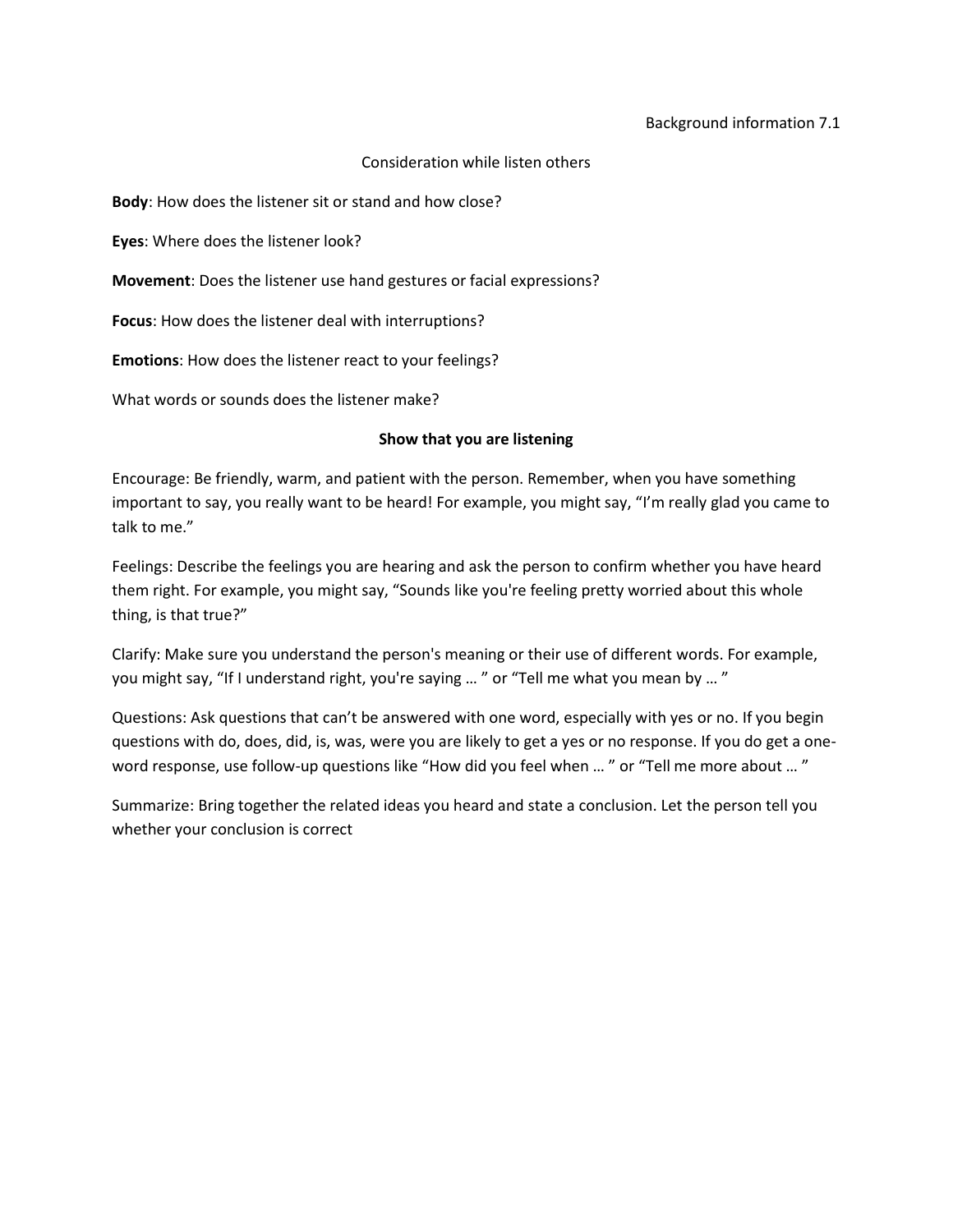#### **Session-8 Effective Communication**

#### **Objectives**

- Analyze the attributes of effective communication
- Explain the causes of breakdown in communication
- Discuss ways of resolving conflicts through effective communication

#### **Materials**

Colored paper, colored charts, cardboard paper, pins, banana, masking tape, pencil, erasers, marking pens (different colors), cut out of different symbols

#### **Process**

- Read the background information 8.1 carefully before you conduct the session
- Explain to the participants clearly the mechanics of the activity. Discuss the different professions used and their corresponding symbols. Pin the different illustrated professions of working women to each participant's back, so that they cannot see it. Then ask participants to walk around the room, asking each other questions about the professions pinned at their back. The questions can only be answered by identifying the roles and responsibilities of the particular profession. The game continues until everyone has figured out who they are
- Process the activity by using probing questions to bring out details, issues, and learning points relating to the activity. Use this activity as a spring board in discussing effective communication how it occurs (using the communication model), skills to develop, ways of communicating, and types of communication. Explain that asking questions is good to get the exact message for others
- Let the participants play another game. An apple or any other object will be used in this activity. Ask the participants to stand in a circle with their hands behind their backs. Ask one participant to volunteer to stand in the middle. The facilitator walks around the outside of the circle and secretly slips the object into someone's hand. The object is then secretly passed round the circle behind the participant's backs. The job of the volunteer in the middle is to study people's faces and work out who has the object. When successful, the volunteer takes that place in the circle and the game continues with a new person in the middle
- Use the game as a springboard in the discussion of sending and receiving basic information and/ or messages using appropriate facial expressions, and natural gestures
- Brainstorm on the causes of breakdown in communication and how conflicts could be resolved through effective communication
- Ask the participants to summarize what they learned in this session.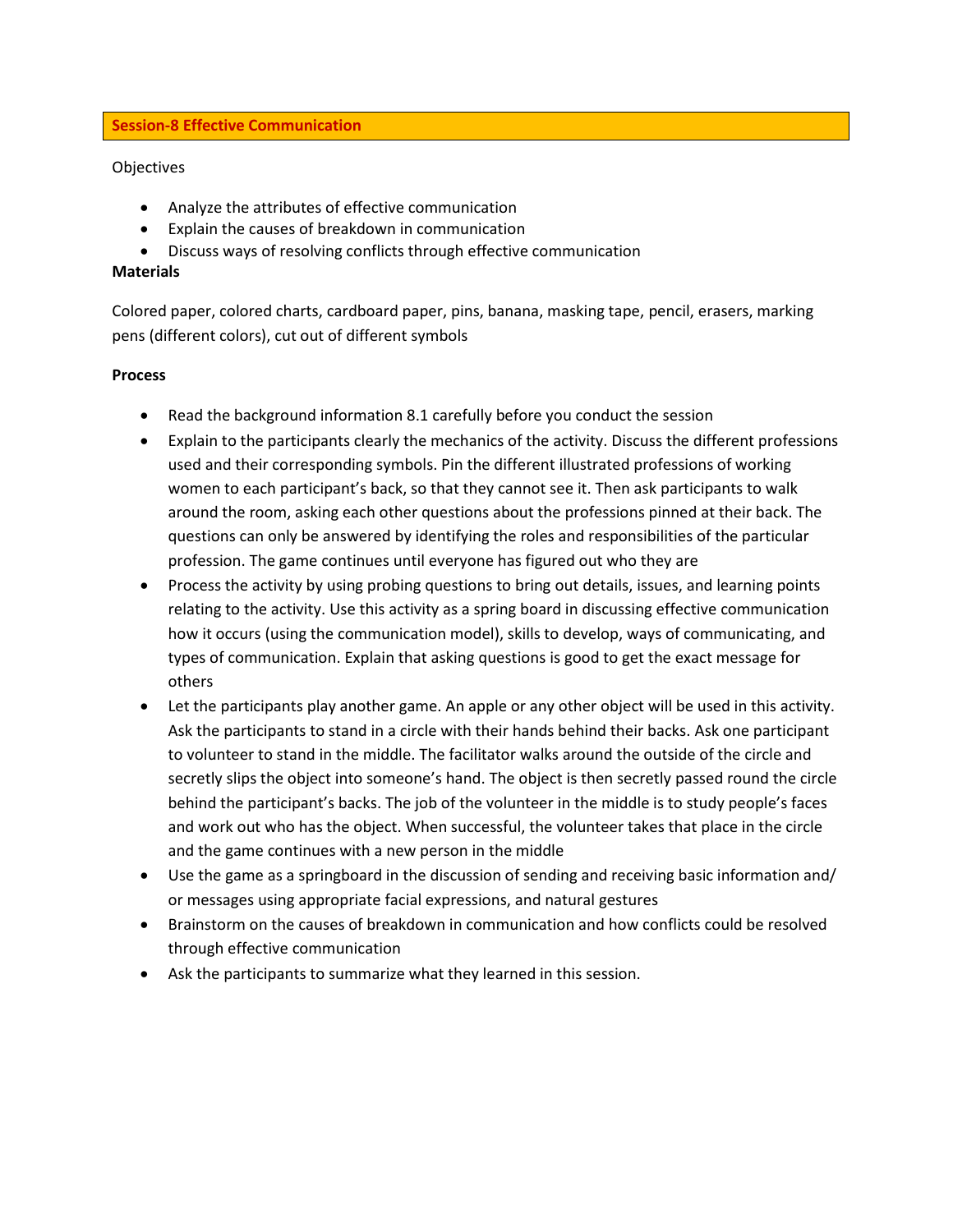#### **The communication process**

### **What is communication?**

The word communication comes from the Latin word "communis" which means common. Simply defined, communication is the process of establishing "common understanding". Communication is one of the ways by which human beings relate to one another. This human interaction takes place through the use of codes and symbols. Communication happens within a field of experience. Field of experience refers to experiences, which occur throughout our life to give meaning to symbols. Communication occurs when the signal falls within the overlapping areas of two fields of experience.

Communication is, therefore, based on relationship. This relationship may exist between two persons, or between one person and many. Communication may take place between a group, an individual, a collective society and an individual, or a society and a group or organization.

Communication is something people do. Communication is about people relating to each other and to their groups, organizations and societies- influencing each other and being influenced; informing and being informed; teaching and being taught; entertaining and being entertained. To understand the human communication process, one must understand how people relate to each other.

#### **Purpose of Communication**

The purpose of communication is to succeed in having a message, an idea, and a concept, transmitted. Action as a consequence of this communication link can either be accepting or rejecting a message.

To communicate is to "tune in" or place in a state of interaction, communication transmits values, beliefs and customs and teaches ways of life and forms of behavior. This we call "socialization". Communication, which takes place beyond the bonds of family- at school, at work- completes the process of socialization and integration with the community.

#### **The Communication Process**

Communication may be one- way or two- way. The Laswell model, which is one of the most widely used models of the communication process, has the following elements: Source, Message, Channel, Receiver, and Effect.

#### **Who**

The source of the sender who is the originator of the message performs the first stage of any communication.

Trained participants can help change attitudes; serve as catalysts for change in behavior, etc. They can be considered as "gatekeepers" through whom a wide range of information flows from many sources.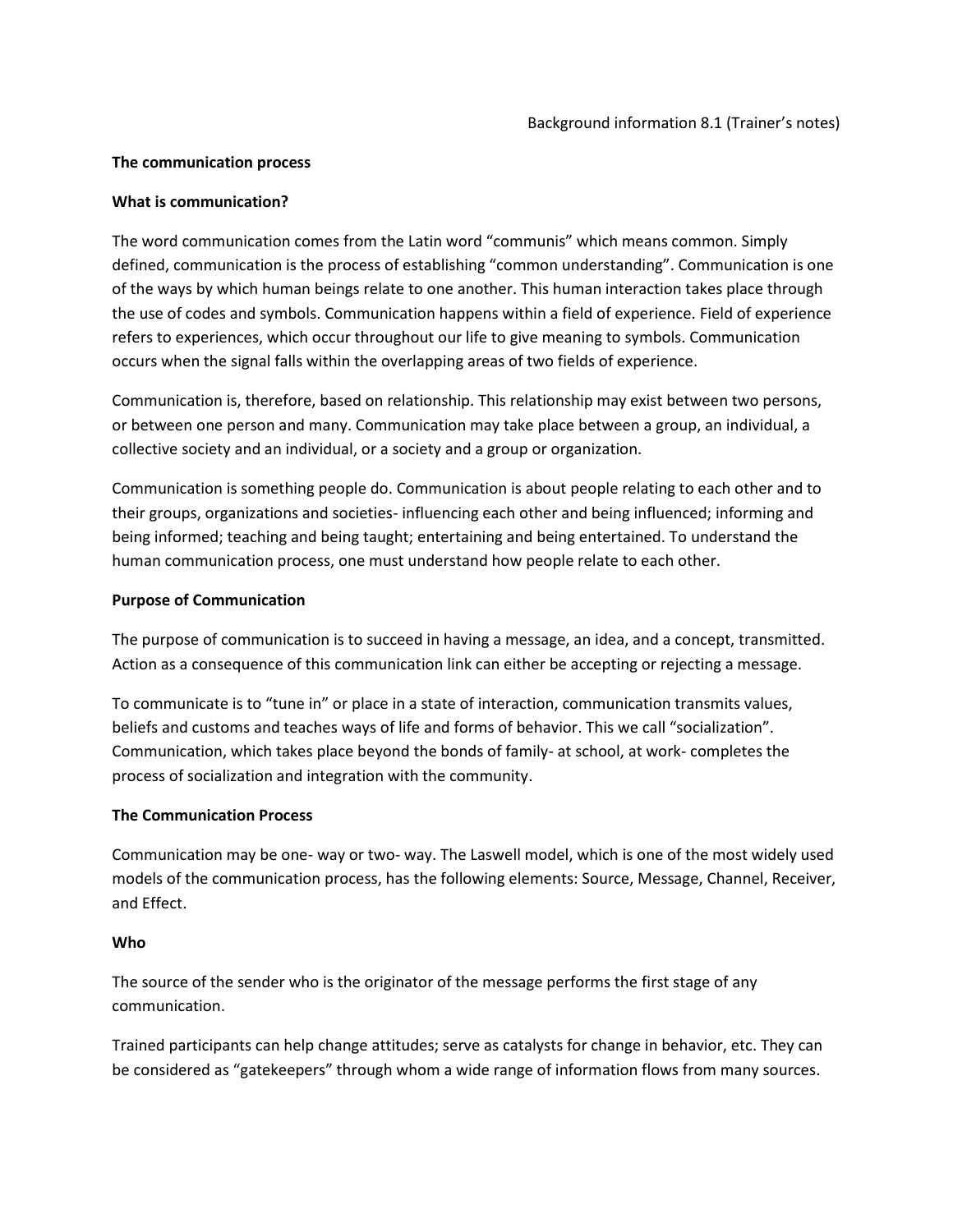When a person decides as to which piece of information should be featured in an assembly or meeting and which motivations of the audience should be worked on, he/she becomes the WHO in the communication process.

# **Says what**

The message is what the act of communication is all about. It is the idea, feeling, thought, attitude that is being communicated.

Constructing message is the second challenge SOs may face. The "SAYS WHAT" or message part of the diagram is made up of three parts:

- Code-languages
- Content- what we are saying and
- $\bullet$  Style how we are saying it

Together, code, content and style contribute to the creation of messages that are vital and meaningful. Or they can make messages dull, uninteresting, and meaningless. This second element of the communication process requires that the communicator design the message into an intelligible language or form.

Of the three, content is most important. As development communicators, the "what" of the messages is many times more important than the "how" of the delivery. The presentation skills may be good but if the speaker has nothing worthwhile to say, the presentation can still be a failure.

# **Through what channel**

The transmittal of the message through a channel (sign, symbol, code), which may be in ink or paper, sound waves in the air or any signal capable of being understood and interpreted meaningfully, constitutes the third element of the communication process.

The channel is the means by which a message travels from the source to the receiver. The channel makes the message perceptible through the five senses.

Channels of communication are ways of presenting messages so that they can be:

- Seen through the printed and visual forms
- Heard through the audio media
- Seen and heard through films, televisions, sound slide tape presentations
- Touched, smelled and tasted through exhibits, models, specimens, and experiments
- Experienced through face-to-face interactions, discussions, role-plays, community meetings, other interpersonal media forms

#### **To whom**

The receiver is the destination of a message or the person or groups or persons for whom a message is intended. The receiver is also known as the audience, decoder, or "communicate".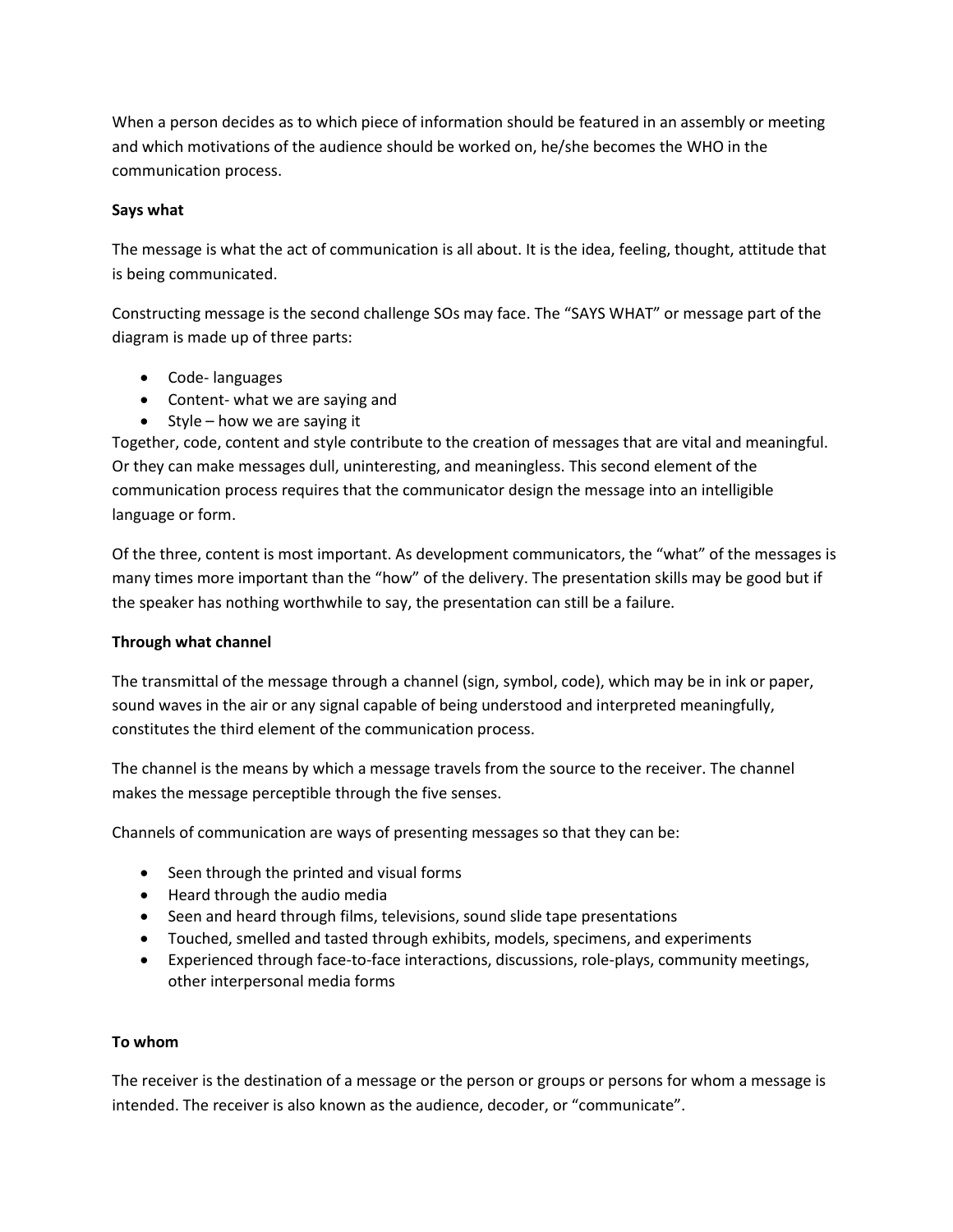The audience may be made up of only one individual, a group, a crowd, members of an organization, or the mass audience. The receipt of the message by the audience is the fourth stage of the communication process.

One of the best tenets in communication is to know the audience

# **With what effect**

Effect is the change in the behavior of the receiver that takes place as a result of the transmission of a message. When a change in the behavior of the receiver is achieved, the communication process is completed.

The success or failure of our development communication effort can be measured in terms of desired outcomes. There may be some gain in information, opinion, change, attitude formation, learning of a particular behavior and so on.

# **Feedback**

The two-way communication process (or circular model of communication) includes a sixth elementfeedback.

Feedback is a response that the source gets from his/ her audience as a reaction to his/her message. Did it move them to do something about the situation? Did it motivate them to want to know more?

Feedback is important in the communication process:

- It tells the source whether he/she was able to get his/her message across.
- The source may subsequently use feedback to modify his/her messages; he/she can either reinforce his/her message or change it entirely.
- Succeeding communication programs can be improved upon depending on the feedback gathered

Communicators' responsibility is to ensure that an ideal communication situation takes place.

To become effective communicators, one must prepare the message in such a way that the listeners, readers, or viewers will not misunderstand the meanings or intentions. The message should be clear, concise and to the point.

The audience as well as the source should be prepared prior to and during the communication processthe sender by tuning in his message and the audience by being ready to receive it. Without these factors, communication is only partially accomplished or no communication takes place.

In an ideal communication situation, the audience must not have doubts, biases or prejudices about the source and message. He/she must have an open mind, be receptive and at the same time critical.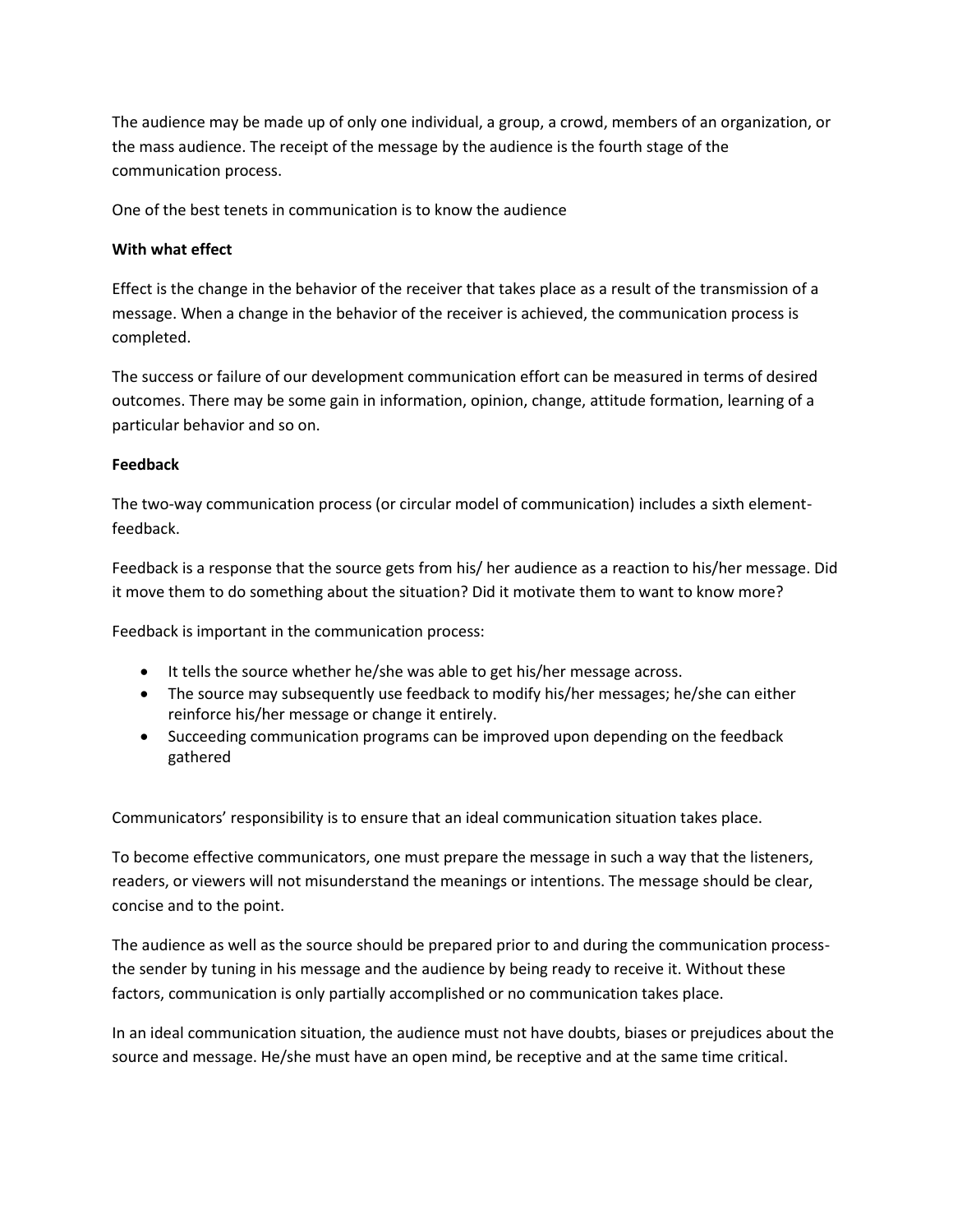Effective communication means a tailor- made programming specially designed for the situation, time, place and audience

#### **Conflicts arising from breakdown in communication**

- 1. Social
- 2. Regional
- 3. Religious
- 4. Political
- 5. Ideological
- 6. Domestic

#### **Causes**

- **1.** Personal interest
- **2.** Economical
- **3.** Illiteracy

# **Solving conflicts/problems**

Conflicts and problems may be solved by:

- 1. Holding meetings
- 2. Building strong linkages
- 3. Analysis
- 4. Group discussion

#### **Requirements of effective communication**

- Keep message simple and logical
- Respect others views
- **•** Attentive listening
- Be friendly
- Be organized
- Eye contact
- Body language should support words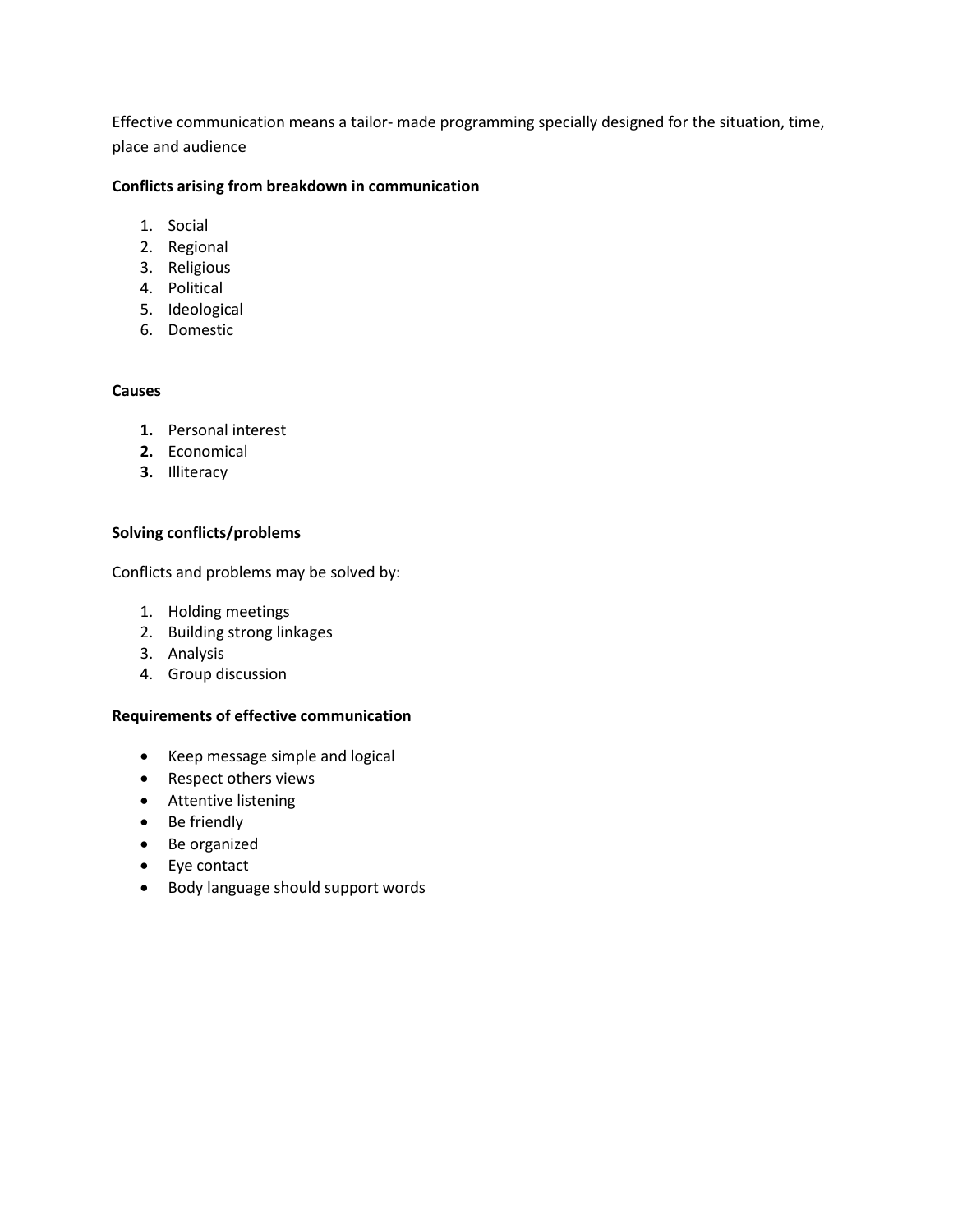**Session-9 Decision making** 

#### **Objectives**

#### **After the session participants will be able to**

- Discuss the importance of decision making in everyday life.
- Identify a process for making decisions
- Use the decision making process

#### **Materials**

Flipcharts, brown sheets, flash cards, markers, colour pencils, erasers, scale, pens

Process

- Make three groups (Group-1 Managing house, Group-2 Setting small general store, Group-3 Staring a tailoring job)
- Ask each group to identify the needs/requirements that they think are important for the smooth running of their given area (They are free to mention material, human resource, individual capacities, tasks to do etc…) Let the group leader write the needs on flash card. Ask them to use separate card for each idea/need. Give them 5 to 7 minutes to complete the task
- Motivate every member to give the ideas but the group leader must enquire about the reason why she is asking to mention the said need
- Ask each group to put their need cards in centre and priorities them accordingly. The need they think is the most crucial must be on the top
- Once they are done with the prioritization, asks them to identify the possible way of fulfilling each need, quality/quantity, resources needed, time required and the responsible individuals
- Participants can use the big brown sheets and make separate columns for each task

#### **ACTION PLAN**

| <b>Needs</b> | Reasons | Priority | Ways of    | Quality/ | Resources | Allocated | Allocated | Responsibility |
|--------------|---------|----------|------------|----------|-----------|-----------|-----------|----------------|
|              |         |          | fulfilling | Quantity | needed    | amount    | time      |                |
|              |         |          | the        |          |           |           |           |                |
|              |         |          | need       |          |           |           |           |                |
|              |         |          |            |          |           |           |           |                |
|              |         |          |            |          |           |           |           |                |
|              |         |          |            |          |           |           |           |                |
|              |         |          |            |          |           |           |           |                |
|              |         |          |            |          |           |           |           |                |

- Ask the questions
	- o What was your objective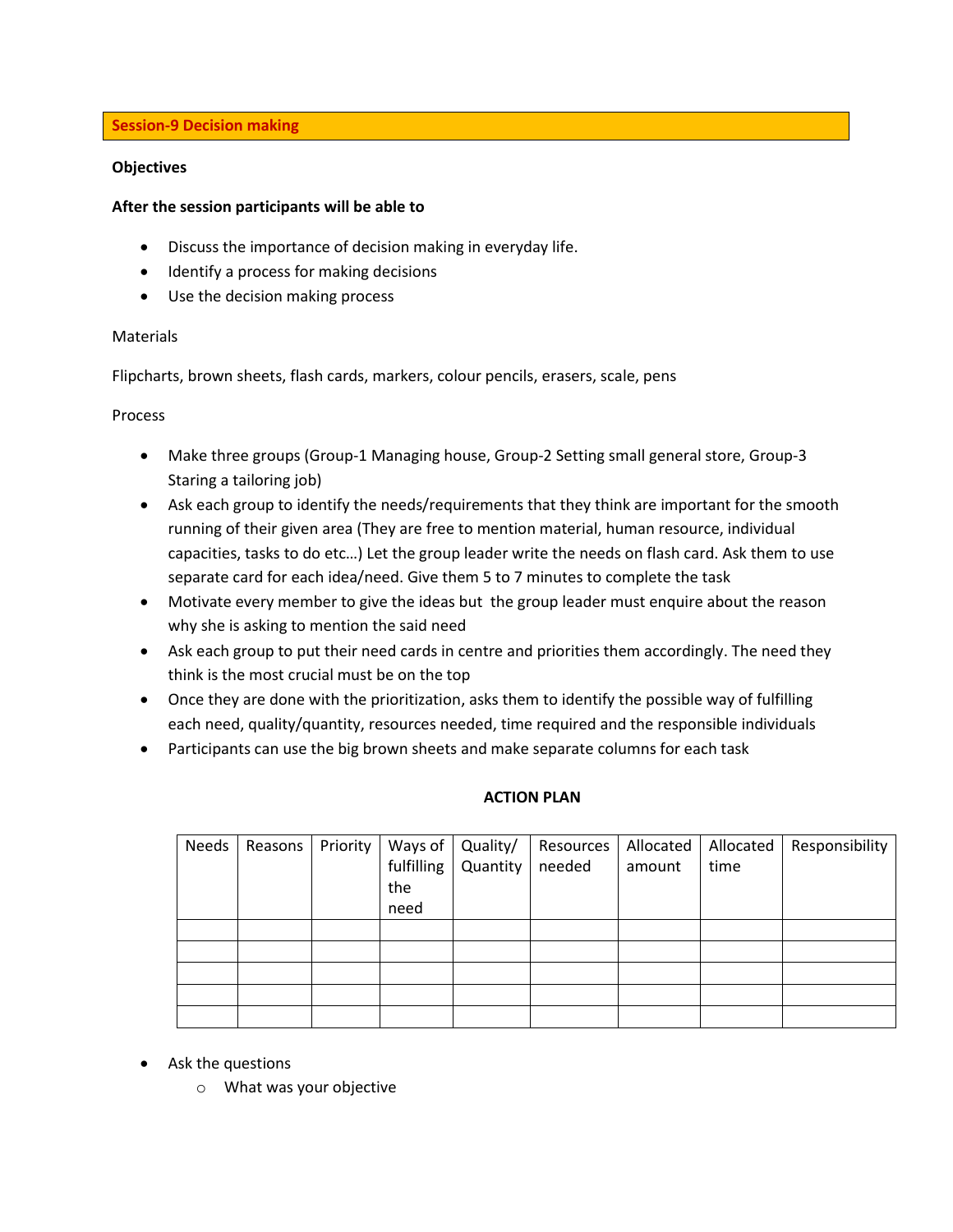- o What were the problems identified
- o How did you prioritized
- o Did you think of the positive and negative aspects of the ways you identified to fulfill your needs
- Brainstorm on the word decision making and explain with the help of background information 9.1 and 9.2
- Express one by one the attached contents given in Background information 9.3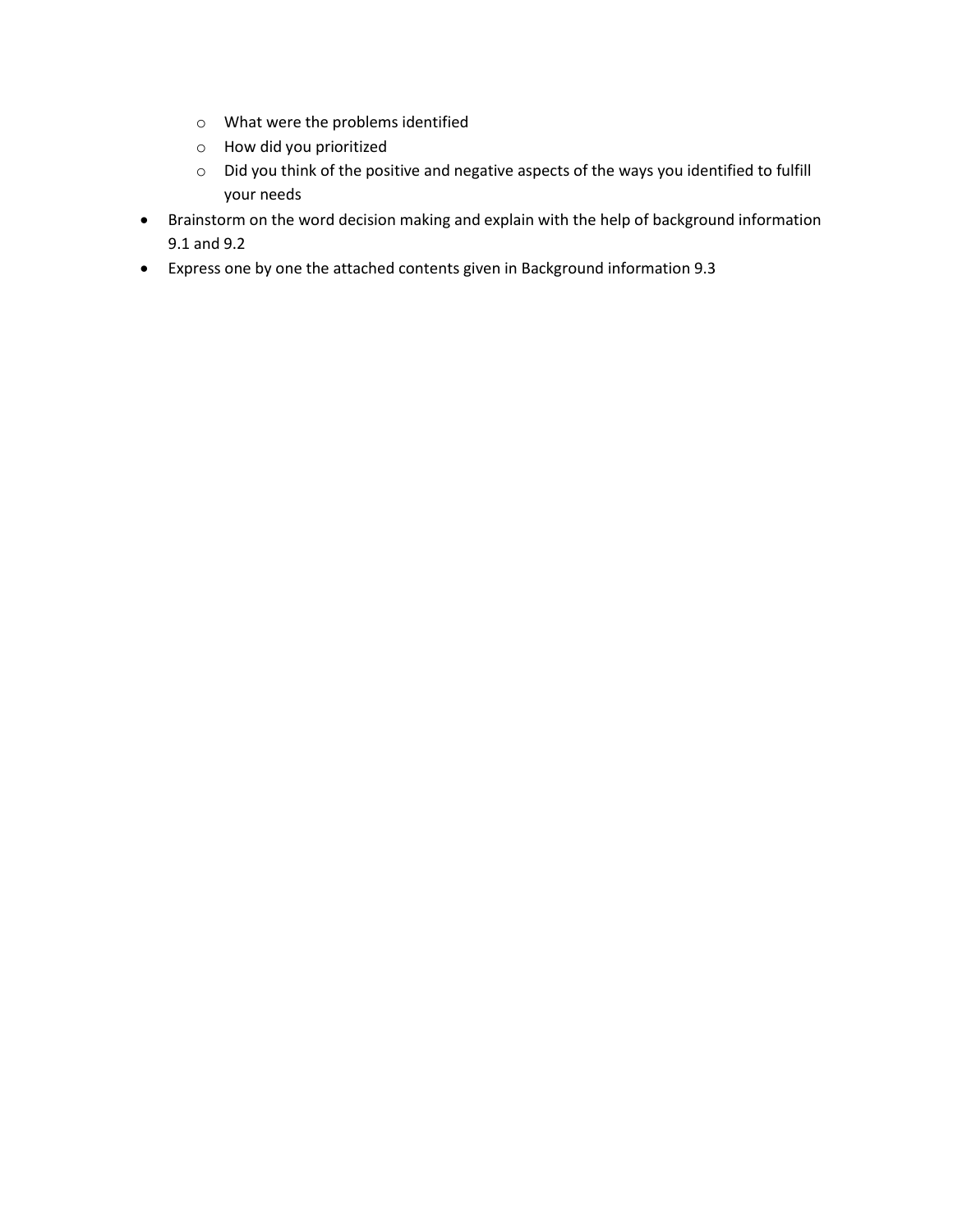#### **Decision Making**

Every day you make decision, some little ones and a few big ones. A lot of these decisions are made without much thought. For example, when you want Rice, you have to decide if it will be chiken *pulao, Biryani,* egg fried or whatever. The choice you make probably won't make much difference in your life or to anyone else.

Sometimes you make much more important decisions. You may decide to save to buy a sofa. Then you look at the different kinds of sofa sets to see which one you like and are willing to save for. These decisions require much more thought. You look at a situation, decide things you might do, then decide what you will do

#### **Decision Making and Values**

Any discussion of decision making must first be prefaced with an awareness of one's values and priorities. Decision making is based on values, goals, needs and priorities.

All of us are influenced daily by our values. We are aware of some values, but others have been learned at such an early age that we do not recognize we are behaving in accord with them. In working with others, it is important to be aware of their values and our own. It is the first step toward making a decision that will reflect well on ourselves and also be right for the other person.

Values are abstract concepts of worth or what we think is good. They guide the way we act and feel about certain things, situations, and people. Tolerance for the value systems of others is an important attitude in human relationships. It increases understanding and makes working relationships easier.

A value is not in itself either good or bad. Values can and do change. This is easy to see when we consider how the standards for male and female behavior have changed over time. When we travel to other areas, we can see that other people look at the world differently, interpret what they see in other ways, and have feelings about situations that are different from ours.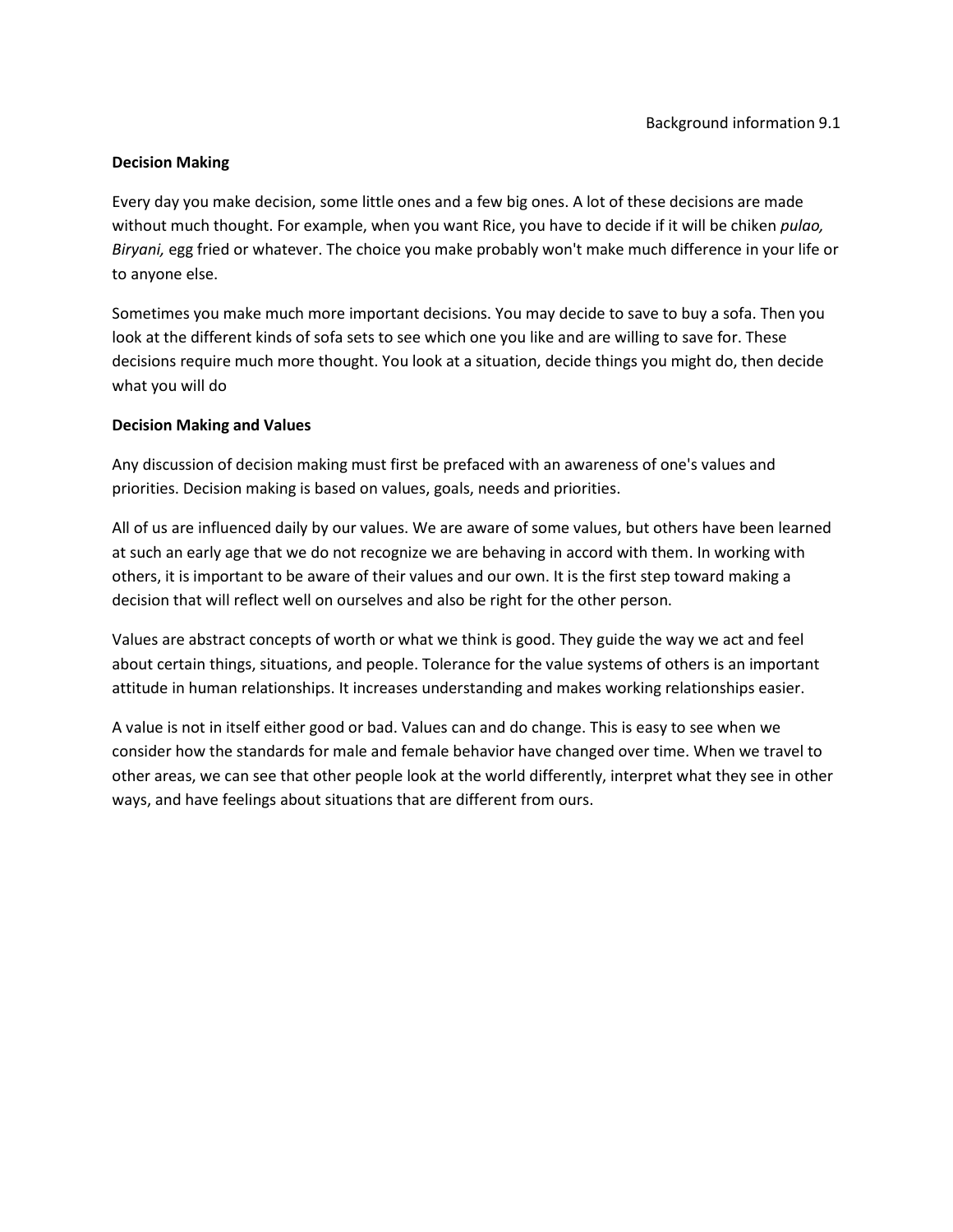#### **Decision Making Process**

### **Step #1: identify the problem**

This first step is important to critically analyze the real issue at hand. Many times decisions become confusing because we neglect to complete this first important step -- what is the real issue or concern?

# **Step #2 Brainstorm for possible solutions**

This step in the decision making processing allows for all possible alternatives to be considered. Even though some options may seem foolish, they may generate workable ideas. Remember in brainstorming there are no right and wrong answers.

# **Step #3 Evaluate the positive and negative consequences of each solution**

In this step serious consideration must be given to each identified solution. The consequences for the decision maker, other persons and society as a whole must be considered. Evaluating the consequences of each solution aids in the next step of selecting the solution.

#### **Step #4 Select the solution**

This step involves actually making the decision and making a plan of action. You have identified the problem, sought solutions and studied each solution. Now is the time you must decide which plan of action to follow. At this point, it is often times important to justify your decision with adequate and reliable reasons from Step 3.

#### **Step #5 Take responsibility for the decision**

This step allows the opportunity to evaluate the decision and use these findings in making future decisions. In reflecting and evaluating your decision, some questions you may want to ask yourself are listed below

#### Yes/no

- Is this solution a good one?
- Do I have facts to support my decision?
- Are my sources of information reliable? Think why.
- Do I have enough relevant information to justify my decision?
- Will the consequences of my solution or action be for the well-being of myself and others?

a. What if everyone acted this way?

b. If I were the people around me, how would I feel about this solution?

c. Would I do this same thing in a new or another situation? Why or why not?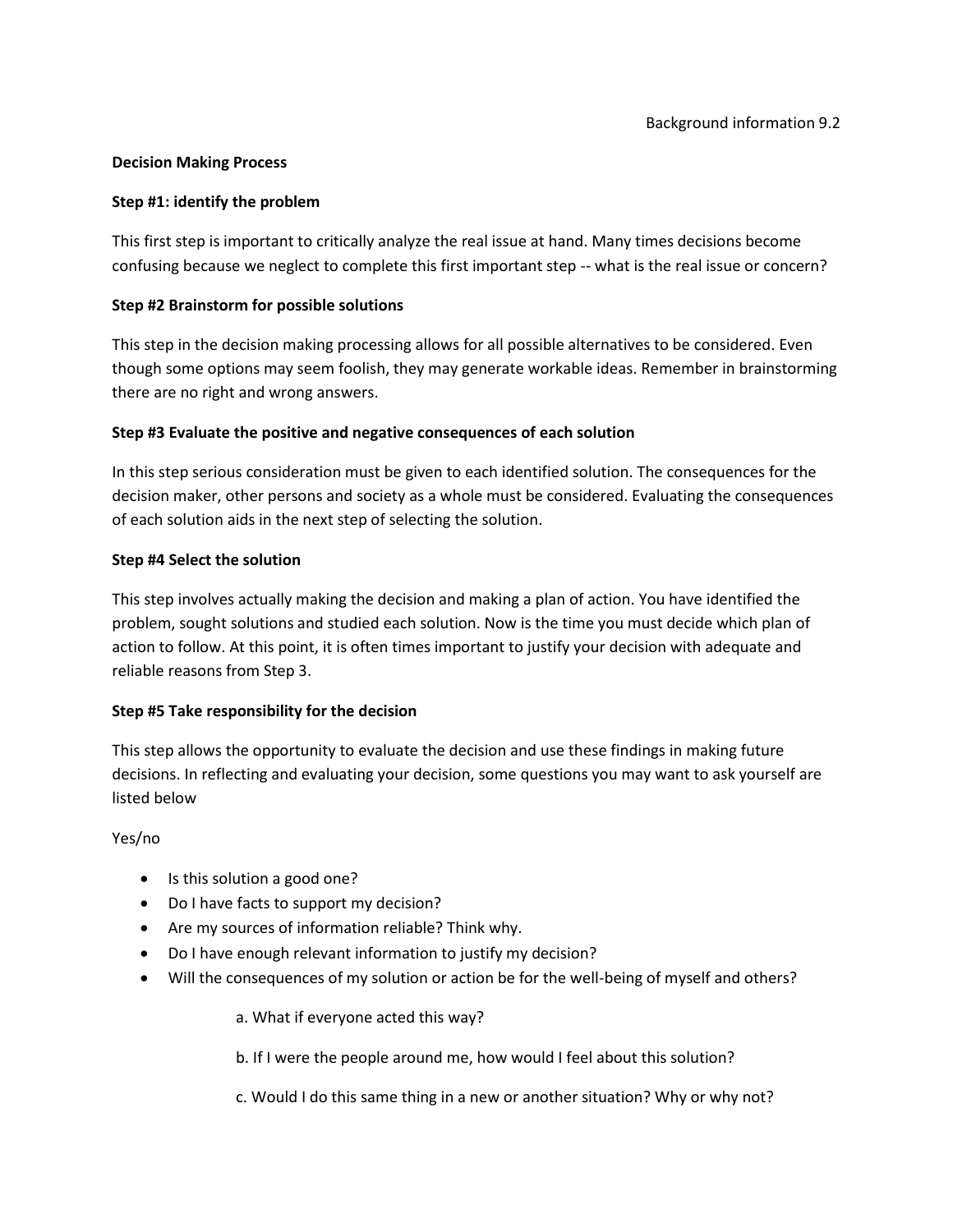#### **What is a business?**

Businesses are activities that provide goods and/or services in exchange for money or other goods and services.

A variety of businesses contribute to our local economy.

- Designing (buildings, gardens, paths, posters, clothes, interiors, etc.)
- Manufacturing or producing (goods like clothing or furniture, or parts of goods to be used by others to make complete goods, such as processing paper to make books)
- Supply and distribution (moving goods from producer to client)
- **S**elling (retailing buying from a producer or another intermediary business and selling to the consumer, or wholesaling – buying from a business and selling to other retailers or repair businesses)
- Installing (fitting or connecting the product to the customer's home or business)
- Repairing (restoring broken or defective goods to working order)
- Service industries (tourism, information and communication services, leisure activities, etc.)

#### **Define an entrepreneur:**

An entrepreneur is someone who starts or operates a business venture and assumes the responsibility for it. He or she provides goods or services to individuals or businesses for payment.

#### **Some personal qualities entrepreneurs have include**

**Z** curiosity and creativity motivation and self-confidence willingness to take risks **P** eagerness to learn ability to co-operate ability to identify opportunities ability to innovate (do something that nobody has done before) and lead determination to overcome obstacles ('never take no for an answer!')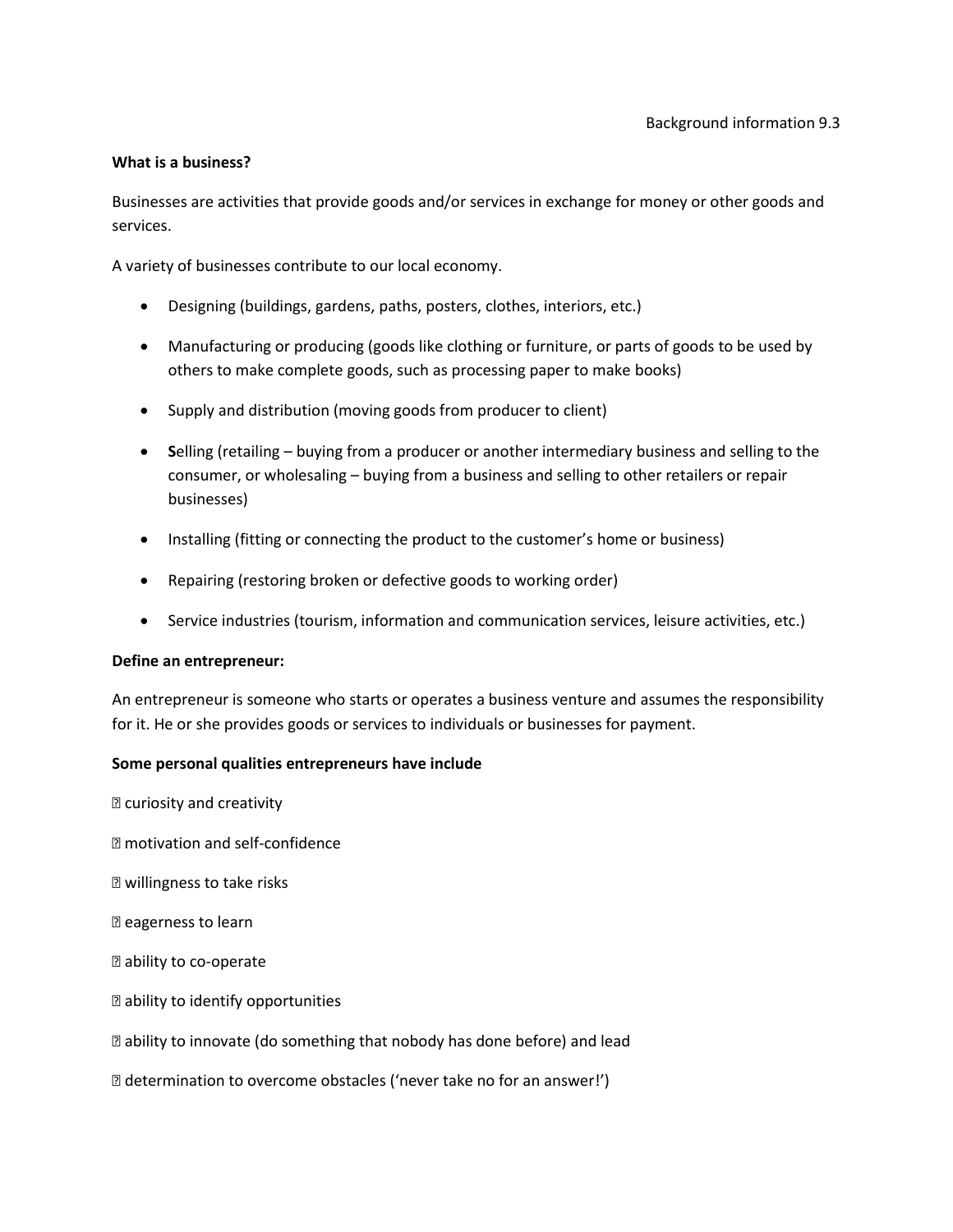**Z** ability to learn from mistakes made by oneself and others, etc.

These qualities help the entrepreneur to think, analyze, solve problems and take action. Not every entrepreneur will have all of the above qualities. Many of these qualities are latent within us and we may not even be aware that we possess them. They can also be acquired through the learning process.

# **Managing My Own Business**

People who start their own business have control over what they do in their working life. By managing their own business, they have the opportunity to shape their work environment and make an impact on their community. But often there will be resistance, especially if a new business idea is introduced. Therefore, one needs management skills to make the business successful as well as to convince the community that it can only help them, or at least can do them no harm.

A good manager is a planner, a person who has vision, sets goals for achieving that vision and ensures that the necessary resources, financial and human, are obtained and allocated in time

# **Some key qualities good managers have**

**P** reliability

**D** integrity (financial and ethical)

ability to lead

ability to set a goal and work towards it in small steps

**P** eagerness to meet obligations, etc.

#### **Communicating**

Good communication in business is important, because clients and business partners need to understand precisely what you are trying to buy or sell. Businesspeople need to be cheerful, keen, polite and helpful. Entrepreneurs should show interest in the customer and listen carefully to find out as much as possible about his or her needs. Listening is an important part of communicating.

The entrepreneur needs to inform clients and business partners about the products and/or services they are selling and how these can meet their needs. Being honest and frank about our product or service can help build clients' trust and confidence in us. This means that we should not give the client an incorrect impression of our product. Being frank in general may also help us to buy materials or services at a reasonable price from our business partners.

#### **Making Best use of Time**

Managing time is an essential part of good business planning, because time is a resource that has a monetary value. Poor time management usually leads to last minute rushes to meet deadlines, causing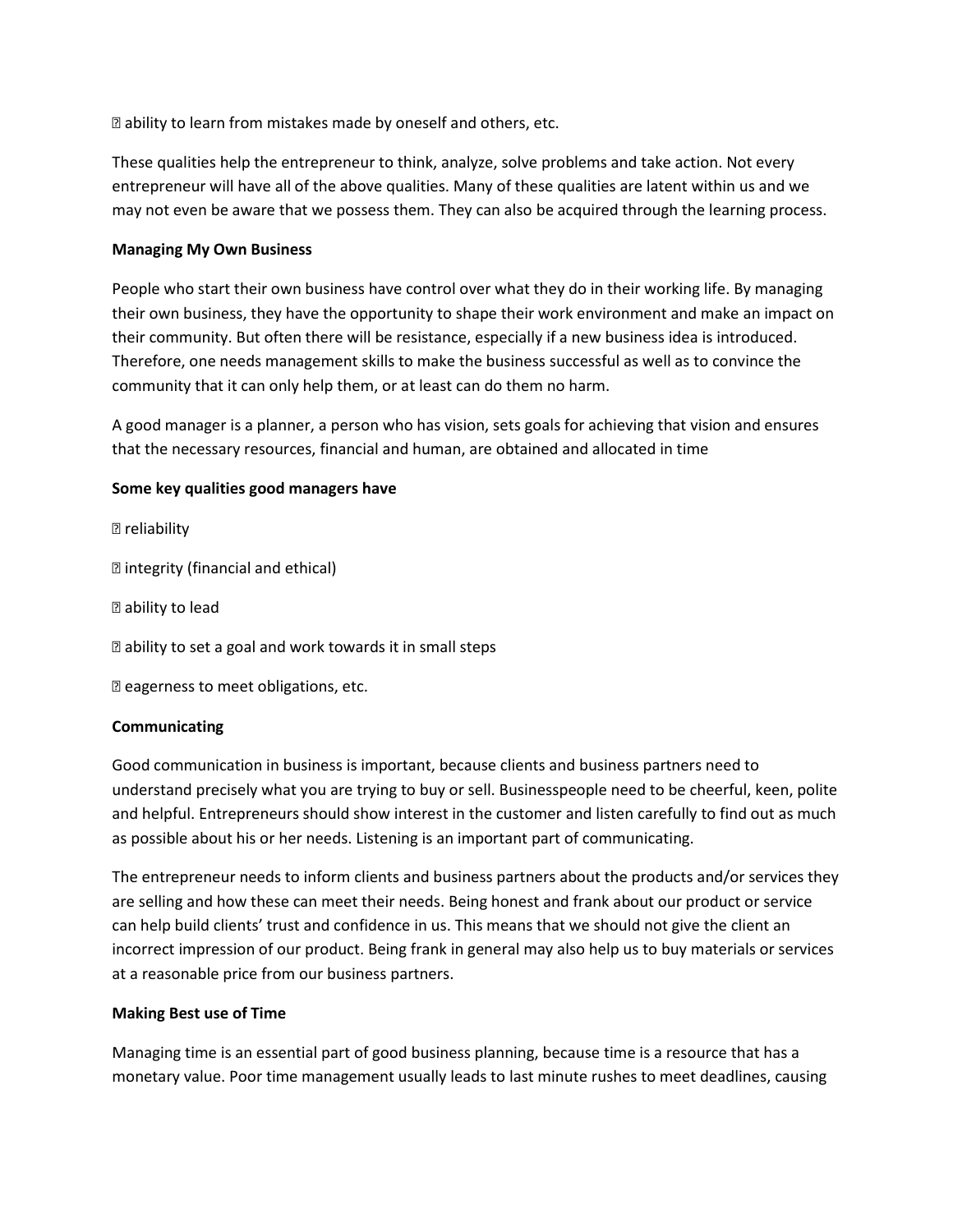stress and inferior performance. This may result in a product or service of poor quality and/or it not being delivered in time.

A disappointed customer may seek a more reliable business provider.

# **Time should be allocated to tasks depending on:**

- when the product or service is to be delivered
- how long the preparation of the product or service is likely to take
- the need to co-ordinate people working on the product or service preparation
- how important the product or service and the client are to the business as a whole, etc.

Good time management allows for contingencies beyond our control, such as bad weather. Often, we must undertake several tasks at the same time in order to complete our job.

We do this by estimating the amount of time necessary for each task and organizing our work accordingly. This is true of many of the activities that we take on in our everyday lives. For example, when we cook we do not prepare one dish after another. Rather, we carry out our chopping, mixing and boiling up in such a way that all our dishes are ready to serve up just when we want them!

Similarly, a person working on a task may be asked to help with another task when the work situation requires it.

The time taken for the various stages of production should be recorded, so that clients can be given estimates of delivery time and the timeframe of future projects may be planned.

#### **Business Ethics**

Businesses need to function according to established law and rules set out by the community as well as the prevailing ethical standards

Investors, lending institutions and customers pay close attention to the standards of practice of businesses. But most importantly, young entrepreneurs may wish to set their own high ethical standards. In addition, many groups of businesses have established ethical standards for specific businesses. These standards of practice are a core set of values, developed by that group of businesses that govern the relationships between business and customers.

Although they are not legally required, these values help to provide levels of service that distinguish the best businesses and build confidence among clients.

#### **Think of issues surrounding:**

Conflict of interest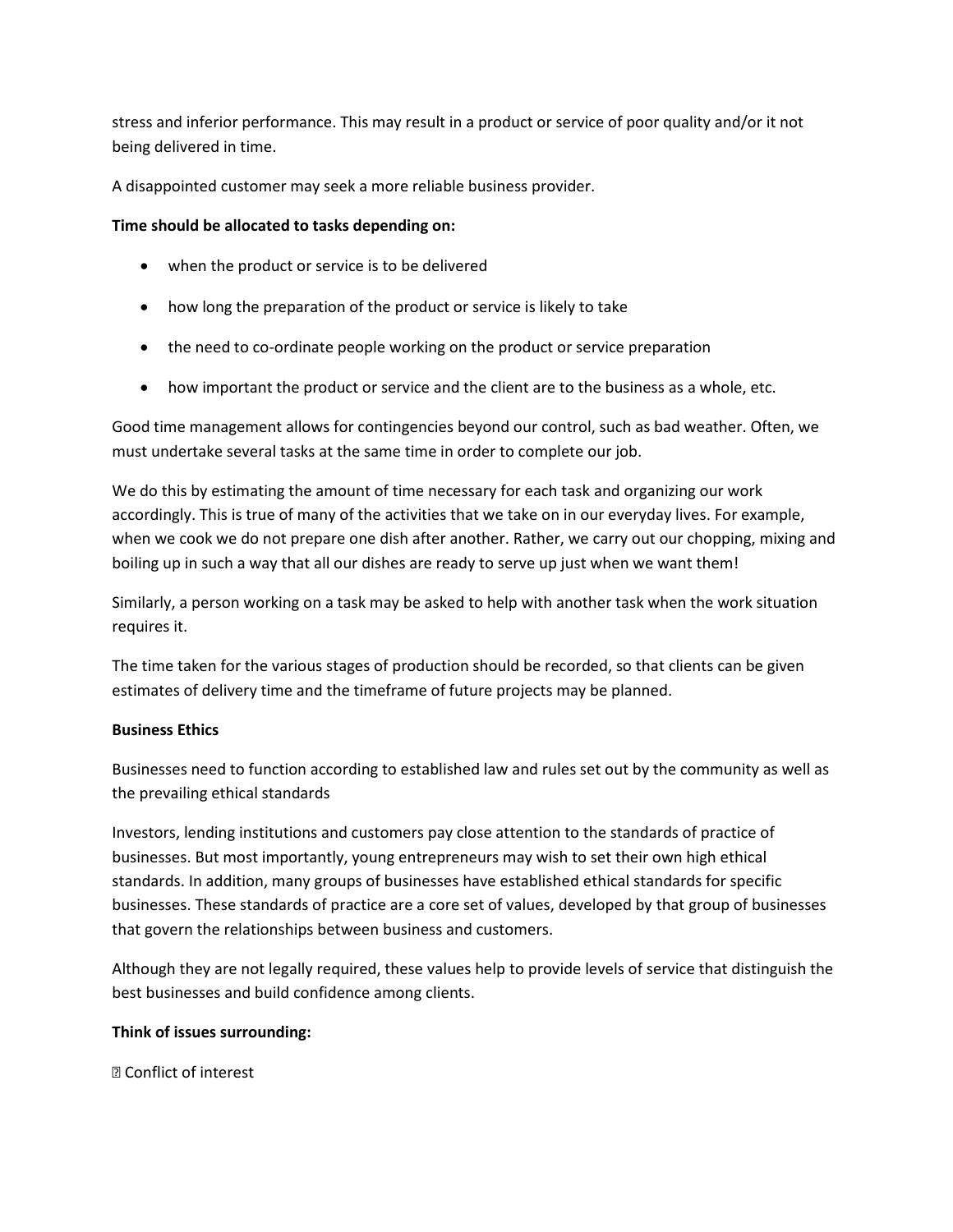- **Z** Corruption and bribery
- Environmental responsibility
- Non-discrimination against others, for instance women, people with disabilities
- After-sales service
- Truthful advertising
- Fair treatment of staff
- Refusal to deal with illegal partners, etc.

#### **Matching my Skills with Business**

We all have skills that we use in day-to-day life. We can use some of these skills (or a combination of them) to launch a viable business.

There are different types of skills:

thinking (being creative, solving problems, making decisions, observing my surroundings, basing actions on needs and opportunities of the immediate context, etc.)

- Conducting myself (believing in myself, managing my life, being responsible, etc.)
- interacting with people (working with others and accepting others irrespective of their cast, gender, social status, whether they have a disability or not, etc.)
- my safety and survival (self-preservation, first aid, drug abuse prevention, etc.)
- what I can do (stitching clothes, cooking food, making crafts, reading, etc.).

The skills that will help us in business are likely to be a combination of our personal

(entrepreneurial) qualities and our technical knowledge and expertise. Our skills should not be confined to traditional stereotypes. For example, girls may make good motor mechanics.

#### **Assessing Demands**

The first step in starting a business is to identify a need in the community. Estimating the size of that need is called **assessing demand**. Effort should not be put into any other part of business planning before demand has been assessed.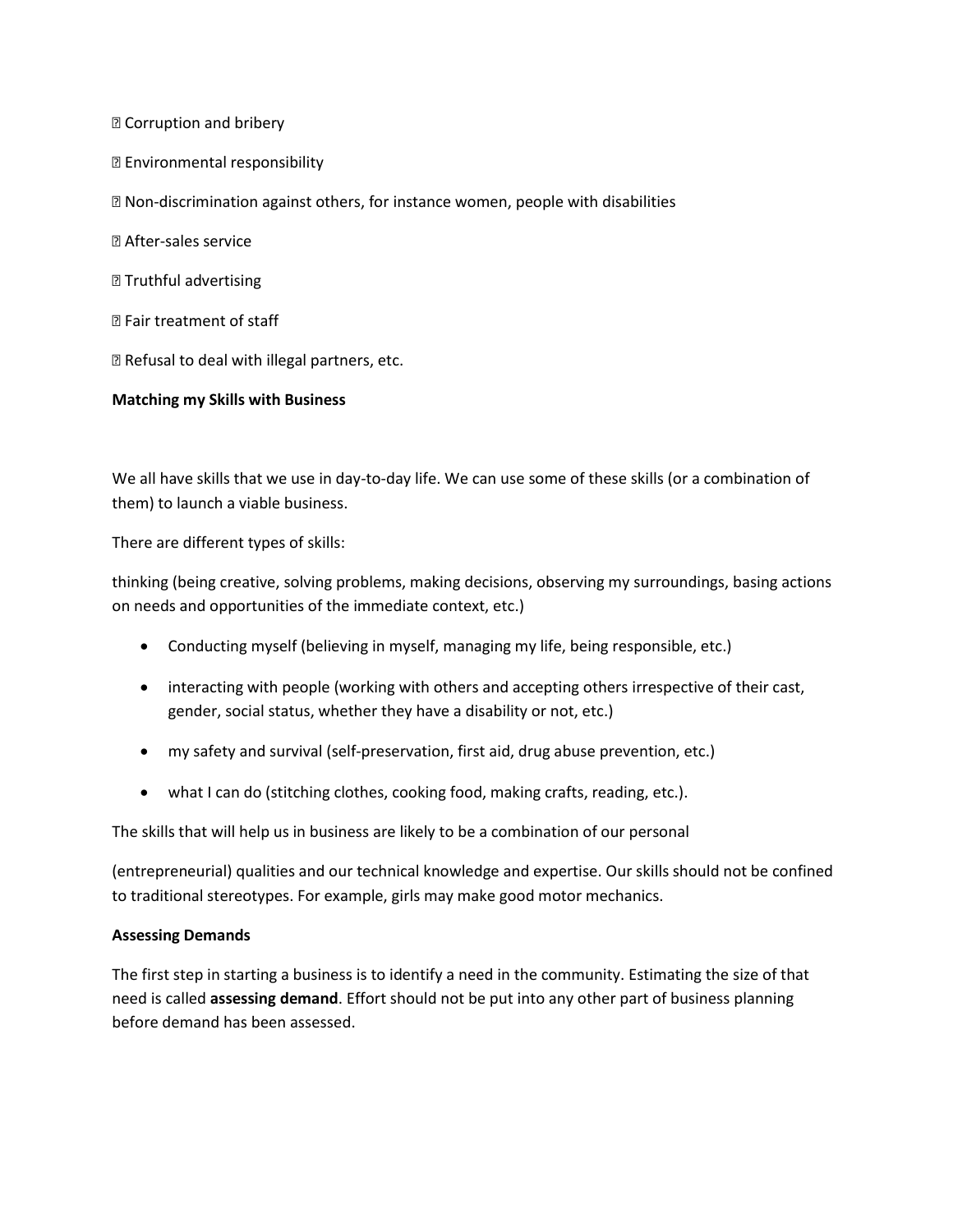Referring to the needs identified earlier within the community, ask the class to establish a list of methods and criteria they will use to assess demand for a product or service. These could include:

- listening to people's complaints about a need in the community
- informal surveys in the marketplace
- mail surveys / questionnaires
- a need that is highlighted in the local newspaper or radio
- local focus groups, etc

# **Sizing up Market**

The people in the community who need our product or service and are willing to pay for it are the **market**. The market must be aware of the availability of the product or service and be able to obtain it. Helping the community to know about a product and how to obtain it is a marketing strategy. It makes sense for a business to have an effective marketing strategy.

A marketing strategy must take into consideration:

- the location of the business
- advertising
- packaging
- the need for good relationships with other businesses
- reputation in the community ('word-of-mouth')
- competitors' prices

The entrepreneur should be willing to adapt products or services to customer preferences, taking into consideration local safety and security regulations. A new product may have an initial period of high demand. However, a saturation point may be reached, and demand may stay stable or even decrease. A sustainable market is one in which demand keeps increasing or stays stable with a steady rate of replacement.

# **Estimating cost and setting a price**

A product or service may be exchanged for money or for another product or service.

Most businesses will want to make a **profit** on products or services sold. Profit is the difference between cost price and selling price. A part of the profit can be reinvested or used for expansion of the business. A reasonable margin of profit enables the business to continue and even expand.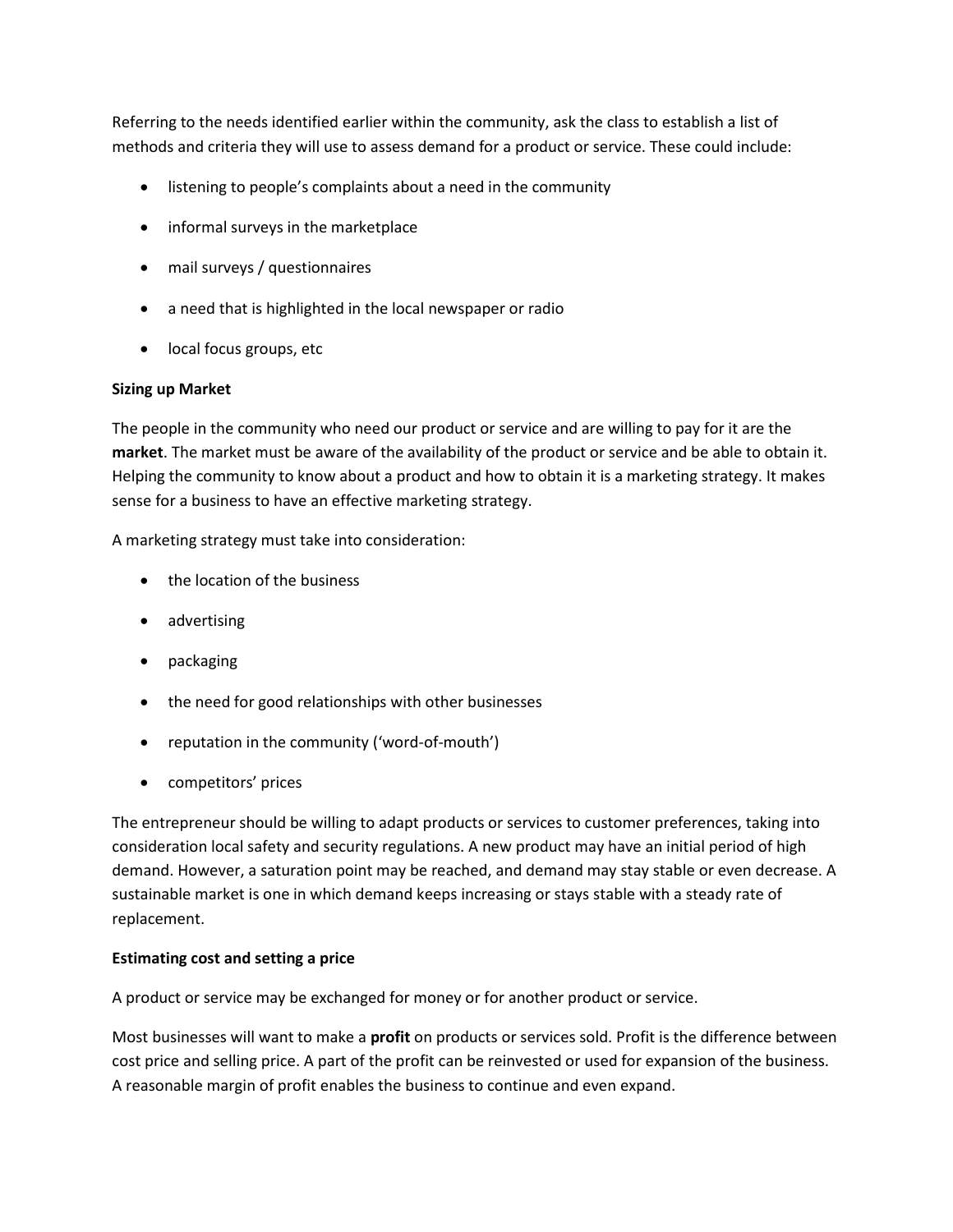Fixing the selling price of a product or service must take into consideration the following:

**Z** cost of production (including your own salary)

overheads

**P** profit.

It is therefore important to accurately calculate each of these, so that the final selling price is realistic.

#### **Cost of production and overheads**

Calculate each component that goes into production and overheads carefully, and add them up. Labour and **depreciation of equipment** (when equipment loses its value over time) may also need to be taken into account. In calculating the cost of

labour, the entrepreneur should set a wage that adequately compensates the workers' knowledge and contribution, taking into account the experience and qualifications of the worker, prevailing basic wage rates, holiday pay, government tariffs and social security contributions. Paying a lower price for materials and/or production could enable the entrepreneur to reduce the selling price.

#### **Profit**

The entrepreneur should be careful in setting the level of profit made on the sale of a product or service, taking into account the relationship between **demand** for the product (how many people want it) and the available **supply** (amount of product available to be sold). If demand is great for the available supply, the price (and thus the profit) may be increased. If there is a large supply, but few people want to buy, then prices may drop. An excessively high price due to a big margin of profit will dissuade customers. When sales increase, profit margins may be reduced. This can enable the entrepreneur to lower the selling price, therefore allowing the business to 'capture' the market and even expand it.

#### **Managing my workplace**

A workplace is where goods and services are produced or sold, such as a factory floor or shop. Good workplace management helps small businesses to become efficient by:

**Z** creating comfortable and safe working conditions

gaining space

reducing material damage and loss (wastage)

preventing work-related accidents.

Workplaces must be kept clean and safe for workers and clients. The entrepreneur should pay particular attention to: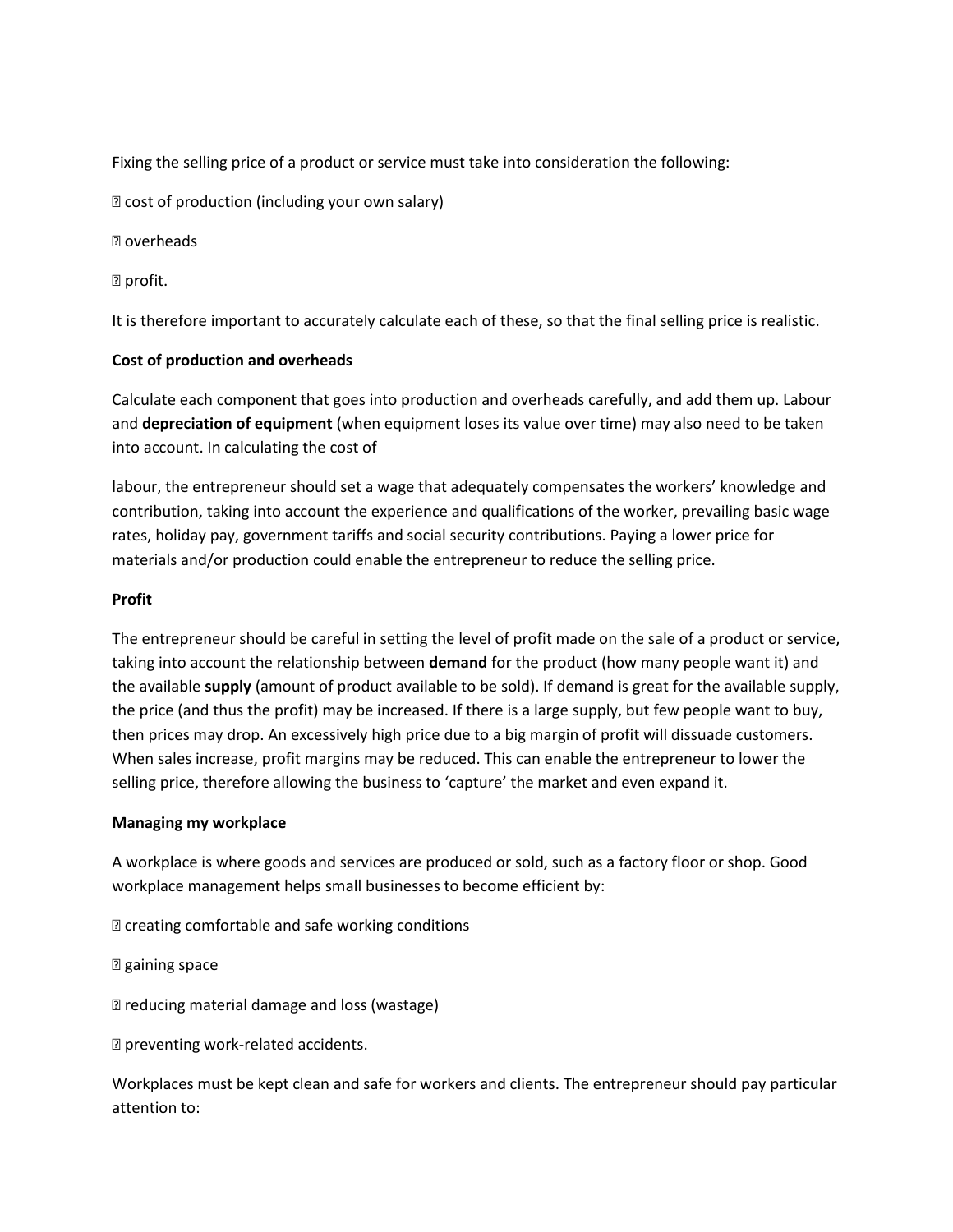#### ? space

**D** lighting and ventilation

**Z** material handling and storage

control of hazardous substances.

#### **Space**

Each worker should be provided with sufficient space to carry out her or his tasks without interfering with other workers or other ongoing processes.

#### **Lighting and ventilation**

High precision work requires appropriate lighting.Workplace windows must therefore be cleaned regularly to allow sufficient light to come through. Similarly, ventilation is important for good health, particularly where work is being carried out with machines, chemicals or raw materials. The work area should allow enough space for air to circulate.

#### **Material handling and storage**

Storing materials properly helps to avoid accidents and save time. Raw materials, semi-finished goods and completed products should be kept in separate areas. Some raw materials and products should not be exposed to the elements (bad weather). They should be stored indoors. Items that are not frequently used should be removed from the work area.

#### **Control of hazardous substances**

Substances like organic solvents, paint and glue must be kept in covered containers. Whenever possible, less hazardous materials should be used.

Hands should always be washed after handling such substances.

#### **Financial resources**

#### *How I find and manage my money*

#### **Estimating the cost of launching a business**

When the nature of the new business has been decided, it will be necessary to estimate the cost of starting operations.

These may include the cost of:

- premises
- utilities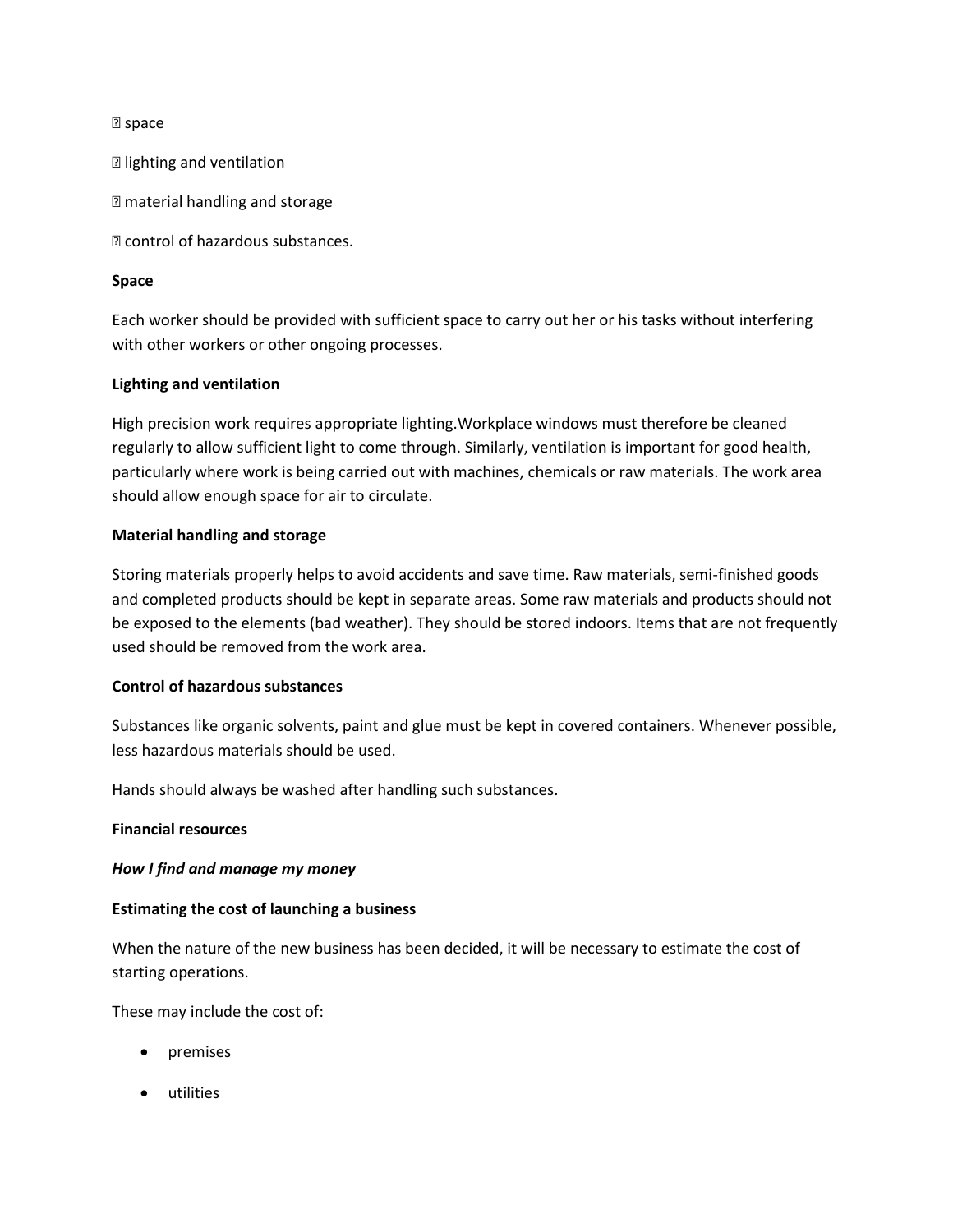- equipment
- initial stock
- insurance, etc.

#### **Obtaining funds**

The funds for launching the business may be obtained from one or a combination of sources:

- personal savings
- **•** family funds
- community co-operative organizations
- community financial syndicates
- micro-finance organizations
- post office
- savings and loan associations
- banks, etc.

Banks offer a variety of financial facilities, such as:

- current or cheque accounts
- savings accounts
- **•** loan services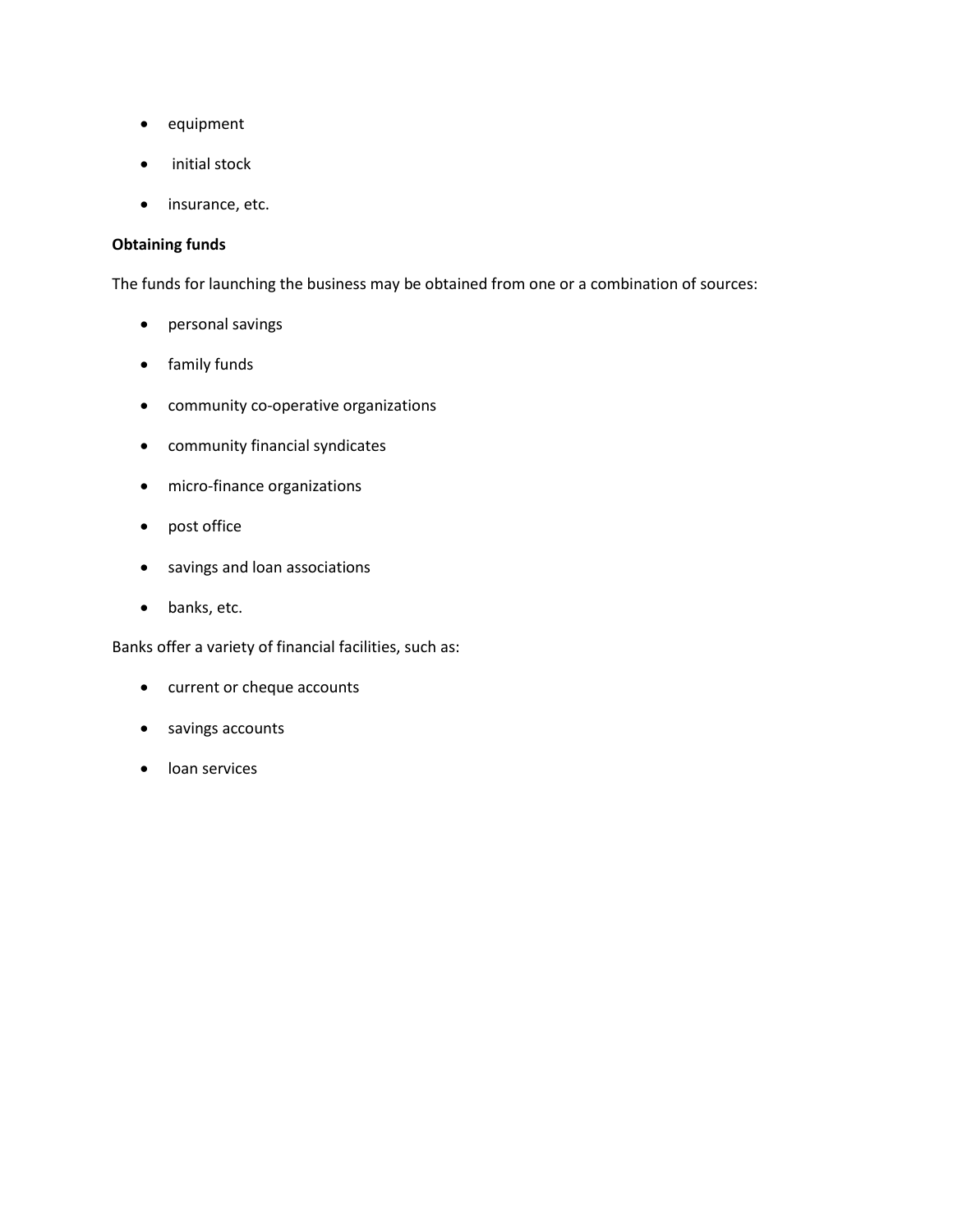**Session-9 Envisioning, Analyzing and Strategizing to start an earning activity/task**

#### **Objective**

After the session participants will be able to

- Identify recourses that they can use to improve their earning
- Strategically think of how they can improve their income
- Discuss various steps needed to take in starting any job/business etc..

#### **Materials**

Cardboard paper, Flashcards, Markers, Charts, Cut outs representing the bridge

#### **Process**

 Divide the participants in to five groups. Give each group a flip chart and let the group leader fill to make a list mentioning name, number of family members, number of person who works to earn for family, monthly income and resources that they already have e.g house, any animal, vehicle, any machine etc..

| Name            | No of Family<br>members | No of Persons<br>who earns for<br>family | Monthly<br>income | Desired<br>income | Available<br>Resources                                                                       |
|-----------------|-------------------------|------------------------------------------|-------------------|-------------------|----------------------------------------------------------------------------------------------|
| Sabeen<br>Almas | 6                       |                                          | 15000Rupees       | 30000             | House, 2<br>educated<br>family<br>members,<br>Baking/cooking<br>accessories,<br>Computer etc |
|                 |                         |                                          |                   |                   |                                                                                              |
|                 |                         |                                          |                   |                   |                                                                                              |

- Let them present their work. Ask the participants to work again in same groups. This time the groups will make a list of task that they can potentially do to increase their income. Ask them also to mention the strengths and hindering factors in front of each identified task/work
- Supervise the activity by visiting each group and guiding them accordingly. Take note of which task is at the top priority of each group.
- Ask each group to further analyze the identified task that they think can be done to increase their house income.
- Help them use the bridge model exercise
	- $\circ$  Challenges to start the identified earning activity/task/business (Let the participants write on the flash cards the characteristics that would describe the challenges. Ask them to paste them on one side of the bridge